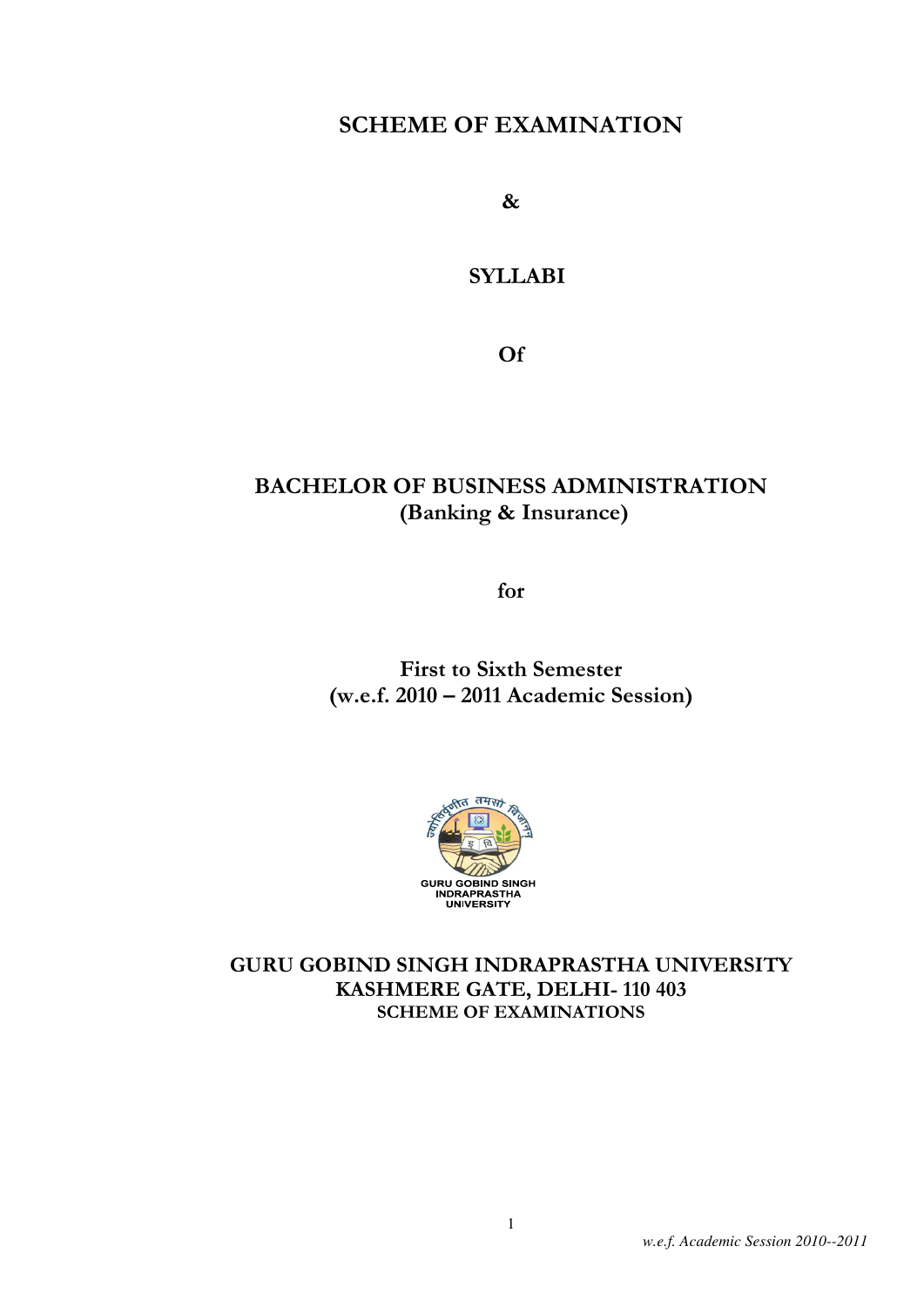## GURU GOBIND SINGH INDRAPRASTHA UNIVERSITY, DELHI

## BACHELOR OF BUSINESS ADMINISTRATION (BBA)

### Criteria for Internal Assessment

All theory courses have internal assessment of 25 marks. For the courses related to projects, internal assessment is 50 marks and external examination is 50 marks. The courses related to Lab have 40 marks as internal assessment and 60 marks for external examination.

The internal assessment of the students (out of 25 marks) shall be as per the criteria given below:

| 1. Class Test-I                                       |                          | 10 marks |
|-------------------------------------------------------|--------------------------|----------|
| 2. Class Test-II                                      |                          | 10 marks |
| 3. Individual Presentation/Viva-Voce/Group Discussion | $\overline{\phantom{a}}$ | 5 marks  |

### Record should be maintained by faculty and made available to the examination branch of the University.

### MAXIMUM & MINIMUM CREDITS OF THE PROGRAM

1. The total number of the credits of the BBA (B&I) Programmes is 174.

2. Each student shall be required to appear for examinations in all courses. However, for the award of the degree a student should secure at least 166 credits.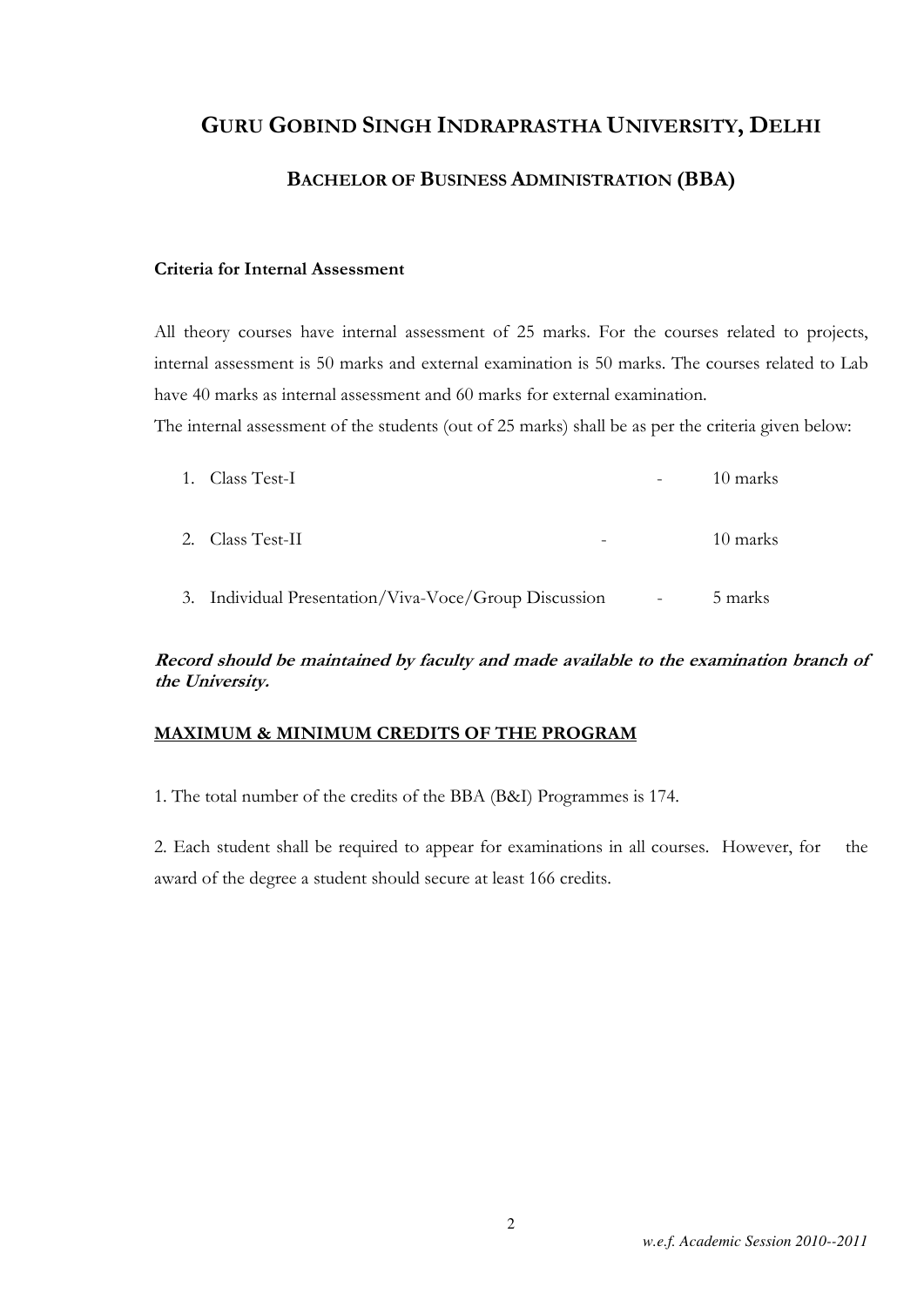### NOTES:

1. The Viva- Voce Examinations of the Fifth and Sixth Semester Examinations will be based on the courses prescribed in the respective semesters. These shall be conducted by a Board of Examiners to be appointed by the University. Each of such Board shall be comprised of Head of the Institution or his nominee and two external experts, of which one shall preferably be from the corporate world. The quorum shall be deemed to have been met if 2 out of 3 members of the Board of Examiners are present.

2. Each student shall undergo practical training of eight weeks duration after fourth semester in an approved business organization and submit at least two copies of the Summer Training Report to the Director / Principal of the Institution at least fifteen days before the commencement of the end term examination.

The Summer Training Report shall Carry 100 marks. It shall be evaluated for 50 marks by an External Examiner to be appointed by the University and for the rest of the 50 marks by an Internal Board of Examiners to be appointed by the Director / Principal of the Institution. This internal Board of Examiners shall comprise of a minimum of two Internal Faculty Members.

3. The Minor Project shall carry 100 marks i.e., marks equivalent to one course and it shall be pursued by every student under the supervision of one internal supervisor to be appointed by the Principal / Director of the Institute from among the Faculty Members handling the various BBA courses. It shall be evaluated jointly by the Internal Supervisor and the External Examiner. The Internal Supervisor shall award marks out of 50 and the External Examiner shall award marks out of 50. The External Examiner shall be appointed by the University.

4. Project Report shall carry 100 marks. These shall be evaluated by an External Examiner appointed by the University for 50 marks and for the rest of the 50 marks by an Internal Board of Examiners to be appointed by the Director / Principal of the Institution. This internal Board of Examiners shall comprise of a minimum of two Internal Faculty Members.

For this purpose the candidate shall submit two copies of the Project Report to the Head of the Institution at least fifteen days before the date of commencement of the end term examination.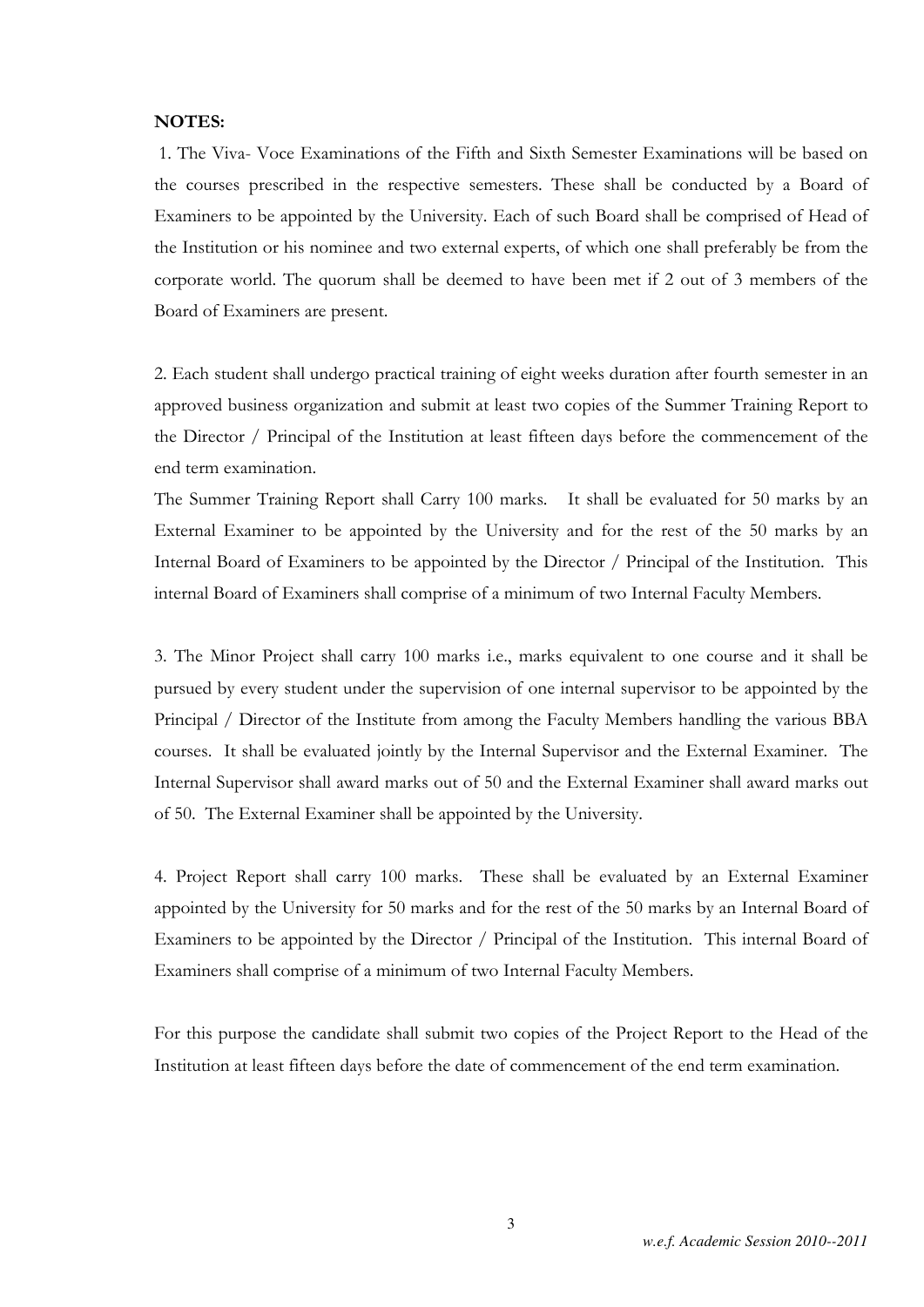| Code No.                          | Paper                        | L        | T/P | Credits                     |
|-----------------------------------|------------------------------|----------|-----|-----------------------------|
| <b>BBA</b> ( <b>B&amp;I</b> ) 101 | Principles of Management     | 4        |     |                             |
| <b>BBA</b> (B&I)103               | Business Economics-I         | 4        |     |                             |
| <b>BBA</b> (B&I)105               | <b>Financial Mathematics</b> | 4        |     |                             |
| <b>BBA</b> ( <b>B&amp;I</b> )107  | Introduction to IT           | 4        |     |                             |
| <b>BBA</b> (B&I)109               | <b>Financial Accounting</b>  | 4        |     |                             |
| <b>BBA</b> ( <b>B&amp;I</b> )111  | Principles of Banking        | 4        |     |                             |
| <b>BBA(B&amp;I)113</b>            | Principles of Insurance      | 4        |     |                             |
| <b>PRACTICAL</b>                  |                              |          |     |                             |
| <b>BBA(B&amp;I)</b> 115           | IT Lab                       | $\Omega$ |     | $\mathcal{D}_{\mathcal{L}}$ |
|                                   | Total                        | 28       |     | 30                          |

### First Semester Examination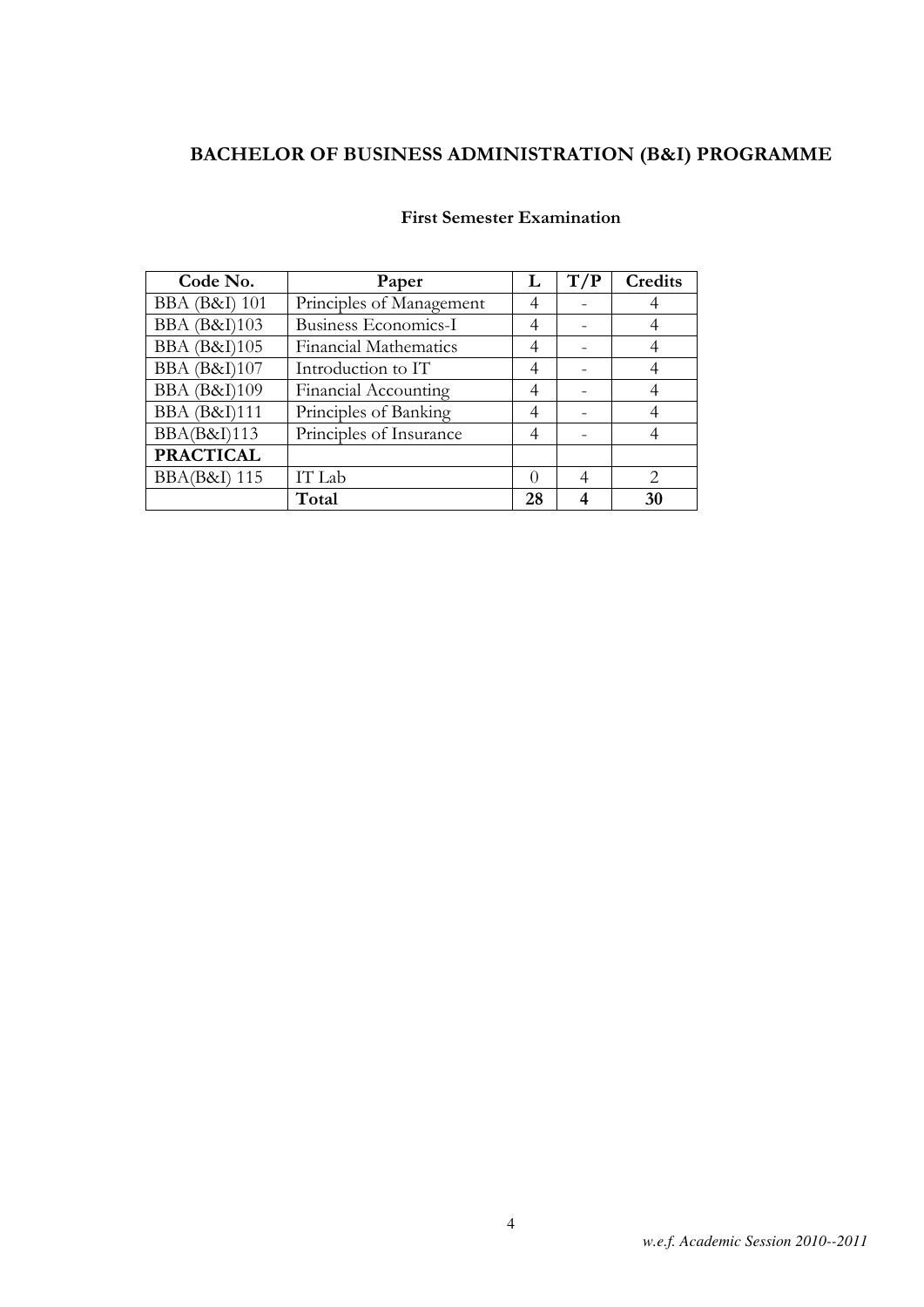| Code No.                         | Paper                        |          | T/P | Credits |
|----------------------------------|------------------------------|----------|-----|---------|
| <b>BBA(B&amp;I)</b> 102          | <b>Business Organization</b> | 4        |     |         |
| <b>BBA</b> ( <b>B&amp;I</b> )104 | <b>Business Economics-II</b> | 4        |     | 4       |
| <b>BBA</b> ( <b>B&amp;I</b> )106 | Quantitative Techniques &    | 4        |     |         |
|                                  | Operations Research in       |          |     |         |
|                                  | Management                   |          |     |         |
| <b>BBA</b> (B&I)108              | Data Base Management         | 4        |     | 4       |
|                                  | System                       |          |     |         |
| <b>BBA</b> ( <b>B&amp;I</b> )110 | Cost Accounting              | 4        |     |         |
| <b>BBA</b> (B&I)112              | <b>Indian Banking System</b> | 3        |     | 3       |
| <b>PRACTICAL</b>                 |                              |          |     |         |
| <b>BBA</b> (B&I)114              | <b>DBMS</b> Lab              | $\Omega$ | 06  | 3       |
|                                  | Total                        | 23       | 06  | 26      |

### Second Semester Examination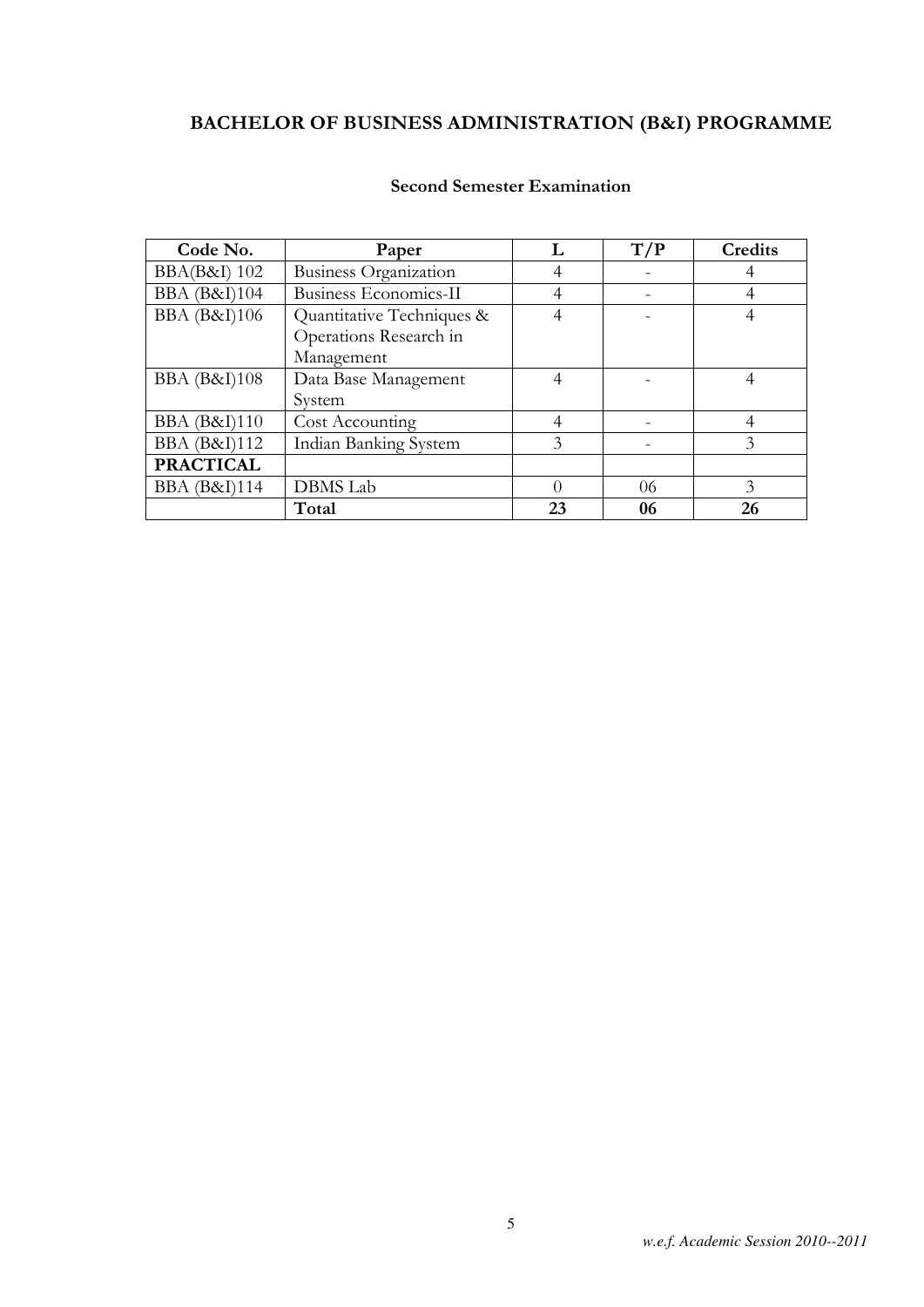| Code No.                         | Paper                                               | L              | T/P | Credits                     |
|----------------------------------|-----------------------------------------------------|----------------|-----|-----------------------------|
| <b>BBA</b> ( <b>B&amp;I</b> )201 | Organizational Behaviour                            | 4              |     | 4                           |
| <b>BBA</b> (B&I)203              | Indian Economy                                      | 4              |     | 4                           |
| <b>BBA</b> (B&I)205              | Marketing Management                                | $\overline{4}$ |     | $\overline{4}$              |
| <b>BBA</b> (B&I)207              | Computer Applications -I                            | 4              |     | 4                           |
| <b>BBA</b> (B&I)209              | Management Accounting                               | $\overline{4}$ |     | $\overline{4}$              |
| BBA(B&I)211                      | Personality Development &<br>Communication Skills-I | 3              |     | 3                           |
| <b>BBA</b> (B&I)213              | Minor Project Report                                |                |     | 3                           |
| <b>PRACTICAL</b>                 |                                                     |                |     |                             |
| <b>BBA(B&amp;I)215</b>           | Computer Applications Lab- I                        |                | 4   | $\mathcal{D}_{\mathcal{L}}$ |
|                                  | Total                                               | 23             | 4   | 28                          |

### Third Semester Examination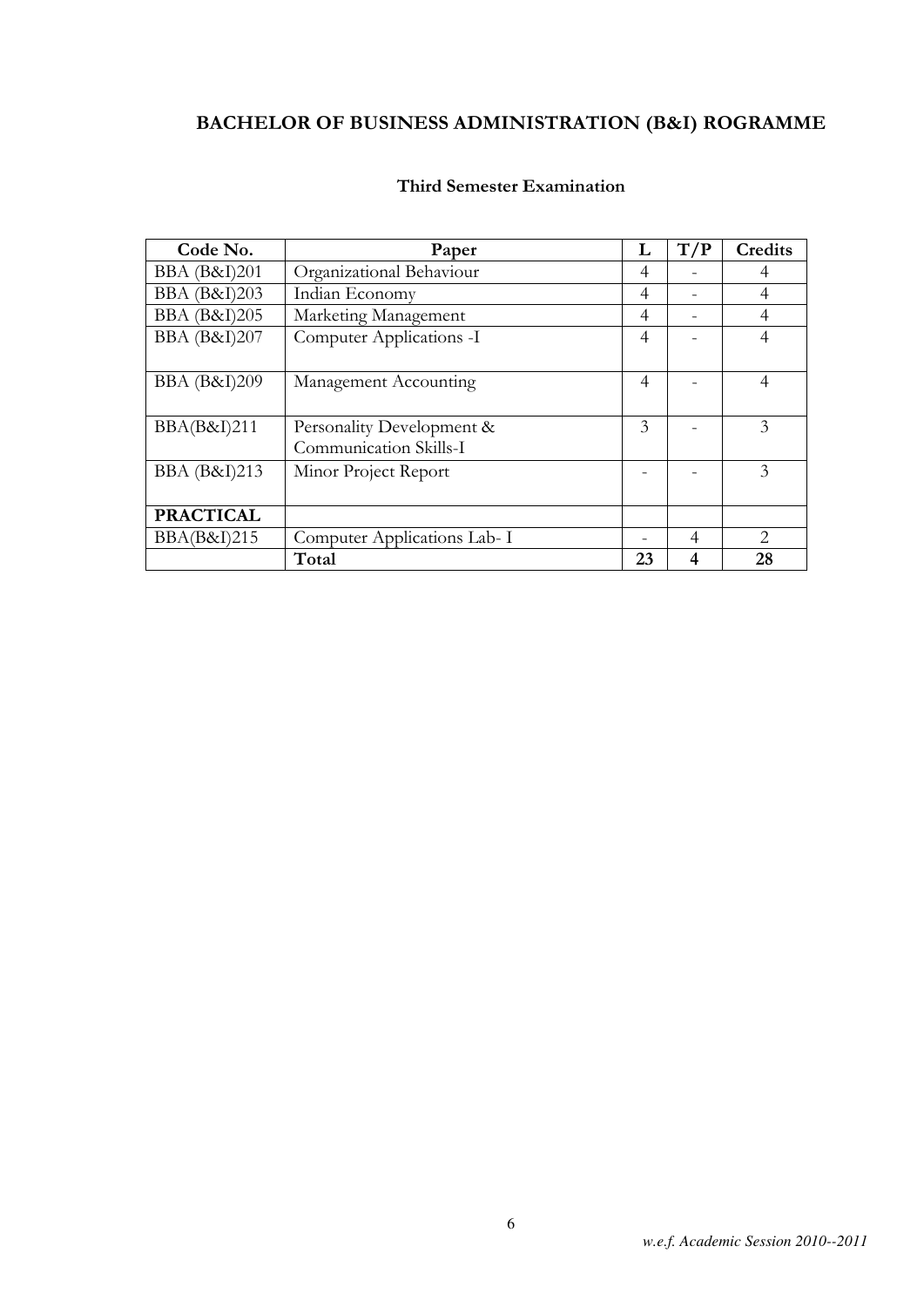| Code No.                         | Paper                                 | L  | T/P | Credits                     |
|----------------------------------|---------------------------------------|----|-----|-----------------------------|
| <b>BBA</b> ( <b>B&amp;I</b> )202 | <b>Insurance Business Environment</b> | 4  |     | 4                           |
|                                  | in India                              |    |     |                             |
| <b>BBA</b> ( <b>B&amp;I</b> )204 | Financial Management                  | 4  |     |                             |
| <b>BBA</b> (B&I)206              | Marketing Research                    | 4  |     |                             |
| <b>BBA</b> (B&I)208              | Computer Applications - II            | 4  |     |                             |
| <b>BBA</b> (B&I)210              | <b>Business Laws</b>                  | 4  |     |                             |
| <b>BBA</b> (B&I)212              | Personality Development &             | 4  |     |                             |
|                                  | Communication Skills-II               |    |     |                             |
| <b>PRACTICAL</b>                 |                                       |    |     |                             |
| <b>BBA</b> (B&I)214              | Computer Applications Lab- II         |    | 4   | $\mathcal{D}_{\mathcal{L}}$ |
|                                  | Total                                 | 24 |     | 26                          |

### Fourth Semester Examination

Note: At the end of the Fourth Semester all the students shall have to undergo Summer Trainee for Eight Weeks.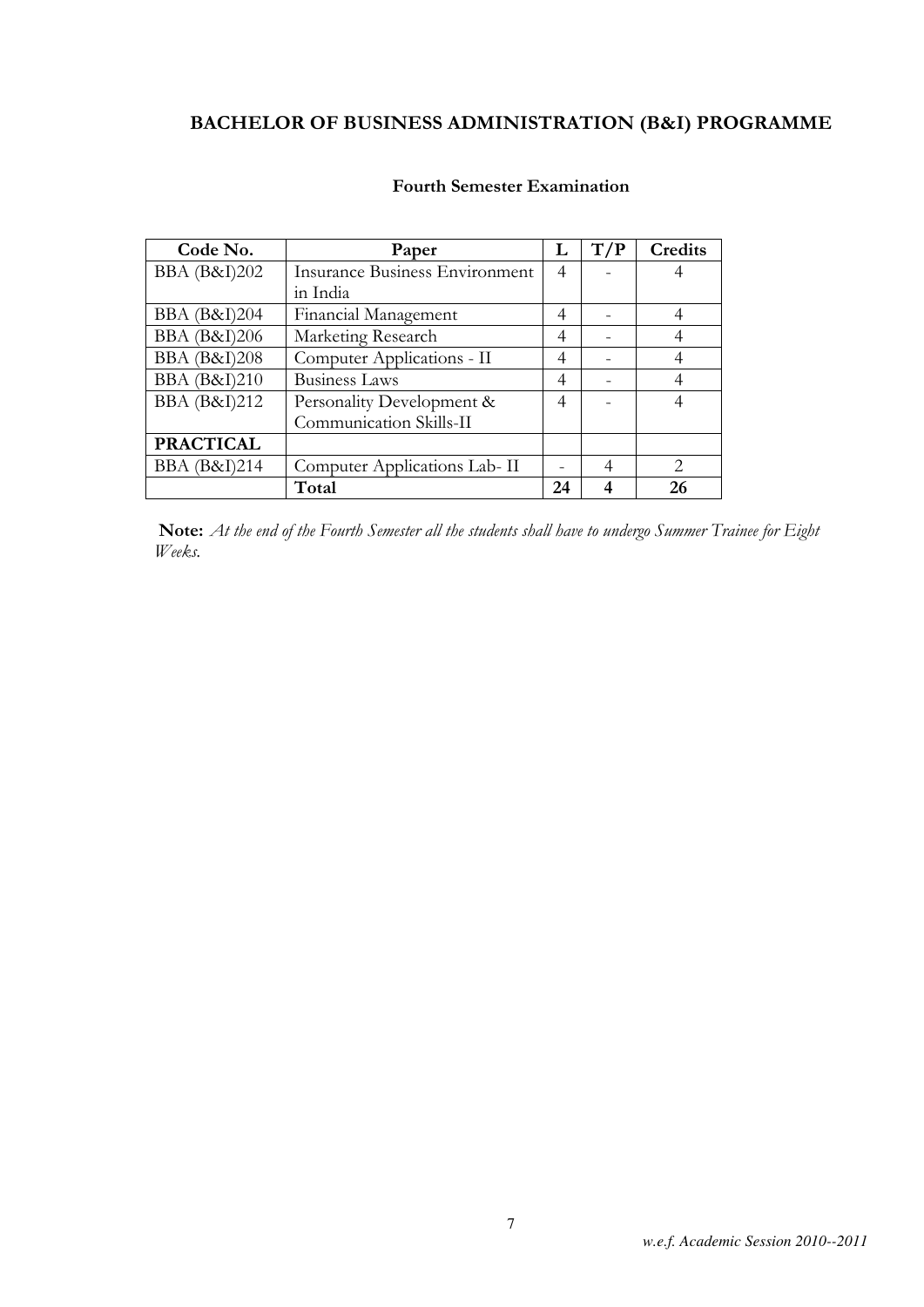| Code No.                         | Paper                                |                             | T/P | <b>Credits</b>                                                                                                                                                       |
|----------------------------------|--------------------------------------|-----------------------------|-----|----------------------------------------------------------------------------------------------------------------------------------------------------------------------|
| <b>BBA(B&amp;I)</b> 301          | Banking Law and Practice             | 4                           |     |                                                                                                                                                                      |
| <b>BBA</b> (B&I)303              | Marketing of Financial Products &    | 4                           |     |                                                                                                                                                                      |
|                                  | Services                             |                             |     |                                                                                                                                                                      |
| <b>BBA</b> (B&I)305              | Practice of Life Insurance           | 4                           |     | 4                                                                                                                                                                    |
| <b>BBA</b> (B&I)307              | Management Information System        | 4                           |     |                                                                                                                                                                      |
| <b>BBA</b> (B&I)309              | Human Resource Management            | 4                           |     | 4                                                                                                                                                                    |
| <b>BBA</b> (B&I)311              | <b>Taxation Laws</b>                 | 4                           |     | 4                                                                                                                                                                    |
| BBA(B&I)313                      | Managerial Personality               | $\mathcal{D}_{\mathcal{L}}$ |     | $\mathcal{D}_{\mathcal{L}}^{\mathcal{L}}(\mathcal{L}) = \mathcal{D}_{\mathcal{L}}^{\mathcal{L}}(\mathcal{L}) = \mathcal{D}_{\mathcal{L}}^{\mathcal{L}}(\mathcal{L})$ |
|                                  | Development*                         |                             |     |                                                                                                                                                                      |
| BBA(B&I)315                      | Summer Training Report & Viva -      |                             |     | 6                                                                                                                                                                    |
|                                  | Voce                                 |                             |     |                                                                                                                                                                      |
| <b>BBA</b> ( <b>B&amp;I</b> )317 | <b>Computer Applications Project</b> |                             |     | 4                                                                                                                                                                    |
|                                  | Total                                | 26                          |     | 36                                                                                                                                                                   |

### Fifth Semester Examination

\*NUES – Non University Examination Subject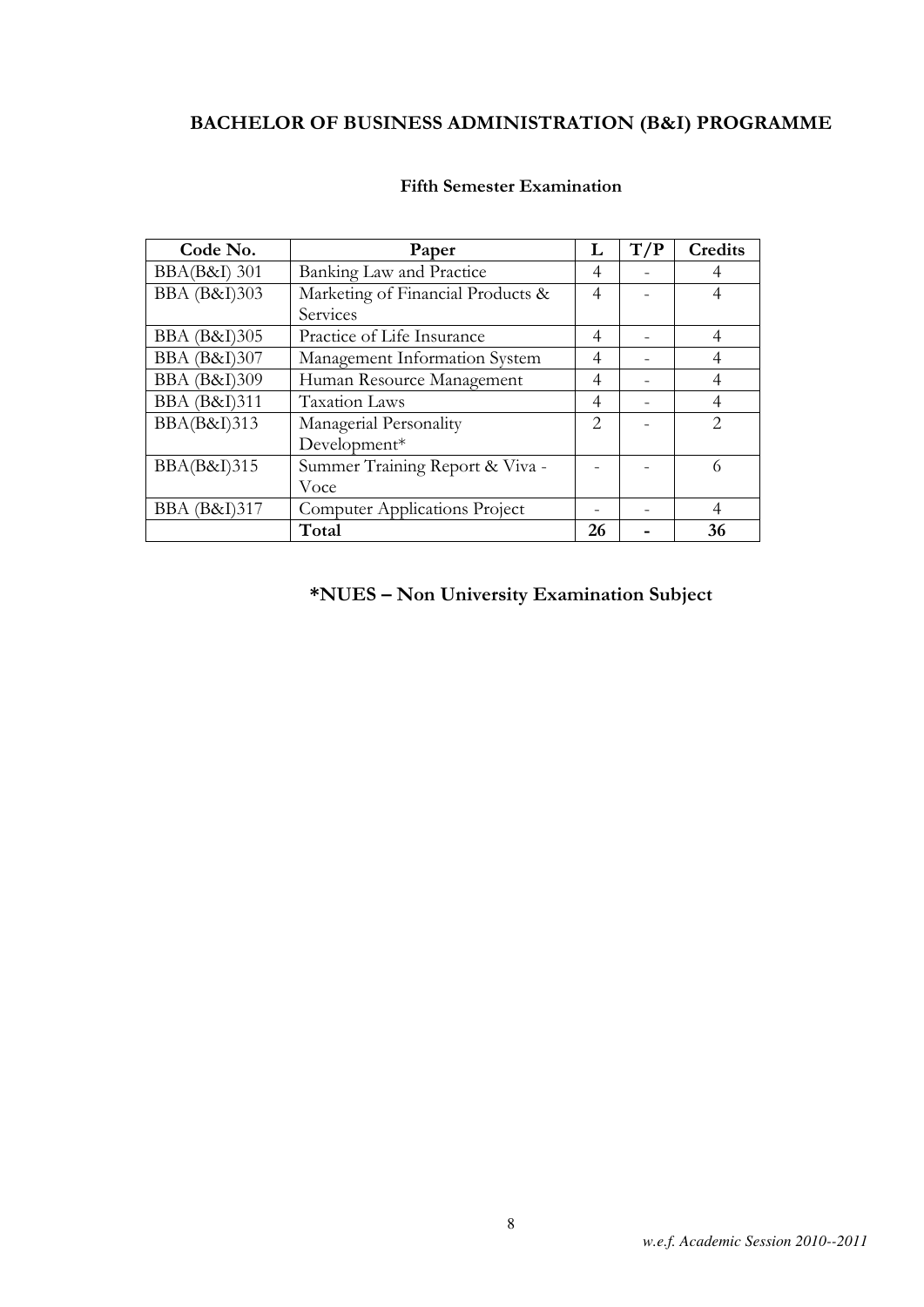| Code No.                | Paper                               |                             | T/P | Credits |
|-------------------------|-------------------------------------|-----------------------------|-----|---------|
| <b>BBA(B&amp;I)</b> 302 | Retail Management & Retail Banking  | 4                           |     |         |
| <b>BBA</b> (B&I)304     | Project Planning & Evaluation       | 4                           |     |         |
| <b>BBA</b> (B&I)306     | Practice of General Insurance       | $\overline{4}$              |     |         |
| <b>BBA</b> (B&I)308     | Management of Commercial Banks      |                             |     |         |
| <b>BBA</b> (B&I)310     | Values & Ethics in Business         | $\overline{4}$              |     |         |
| <b>BBA</b> (B&I)312     | Managerial Personality Development* | $\mathcal{D}_{\mathcal{L}}$ |     |         |
| <b>BBA(B&amp;I)314</b>  | Project Report & Viva-Voce          |                             |     |         |
|                         | Total                               | 22                          |     | 28      |

### Sixth Semester Examination

\*NUES – Non University Examination Subject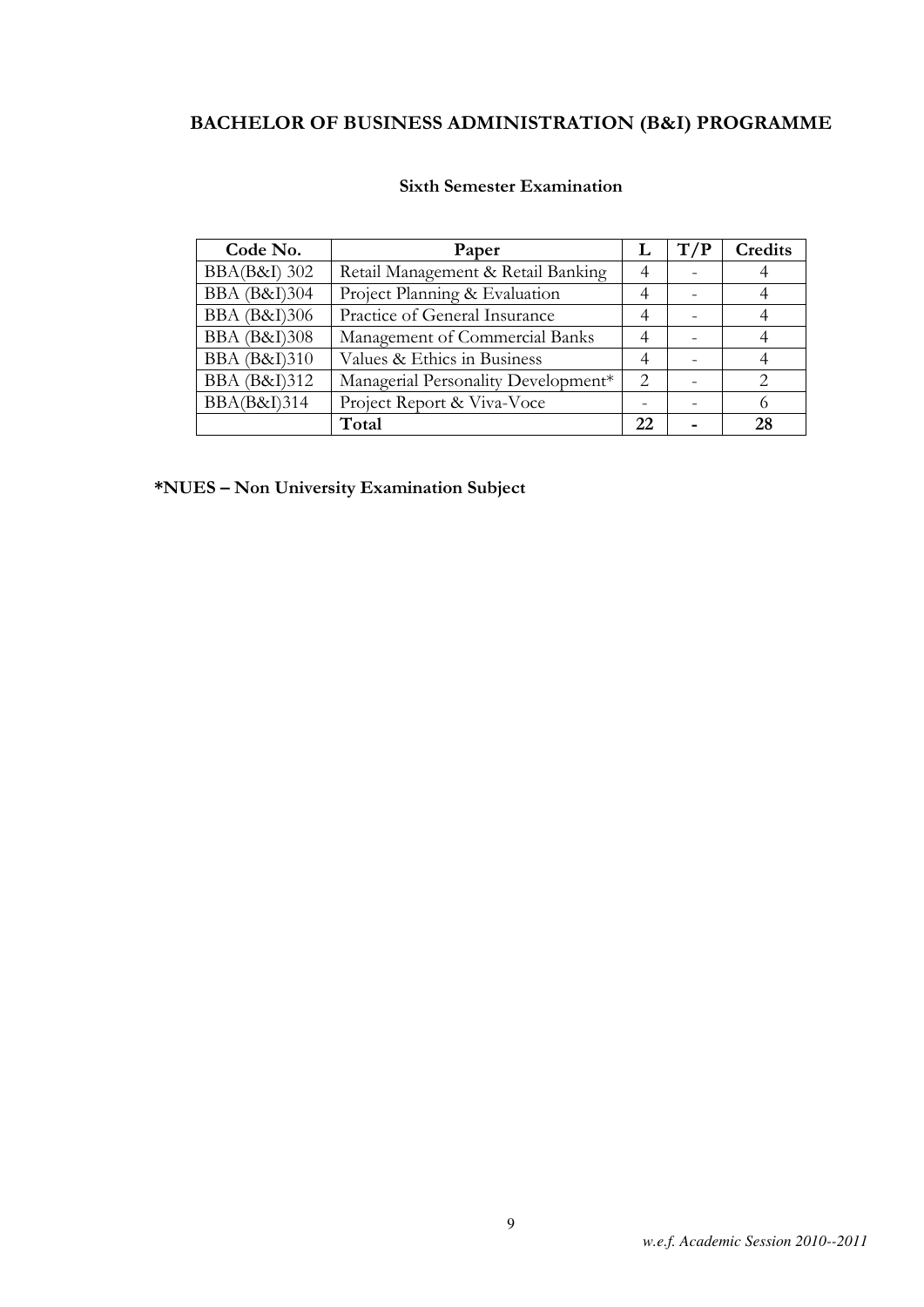## BBA(B&I)

## GURU GOBIND SINGH INDRAPRASTHA UNIVERSITY BBA (B&I) 101: Principles of Management

### INSTRUCTIONS TO PAPER SETTERS MAXIMUM MARKS: 75

 Question no. 1 should be compulsory and cover the entire syllabus. The question should have objective or short answer type questions. It should be of 15 marks.

 Every unit should have two questions. Students may be asked to attempt only 1 question from each unit. Each question should be of 15 marks.

Objectives: The course aims at providing fundamental knowledge and exposure to the concepts, theories and practices in the field of management.

### Course Contents

Introduction: Concept, Nature, Process and Significance of Management; Managerial Levels, Skills, Functions and Roles; Management vs. Administration; Coordination as Essence of Management; Development of Management Thought: Classical, Neo-Classical, Behavioral, Systems and Contingency Approaches.

### Unit II Lectures:- 16

Planning: Nature, Scope and Objectives of Planning; Types of plans; Planning Process; Business Forecasting; MBO: Concept, Types, Process and Techniques of decision-making; Bounded Rationality.

Organising: Concept, Nature, Process and Significance; Principles of an organization; Span of Control; Departmentation; Types of an Organization; Authority-Responsibility; Delegation and Decentralization; Formal and Informal Organization.

Staffing: Concept, Nature and Importance of Staffing.

Motivating and Leading: Nature and Importance of Motivation; Types of Motivation; Theories of Motivation:Maslow, Herzberg, X, Y and Z; Leadership: Meaning and Importance; Traits of a Leader; Leadership Styles – Likert's Systems of Management, Tannenbaum & Schmidt Model and Managerial Grid.

### . Unit IV Lectures:-6

Controlling: Nature and Scope of control; Types of Control; Control process; Control techniques – Traditional and Modern; Effective Control System.

### Text Books

- 1. Robbins, (2009), Fundamentals of Management: Essentials Concepts and Applications, 6<sup>th</sup> edition, Pearson Education.
- 2. Stoner, Freeman and Gilbert Jr., (2010), Management, 8th Edition, Pearson Education.

### Reference Books

- 1. Koontz, Harold, (2008), Essentials of Management, McGraw Hill Education.
- 2. Gupta, C.B., (2008), Management Concepts and Practices, Sultan Chand and Sons, New Delhi.
- 3. Ghillyer, Andrew, W., (2008), Management- A Real World Approach, McGraw Hill Education.
- 4. Mukherjee, Kumkum, (2009), Principles of Management, 2<sup>nd</sup> Edition, McGraw Hill Education.

L-4 T/P-0 Credits-4

## Unit I Lectures: 14

### Unit III lectures: 16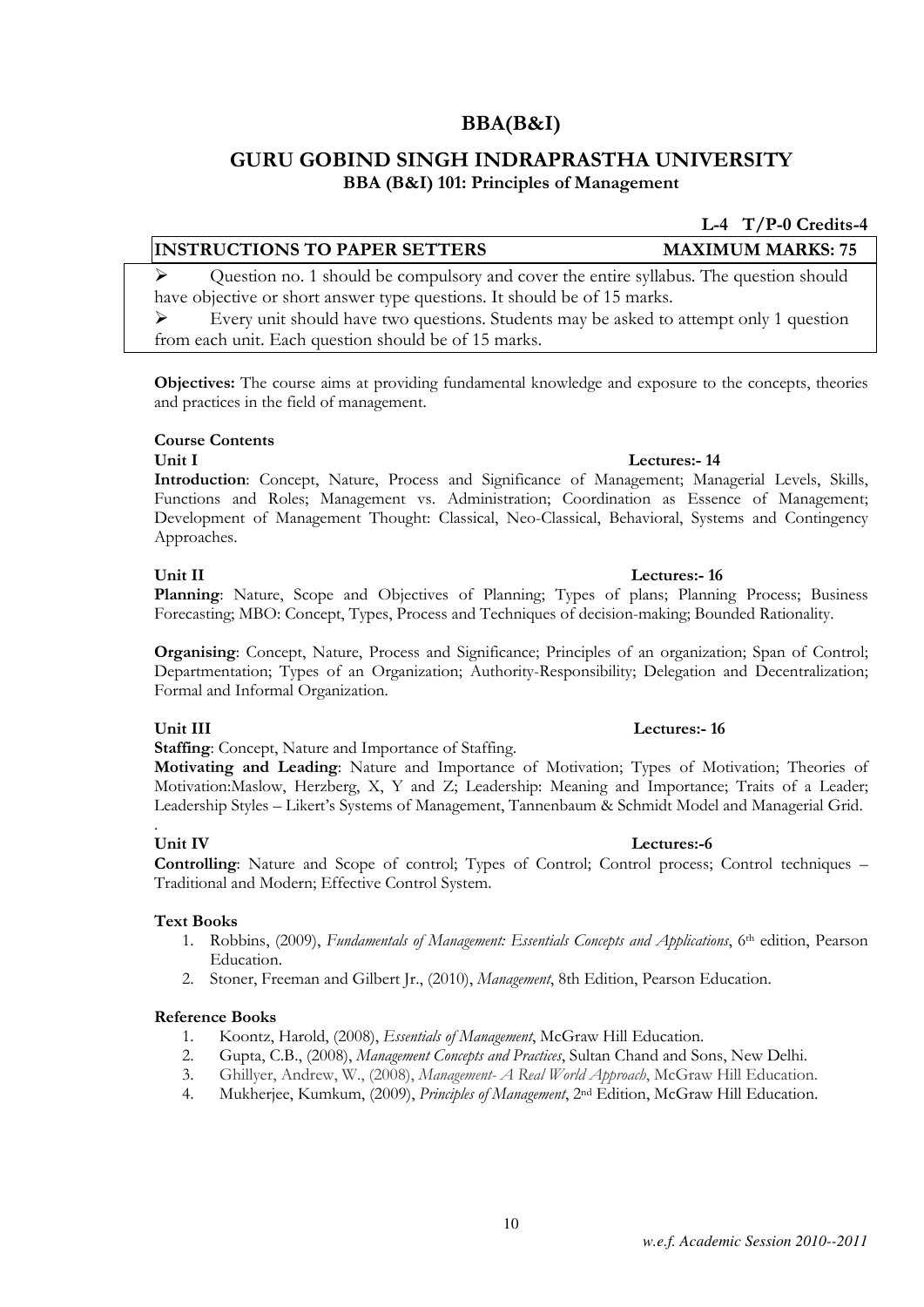### BBA (B&I) GURU GOBIND SINGH INDRAPRASTHA UNIVERSITY BBA (B&I) 103: Business Economics-I

| <b>INSTRUCTIONS TO PAPER SETTERS</b>                                                   | <b>MAXIMUM MARKS: 75</b> |  |  |  |
|----------------------------------------------------------------------------------------|--------------------------|--|--|--|
| Question no. 1 should be compulsory and cover the entire syllabus. The question should |                          |  |  |  |
| have objective or short answer type questions. It should be of 15 marks                |                          |  |  |  |
| Every unit should have two questions. Students may be asked to attempt only 1 question |                          |  |  |  |
| from each unit. Each question should be of 15 marks.                                   |                          |  |  |  |
|                                                                                        |                          |  |  |  |

Objectives: The objective of this subject is to give understanding of the basic concepts and issues in business economics and their application in business decisions.

### Course Contents

### Unit I Lectures:-12

Introduction to Business Economics and Fundamental concepts: Nature, Scope, Definitions of Business Economics, Difference between Business Economics and Economics, Contribution and Application of Business Economics to Business. Micro vs. Macro Economics. Opportunity Costs, Time Value of Money, Marginalism, Incrementalism, Market Forces and Equilibrium, Risk, Return and Profits.

### Consumer Behaviour and Demand Analysis:

Cardinal Utility Approach: Diminishing Marginal Utility, Law of Equi-Marginal Utility. Ordinal Utility Approach: Indifference Curves, Marginal Rate of Substitution, Budget Line and Consumer Equilibrium. Theory of Demand, Law of Demand, Movement along vs. Shift in Demand Curve, Concept of Measurement of Elasticity of Demand, Factors Affecting Elasticity of Demand, Income Elasticity of Demand, Cross Elasticity of Demand, Advertising Elasticity of Demand. Demand Forecasting: Need, Objectives and Methods (Brief)

### Unit III Lectures:-10

Theory of Production: Meaning and Concept of Production, Factors of Production and Production Function, Fixed and Variable Factors, Law of Variable Proportion (Short Run Production Analysis), Law of Returns to a Scale (Long Run Production Analysis) Through the Use of ISOQUANTS.

Cost Analysis & Price Output Decisions: Concept of Cost, Cost Function, Short Run Cost, Long Run Cost, Economies and Diseconomies of Scale, Explicit Cost and Implicit Cost, Private and Social Cost. Pricing Under Perfect Competition, Pricing Under Monopoly, Control of Monopoly, Price Discrimination, Pricing Under Monopolistic Competition, Pricing Under Oligopoly.

### Text Books

- 1. Samuelson, Paul and Nordhaus, William, (2009), Economics, 18th Edition, McGraw Hill Education.
- 2. Dwivedi, D.N., (2008), Managerial Economics, 7<sup>th</sup> edition, Vikas Publishing House.

### Unit II Lectures: 18

### Unit IV Lectures: 12

## L-4 T-0 Credit-4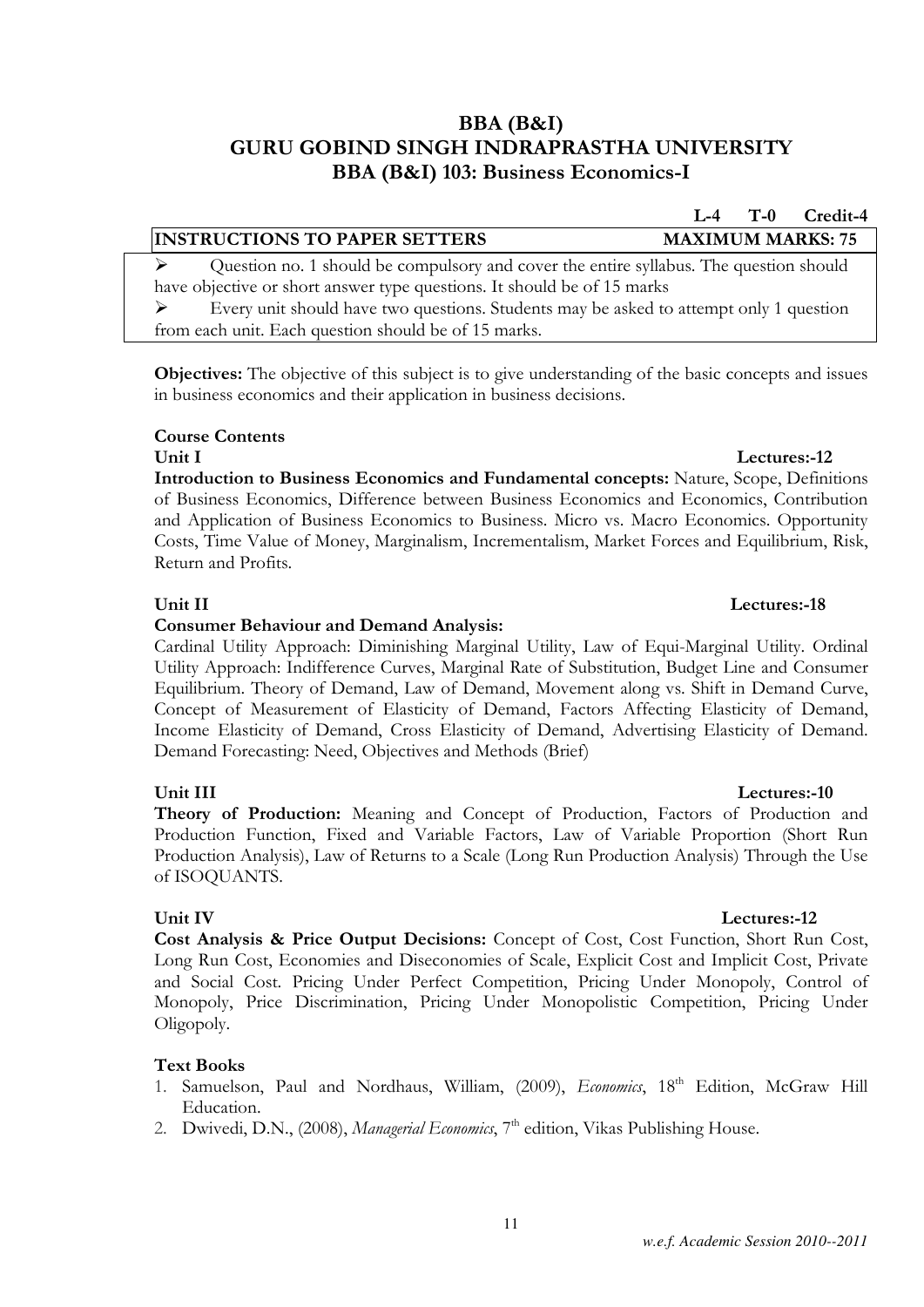### Reference Books

- 1. Salvatore, Dominick, (2006), Managerial Economics in a Global Economy, 6<sup>th</sup> edition, Oxford University Press.
- 2. Kreps, David, (2009), MicroEconomics for Managers, 1<sup>st</sup> edition, Viva Books Pvt. Ltd.
- 3. Peterson, Lewis and Jain, (2006), Managerial Economics, 4<sup>th</sup> edition, Pearson Education.
- 4. Colander, David, C., (2008), *Economics*, McGraw Hill Education.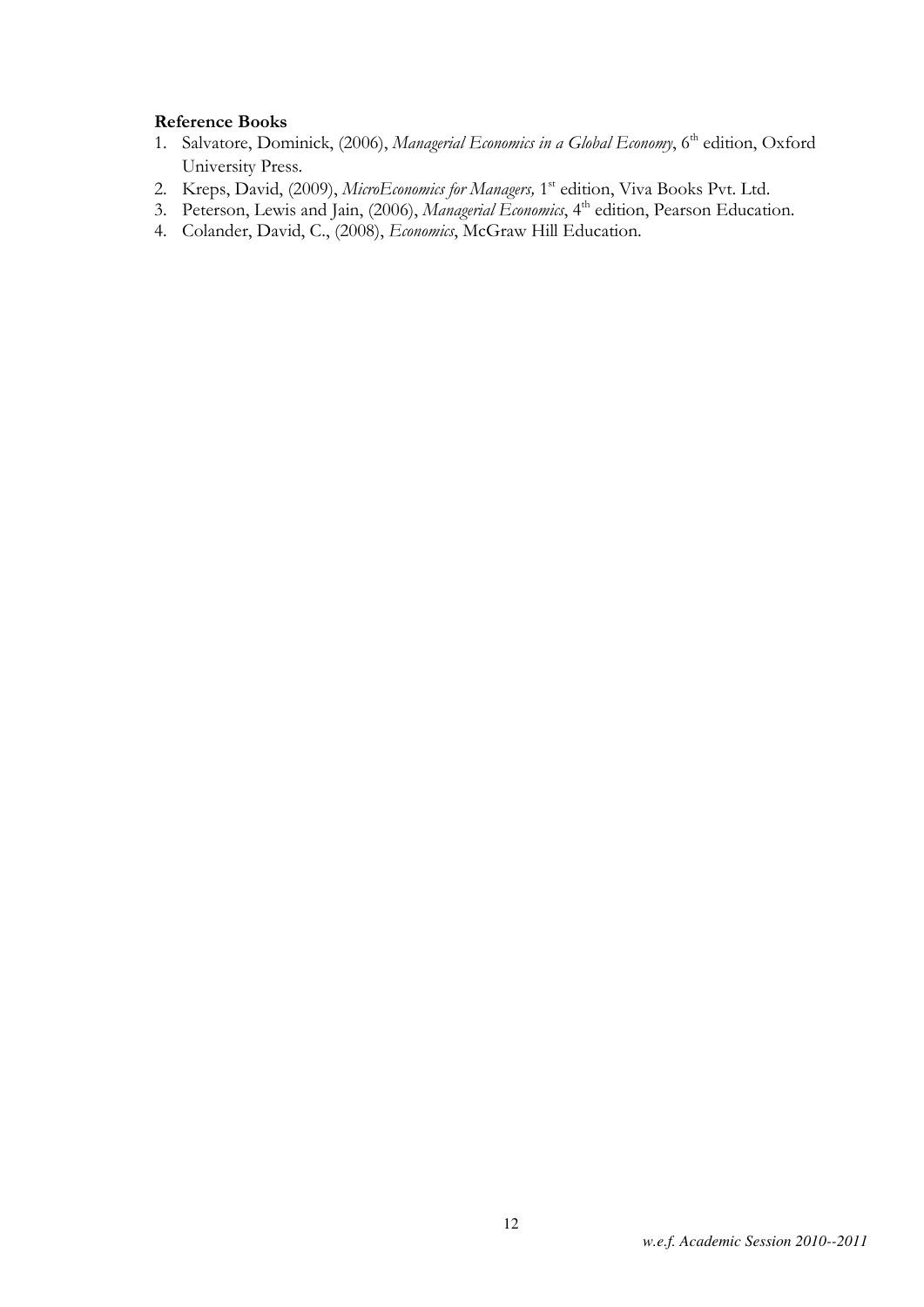### B.B.A (B & I) GURU GOBIND SINGH INDRAPRASTHA UNIVERSITY B.B.A (B & I): 105 FINANCIAL MATHEMATICS

### L-4 T/P-0 Credits-4

### INSTRUCTIONS TO PAPER SETTERS MAXIMUM MARKS: 75

 $\triangleright$  Question no. 1 should be compulsory and cover the entire syllabus. The question should have objective or short answer type questions. It should be of 15 marks.

 Every unit should have two questions. Students may be asked to attempt only 1 question from each unit. Each question should be of 15 marks.

Objective: The main objective of the course in Mathematics for Banking and Insurance is to provide grounding in Mathematical concepts and their simple applications in Banking & Insurance.

### Course Contents

Theory of Compound Interest, Rates of Interest, Stated and Effective, Equivalent Rate(s) of Interest.

Discounted Value and Maturity Value of an Investment. Equation of Payment. Rate of Interest Involved in a Transaction.

Unit-II Lectures: 12 Immediate and Deferred Annuities. Equated Installment and the Principal and Interest Component of Individual Equated Installments. Preparation and Use of Interest Tables. Amortization and Sinking Fund Operations.

Unit- III Lectures: 12 Decrement Tables, Concepts of Cohort, Decrement and Decrement Rates. Concept of Life Table, Elements of a Life Table. Double and Multiple Decrement Tables. Elements of a Service Table.

### Unit- IV Lectures:16

Computation of Mathematical Premium in Life Insurance Business

Sum Assured: Tenure of a Life Insurance Contract. Application of Equation of Payment for determining the Mathematical Premium. Introduction to the Theory of Credibility and its Application to Ratemaking in Non- Life Insurance Business.

### Text Books

1. Trivedi, (2010), *Business Mathematics*, 1<sup>st</sup> edition, Pearson Education.

2. Kapoor,V.K.,(2007), Business Mathematics, Sultan Chand & Sons.

### References

- 1. Raghavachari, M, (2004), Mathematics for Management, McGraw Hill Education.
- 2. Cleaves, Cheryl, and Hobbs, Margie, (2008), Business Math, 7th Edition, Prentice Hall.
- 3. Tuttle, Michael, D., (2008), Practical Business Math: An Applications Approach, 8th Edition, Prentice Hall.
- 4. Khan, Shadab, (2008), A Text Book of Business Mathematics, Anmol Publications.

### *w.e.f. Academic Session 2010--2011*

## Unit-I Lectures: 12

### 13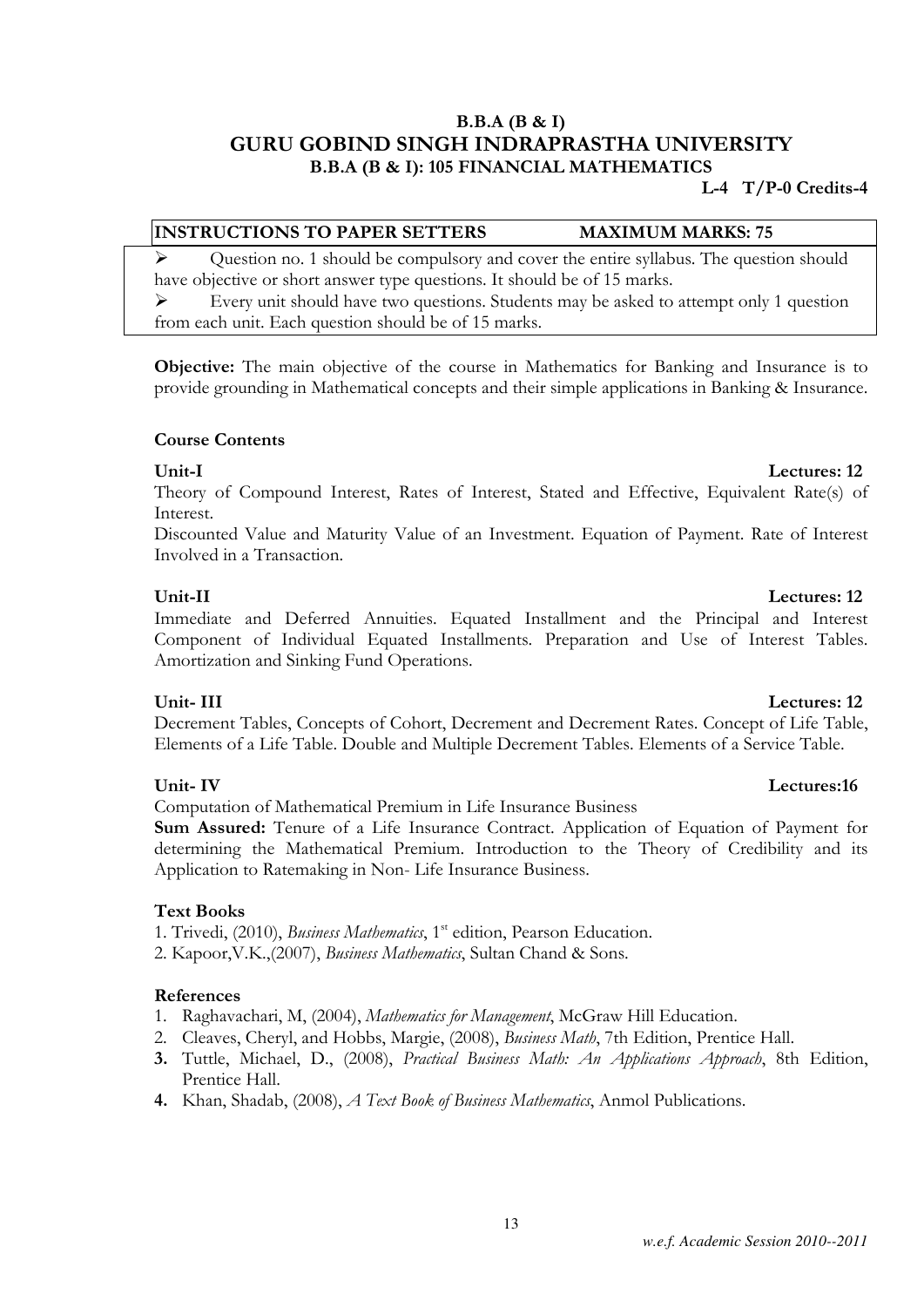## BBA(B&I) GURU GOBIND SINGH INDRAPRASTHA UNIVERSITY BBA (B&I) 107: Introduction to IT

INSTRUCTIONS TO PAPER SETTERS MAXIMUM MARKS: 75  $\triangleright$  Question no. 1 should be compulsory and cover the entire syllabus. The question should

Every unit should have two questions. Students may be asked to attempt only 1 question

computer and it's applications in the relevant fields and expose them to other related papers of IT.

Objectives: This is a basic paper for Business Administration students to familiarize with

have objective or short answer type questions. It should be of 15 marks.

from each unit. Each question should be of 15 marks.

Unit I Lectures:-18

L-4 T-0 Credit-4

Basics of Computer and its Evolution: Evolution of Computer, Data, Instruction and Information, Characteristics of Computers, Various Fields of Application of Computers, Various Fields of Computer, Input-Output Devices (Hardware, Software, Human ware and Firmware), Advantages and Limitations of Computer, Block Diagram of Computer, Function of Different Units of Computer, Classification of Computers.

Data Representation: Different Number System (Decimal, Binary, Octal and Hexadecimal) and Their Inter Conversion (Fixed Point Only), Binary Arithmetic (Addition, Subtraction, Multiplication and Division)

### Unit II Lectures:-10

Course Contents

Computer Software: Types of Software, Compiler and Interpreter, Generations of languages, Computer Memory: Primary Memory (ROM and it's type – PROM, EPROM,EEPROM, RAM) Secondary Memory- SASD, DASD Concept, Magnetic Disks – Floppy disks, Hard disks, Magnetic Tape, Optical Disks – CD ROM and it's type (CD ROM, CD ROM-R, CD ROM-EO, DVD ROM, Flash Memory.

### Unit III Lectures:-12

Operating System Concept: Introduction to Operating system; Function of OS, Types of operating systems, Booting Procedure, Start-up sequence, Details of basic system configuration, Important terms like Directory, File, Volume, Label, Drive name, etc.

### Introduction to GUI using Windows Operating System:

All Directory Manipulation: Creating directory, Sub directory, Renaming, Coping and Deleting the Directory

File Manipulation: Creating a File, Deleting, Coping, Renaming a File

### Unit IV Lectures:-12

Concept of Data Communication and Networking: Networking Concepts, Types of Networking (LAN, MAN AND WAN), Communication Media, Mode of Transmission (Simplex, Half Duplex, Full Duplex), Analog and Digital Transmission. Synchronous and Asynchronous Transmission, Different Topologies Introduction to MS-Word, Spread Sheets and Graphical Solutions.

### 14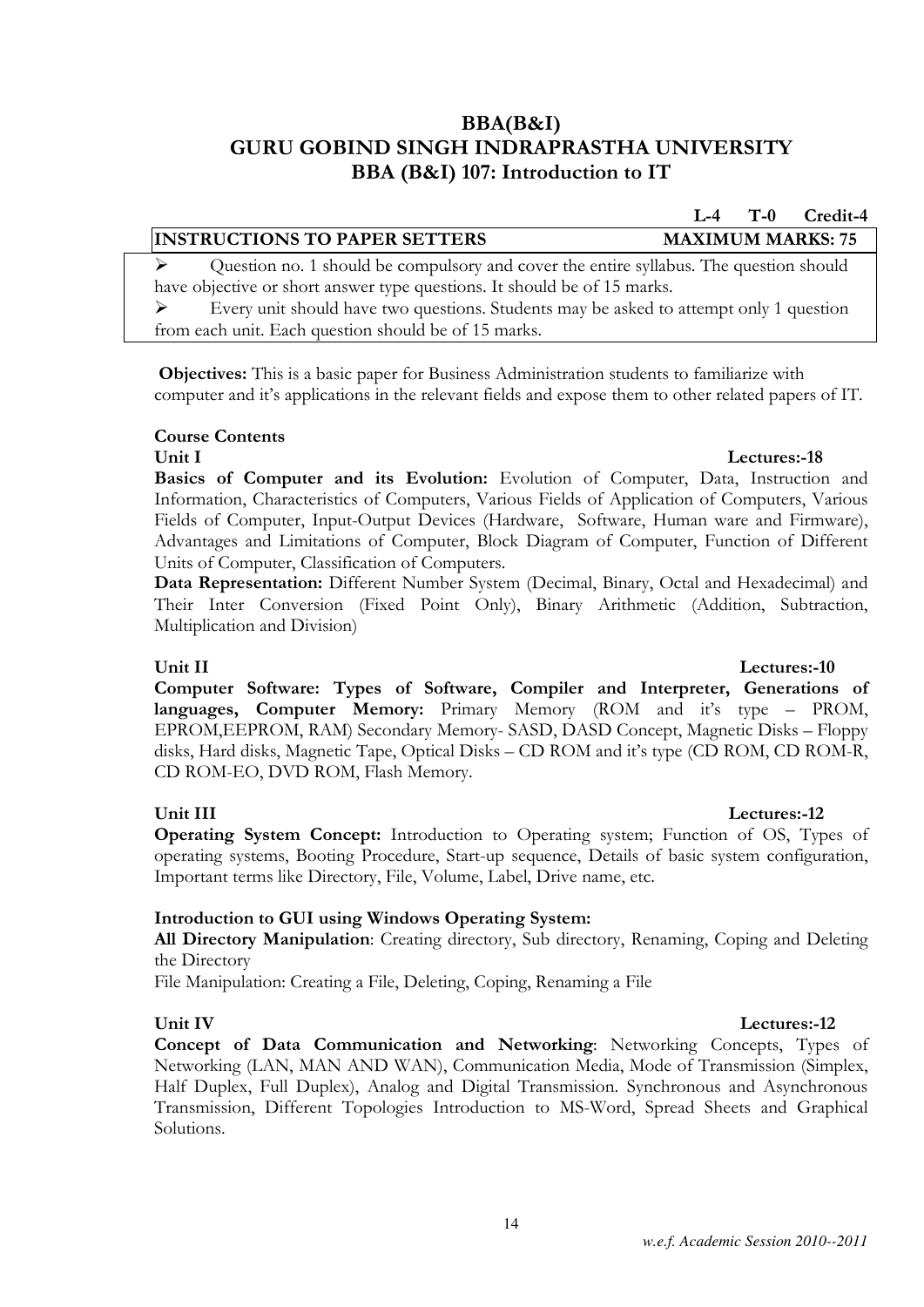### Text Books

- 1. ITL, ESL, (2005), *Introduction to Infotech*, 1<sup>st</sup> edition, Pearson Education.
- 2. Goyal, Anita, (2010), Computer Fundamentals, 1<sup>st</sup> Edition, Pearson Education.

### Reference Books

- 1. Leon and Leon, 1999, Introduction to Information Technology, Vikas Publishing House.
- 2. Joseph A. Brady and Ellen F Monk, (2007), Problem Solving Cases in Microsoft and Excel, Fourth Annual Edition, Thomson Learning.
- 3. Rajaraman, V., (2009), Introduction to Information Technology, Prentice Hall of India.
- 4. Deepak Bharihoke, (2009), Fundamentals of Information Technology, 3<sup>rd</sup> Edition, Excel Books.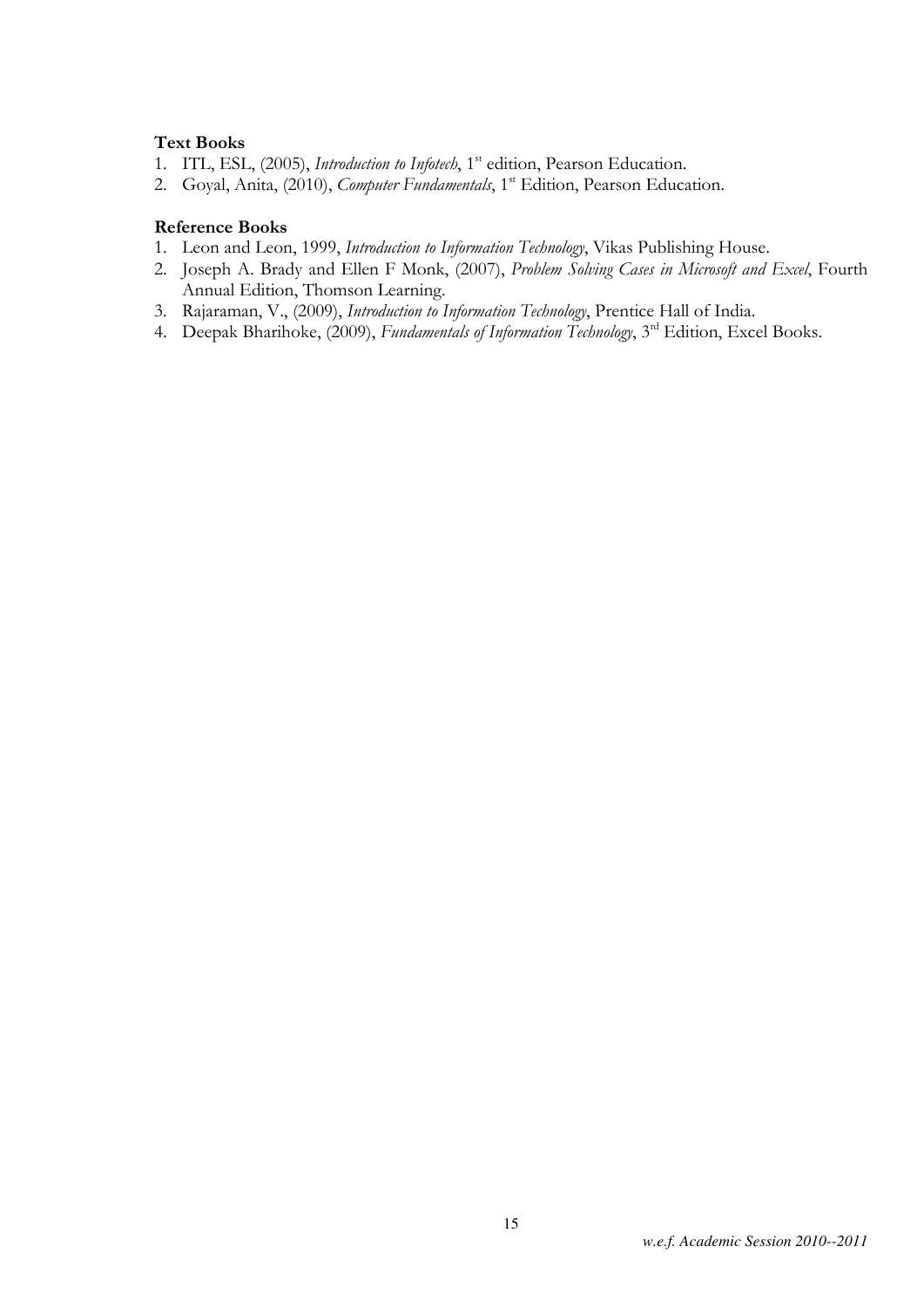### BBA (B&I) GURU GOBIND SINGH INDRAPRASTHA UNIVERSITY BBA (B&I) 109: Financial Accounting

### INSTRUCTIONS TO PAPER SETTERS MAXIMUM MARKS: 75

 $\triangleright$  Question no. 1 should be compulsory and cover the entire syllabus. The question should have objective or short answer type questions. It should be of 15 marks. Every unit should have two questions. Students may be asked to attempt only 1 question

from each unit. Each question should be of 15 marks.

Objectives: The primary objective of the course is to familiarize the students with the basic accounting principles and techniques of preparing and presenting the accounts for user of accounting information.

### Course Contents

Meaning and Scope of Accounting: Objectives and Nature of Accounting, Definition and Functions of Accounting, Book Keeping and Accounting, , Interrelationship of Accounting with other Disciplines, Branches of Accounting, Limitation of Accounting, Accounting Equation.

Accounting Principles and Standards: Accounting Principles, Accounting Concepts and Conventions, Accounting cycle system of accounting Introduction to Accounting Standards Issued by ICAI.

Journalising Transactions: Journal, Rules of Debit and Credit,

Sub Division of Journal: Cash Journal, Petty Cash Book, Purchase Journal, Purchase Return, Sales Journal, Sales Return Journal, Voucher System.

### Unit II Lectures:-8

Ledger Posting and Trial Balance: Ledger, Posting, Rules Regarding Posting, Trial Balance. Capital and Revenue: Classification of Income, Classification of Expenditure, Classification of Receipts, Difference between Capital Expenditure & Capitalized, Expenditure, Revenue Recognition.

Inventory Valuation: Meaning of Inventory, Objectives of Inventory Valuation, Inventory Systems, Methods of Valuation of Inventories, Accounting Standard 2 (Revised).

Depreciation Provisions and Reserves: Concept of Deprecation, Causes of Depreciation, Basic Features of Depreciation, Meaning of Depreciation Accounting, Objectives of Providing Depreciation, Fixation of Depreciation Amount, Method of Recording Depreciation, Methods of Providing Depreciation, Depreciation Policy, AS-6 (Revised) Provisions and Reserves, Change of Method of Depreciation (by both Current and Retrospective Effect).

### Unit IV Lectures:-18

Shares and Share Capital: Introduction to Joint Stock Company, Shares, Share Capital, Accounting Entries, Under Subscription, Oversubscription, Calls in Advance, Calls in Arrears, Issue of Share at Premium, Issue of Share at Discount, Forfeiture of Shares, Surrender of Shares, Issue of Two Classes of Shares, Right Shares, Re-issue of Shares.

Debentures: Classification of Debentures, Issue of Debentures, Different Terms of Issue of Debentures, Writing off Loss on Issue of Debentures, Accounting Entries, Redemption of Debentures.

### Unit III Lectures:-10

### Unit 1 Lectures:-16

L-4 T-0 Credit-4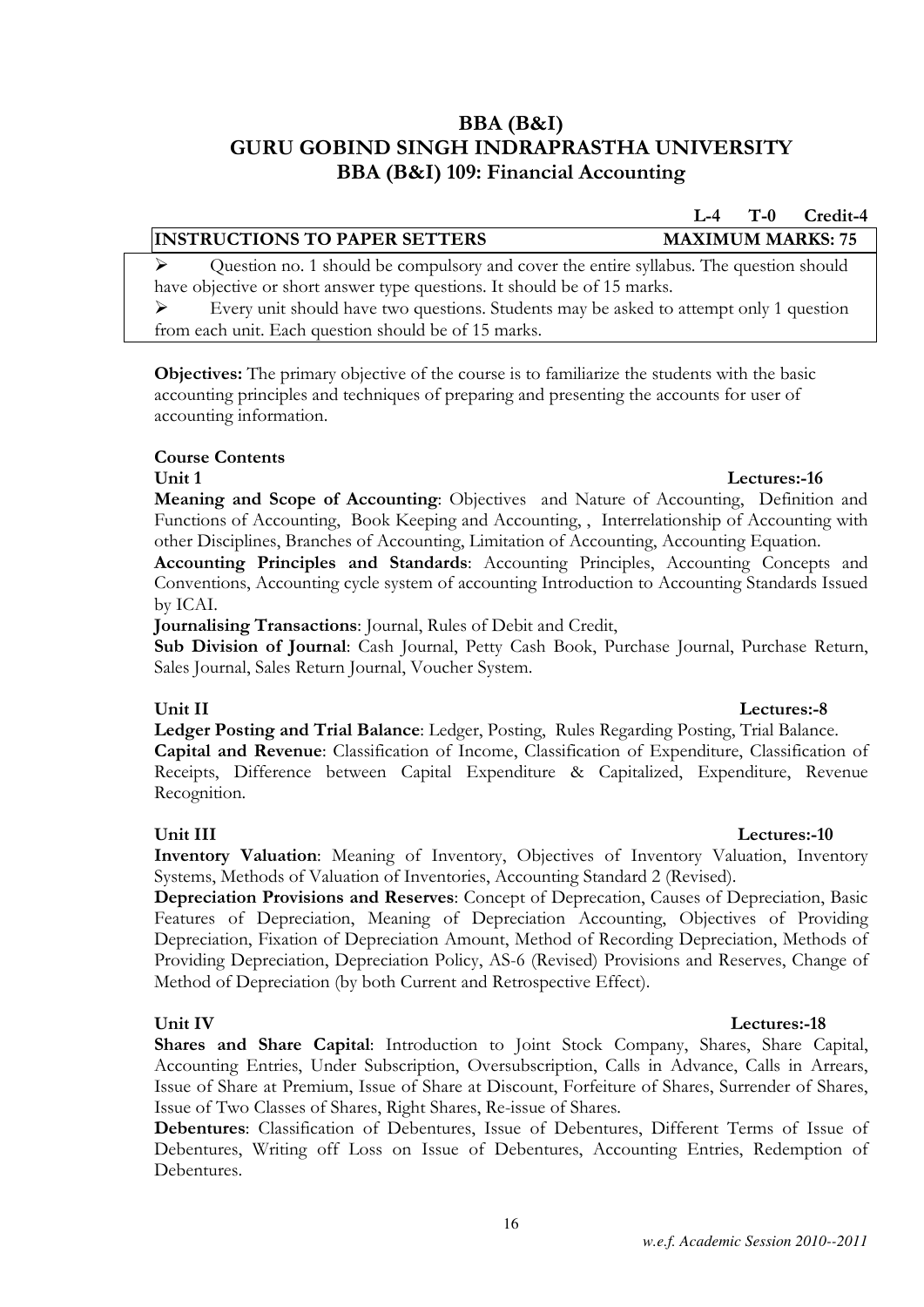Company Final Accounts: Books of Account, Preparation of Final Accounts, Profit & Loss Account, Balance Sheet, Requirements of Schedule VI

### Text Books

- 1. Tulsian, P.C., (2009), Financial Accountancy, 2<sup>nd</sup> edition, Pearson Education.
- 2. Maheshwari, S.N. and Maheshwari, S. K., (2009), An Introduction to Accountancy, Eighth Edition, Vikas Publishing House.

### Reference Books

- 1. Bhattacharyya, Asish K., (2010), *Essentials of Financial Accounting*, Prentice Hall of India.
- 2. Rajasekran, (2010), Financial Accounting, 1<sup>st</sup> edition, Pearson Education.
- 3. Bhattacharya, S.K. and Dearden, J., (2003), Accounting for Manager Text and Cases, 3rd Edition, Vikas Publishing House.
- 4. Glautier, M.W.E. and Underdown, B., (2010), Accounting Theory and Practice, Pearson Education.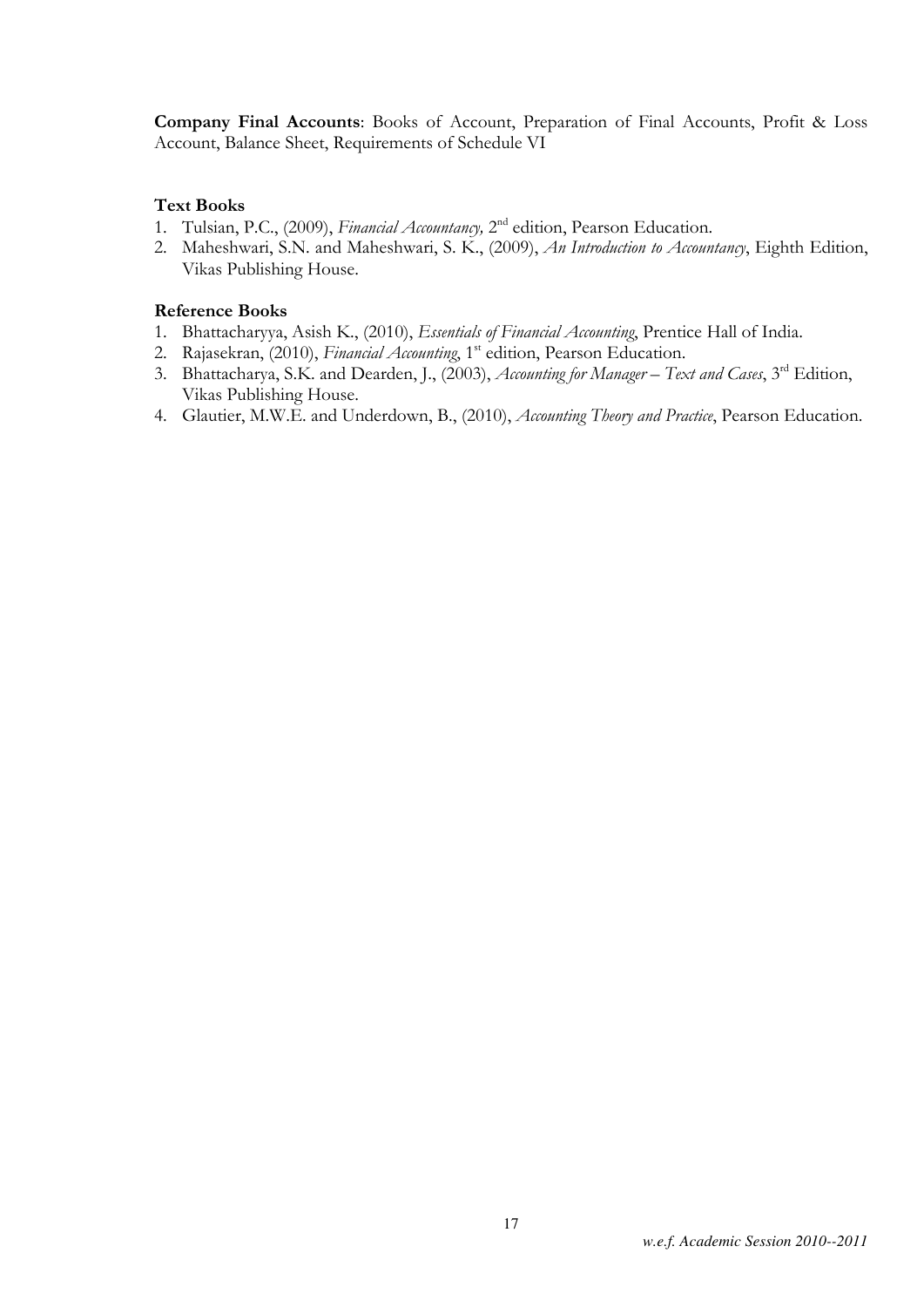## BBA (B&I) GURU GOBIND SINGH INDRAPRASTHA UNIVERSITY

B.B.A (B & I) 111 : Principles of Banking

L-4 T/P-0 Credits-4

### INSTRUCTIONS TO PAPER SETTERS MAXIMUM MARKS: 75

 $\triangleright$  Question no. 1 should be compulsory and cover the entire syllabus. The question should have objective or short answer type questions. It should be of 15 marks.

 Every unit should have two questions. Students may be asked to attempt only 1 question from each unit. Each question should be of 15 marks.

Note: Students are expected to have elementary knowledge of the topics specified in the syllabus

Objective: The course aims to acquaint the student with a basic and elementary knowledge of the business and corporate laws.

### Course Contents

 Money and Banking- An Overview; Nature, Functions and Significance of Money. Demand and Supply of Money-Concepts and Approaches; Money and Prices- Quantity Theory & Money; Inflation and it's Control.

Evolution of Banking; Systems of Banking-Mixed, Branch, Unit, Group, Chain; Types of Banks; RBI-Organisation, Functions, Methods of Credit Control; Commercial Banking; Balance Sheet of a Bank; Credit Creation.

### Unit III Lectures: 13

Market; Indian Monetary Policy & System.

Structure and Characteristics of Financial & Banking System in India; Indian Money Market; Indian Capital

Sources and Uses of Funds in Banks; Value Chain Analysis in Banking Industry. Emerging trends in Banking: Universal Banking, Venture Capital, Project Financing, Merchant Banking, E-Banking, Credit Cards, Banking Ombudsman Scheme; Micro Financing

### Text Books

- 1. Sundaram, and Varshney, (2004), Banking, Theory Law and Practice, Sultan chand & sons.
- 2. Maheshwari, S.N. and Maheshwari, S.K., (2005), Banking Law and Practice, Kalyani Publishers, New Delhi.

### Reference Books

- 1. Gulani, Neelam,C., (2010), Principles of Banking Management, Excel Books.
- 2. Daniel Lazar, Natrajan, P., (2010), Dynamics of Micro Finance, Excel Books.
- 3. Gordon.E, Natarajan.K., (2003), Banking, Theory, Law & Practice, Himalaya Publishing House.
- 4. Mittal R.K., Saini A.K. and Dhingra, Sanjay, (2008), *Emerging Trends in the Banking Sector*, Macmillan.

### Unit I Lectures: 13

### Unit II Lectures: 13

### Unit IV Lectures: 13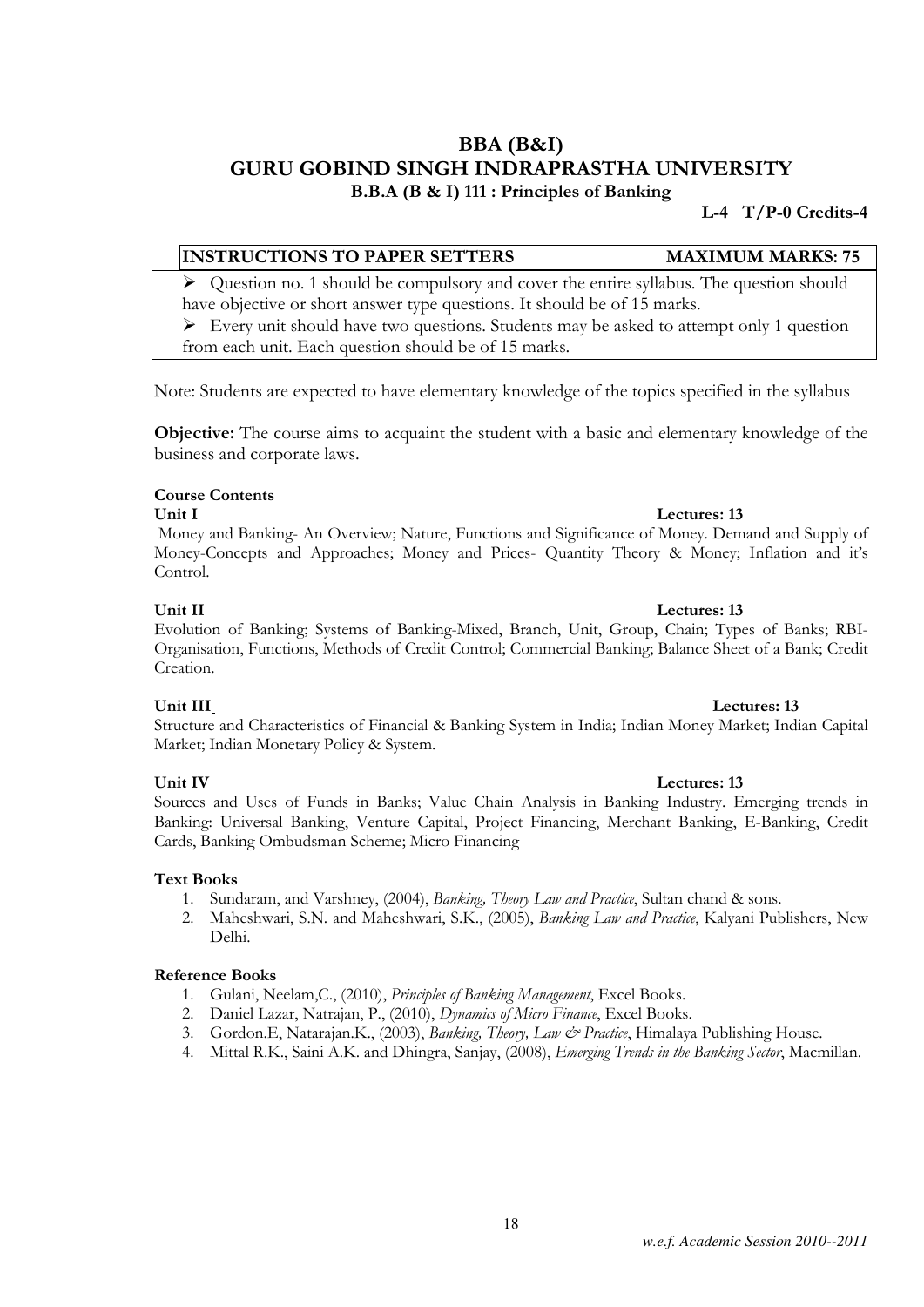### BBA (B&I) GURU GOBIND SINGH INDRAPRASTHA UNIVERSITY B.B.A (B & I): 113 PRINCIPLES OF INSURANCE

### L-4 T/P-0 Credits-4

INSTRUCTIONS TO PAPER SETTERS MAXIMUM MARKS: 75

 $\triangleright$  Question no. 1 should be compulsory and cover the entire syllabus. The question should have objective or short answer type questions. It should be of 15 marks.

 $\triangleright$  Every unit should have two questions. Students may be asked to attempt only 1 question from each unit. Each question should be of 15 marks.

Objectives: The main objective of this subject is to make the students familiar with Risk , Insurance, Insurance Contract and Types of Insurance

### Course Contents

Concept of Risk, Types of Risk, Risk Management Transfer and Pooling of Risks, Concept of Insurable Risk.

### UNIT II Lectures:-16

Concept of Insurance, Relevance of Insurance to the Emerging Socio-Economic Needs of all the Sections of Society including Industrial Sector, Types of Insurance Organisations, Insurance Business, Intermediaries in Insurance Business.

### UNIT III Lectures:-12

Formation of Insurance Contract, Life, Fire, Marine and Motor Insurance Contracts, Principles of Insurance: Utmost Good Faith, Indemnity, Insurable Interest

UNIT IV Lectures: -12

Classification of Insurance: Life, Non-Life (general), Health, Pension, Social Security and Retirement Benefits,

### Text Books

- 1. M.N. Mishra, (2006), *Principles and Practices of Insurance*, S.Chand & Co. (Lt.Ed.)
- 2. Karampal, Bodla, and Garg, M.C., (2007), Insurance Management Principles & Practices, Deep & Deep Publications.

### Reference Books

- 1. Harrington, Niehaus, (2007), Risk Management & Insurance, McGraw Hill Education.
- 2. Sriniwasan, M.N., (2006) Principles of Insurance Law, Wadhwa Company, Nagpur
- 3. Arthur C. and William C Jr., (2005), Risk Management and Insurance, Sultan Chand & Sons.
- 4. Gupta P.K, (2004), *Insurance and Risk Management*, Himalya Publishing House.

## UNIT I Lectures:-12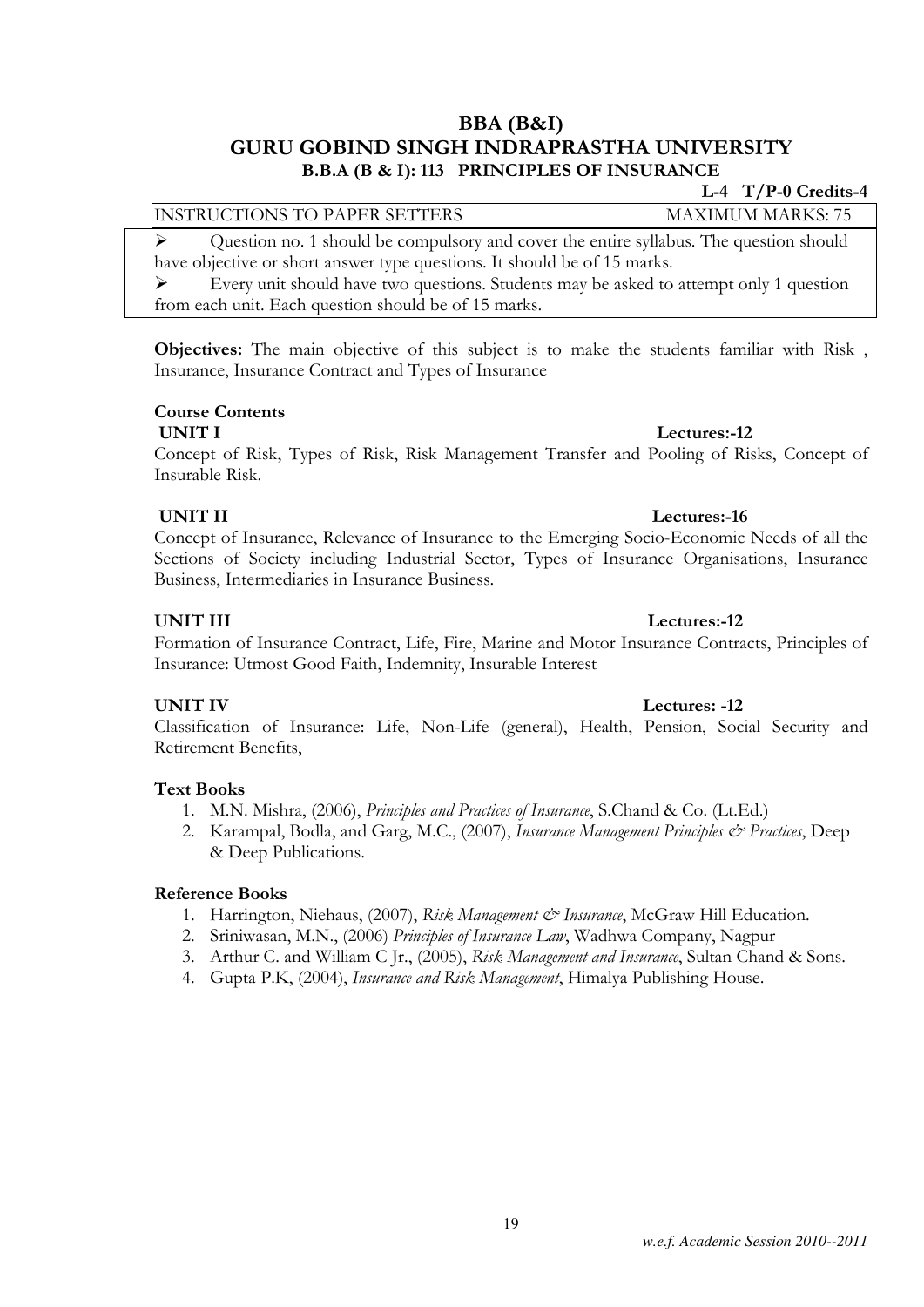## BBA (B&I) GURU GOBIND SINGH INDRAPRASTHA UNIVERSITY BBA (B&I) 115: IT Lab

L-0, T-04 Credit-2

### Lab would be based on the following topics:

### 1. All commands specified in unit III using Windows

### 2. Introduction to MS-Word:

 Introduction to Word Processing, it's Features, Formatting Documents, Paragraph Formatting, Indents, Page Formatting, Header and Footer, Bullets and Numbering, Tabs, Tables, Formatting the Tables, Finding and Replacing Text, Mail Merging etc.

### 3. Introduction to MS-Excel:

 Introduction to Electronic Spreadsheets, Feature of MS-Excel, Entering Data, Entering Series, Editing Data, Cell Referencing, ranges, Formulae, Functions, Auto sum, Copying Formula, Formatting Data, Creating Charts, Creating Database, Sorting Data, Filtering etc.

### 4. Introduction to MS Powerpoint

PowerPoint, Features of MS PowerPoint Clipping, Slide Animation, Slide Shows, Formatting etc.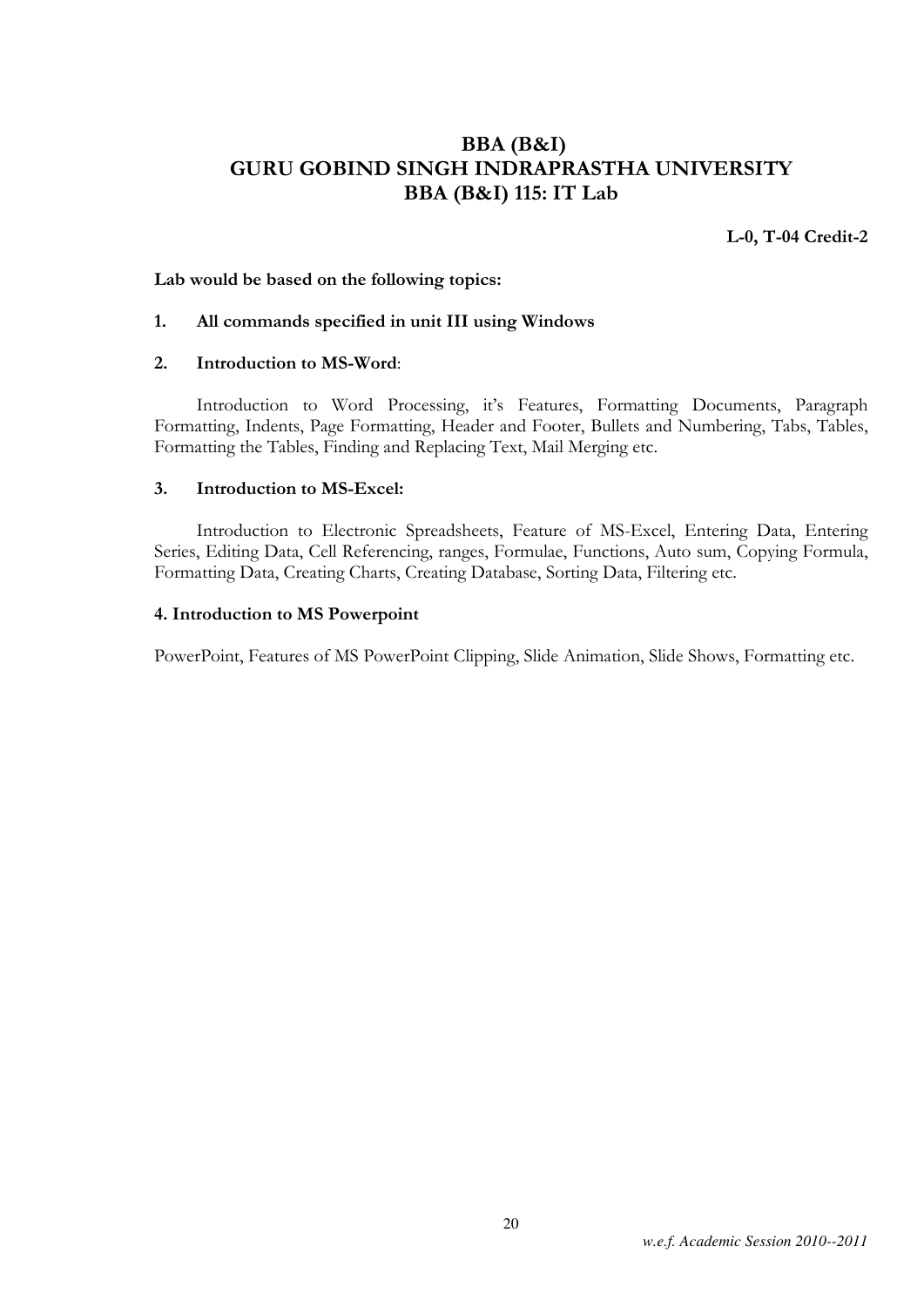## BBA (B&I) GURU GOBIND SINGH INDRAPRASTHA UNIVERSITY BBA (B&I) 102: Business Organization

### **INSTRUCTIONS TO PAPER SETTERS MAXIMUM MARKS: 75**

 $\triangleright$  Question no. 1 should be compulsory and cover the entire syllabus. The question should have objective or short answer type questions. It should be of 15 marks.

 Every unit should have two questions. Students may be asked to attempt only 1 question from each unit. Each question should be of 15 marks.

Objectives: The course aims to provide basic concepts and knowledge with regard to a business enterprise and its various functional areas.

### Course Contents

### Unit I Lectures:-12 Introduction: Concept, Nature and Scope of Business; Concept of business as a system; Business and Environment Interface; Business Objectives; Profit Maximization vs Social Responsibility of Business; Introduction to Business Ethics and Values.

### Unit II Lectures:-14

Business Enterprises: Entrepreneurship – Concept & Nature; Locations of Business Enterprise (Weber's Theory); Government Policy on Industrial Location.

Forms of Business Organization: Sole Proprietorship, Joint Hindu Family Firm, Partnership Firm, Joint Stock Company, Cooperative Organization; Types of Companies, Choice of form of organization; Promotion of a Company – Stages in formation; documentation (MOA, AOA).

**Small Business:** Scope and role; Government Policies. Government & Business Interface: Rationale; Forms of Government and Business Interface.

Multinationals: Concept and role of MNCs; Transactional Corporations (TNCs); International Business Risks.

Business Combinations: Concept and Causes of Business Combinations; Chambers of Commerce and Industry in India; FICCI, CII, ASSOCHAM, AIMO, etc.

### Text Books

- 1. Robert; Lawrence, (2009), Modern Business Organization, McMillan India.
- 2. Tulsian, P. C., (2009), *Business Orgnaisation & Management*, 2<sup>nd</sup> edition, Pearson Education.

### Reference Books

- 1. Duening, T.N and Invancevich, John,M.,(2009), Business and Management, Biztantra.
- 2. Basu, C, (2010), Business Organisation and Management, 1<sup>st</sup> Edition, McGraw Hill Education.
- 3. Gupta, C.B., (2010), Modern Business Organization and Management, Dhanpat Rai & Sons.
- 4. Agarwal, N. P., Tailor, R. K., (2008), Business Organisation And Management, Dhanpat Rai & Sons.

21

L-4, T-0, Credits: 04

## Unit III Lectures:-12

### Unit IV Lectures:-14

*w.e.f. Academic Session 2010--2011*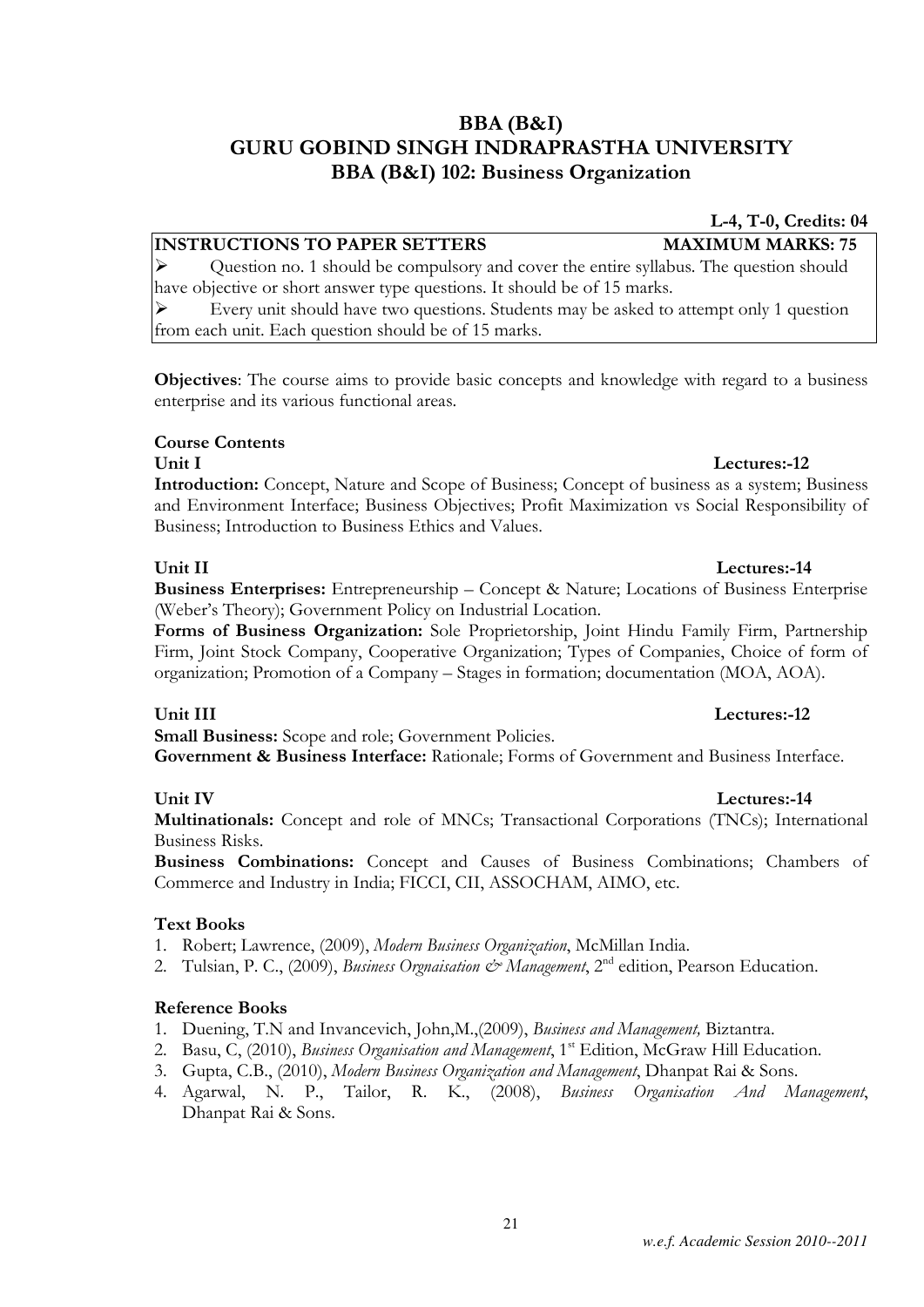### BBA (B&I) GURU GOBIND SINGH INDRAPRASTHA UNIVERSITY BBA (B&I) 104: Business Economics - II

### **INSTRUCTIONS TO PAPER SETTERS MAXIMUM MARKS: 75**

 Question no. 1 should be compulsory and cover the entire syllabus. The question should have objective or short answer type questions. It should be of 15 marks.

 $\triangleright$  Every unit should have two questions. Students may be asked to attempt only 1 question from each unit. Each question should be of 15 marks.

Objectives: The objective of this paper is to develop the concepts on Macroeconomic variables, working of an economy, and how business decisions are affected with the influence of macro variables in business.

### Course Contents

Concepts of Macro Economics and National Income Determination: Definitions, Importance, Limitations of Macro-Economics, Macro-Economic Variables. Circular Flow of Income in Two, Three, Four Sector Economy, Relation between Leakages and Injections in Circular Flow.

National Income: Concepts, Definition, Methods of Measurement, National income in India, Problems in Measurement of National Income & Precautions in Estimation of National Income.

### Unit II Lectures:-16

Macro Economic Framework: Theory of Full Employment and Income: Classical, Modern (Keynesian) Approach, Consumption Function, Relationship between Saving and Consumption. Investment Function, Concept of Marginal Efficiency of Capital and Marginal Efficiency of Investment; National Income Determination in Two, Three and Four Sector Models; Multiplier in Two, Three and Four Sector Model.

### Unit III Lectures:-12

Analysis of Money Supply and Inflation: Functions and Forms of Money, Demand for Money-Classical, Keynesian and Friedmanian Approach, Measures of Money Supply, Quantity Theory of Money, Inflation-Types, Causes, Impact and Remedies.

Equilibrium of Product and Money Market: Introduction to IS-LM model, Equilibrium- Product Market and Money Market, Monetary Policy, Fiscal Policy.

### Text Books

- 1. Soga, Erold, (2008), Macro Economics, 1st edition, Pearson Education.
- 2. Agarwal, (2010), Macroeconomics Theory and Policy, 1<sup>st</sup> edition, Pearson Education.

### Reference Books

- 1. Dwivedi, D. N., (2005), Macro Economics, McGraw Hill Education.
- 2. Mishra, S. K. and Puri, V. K., (2003), Modern Macro-Economics Theory, Himalaya Publishing House.
- 3. Shapiro, E., (2003), Macro-Economics Analysis, McGraw Hill Education.
- 4. Hirschey, Mark, (2009), Fundamentals of Managerial Economics, 9<sup>th</sup> edition, Cengage Learning.

### Unit-I Lectures:-12

### Unit IV Lectures:-12

L-4, T-0, Credits: 04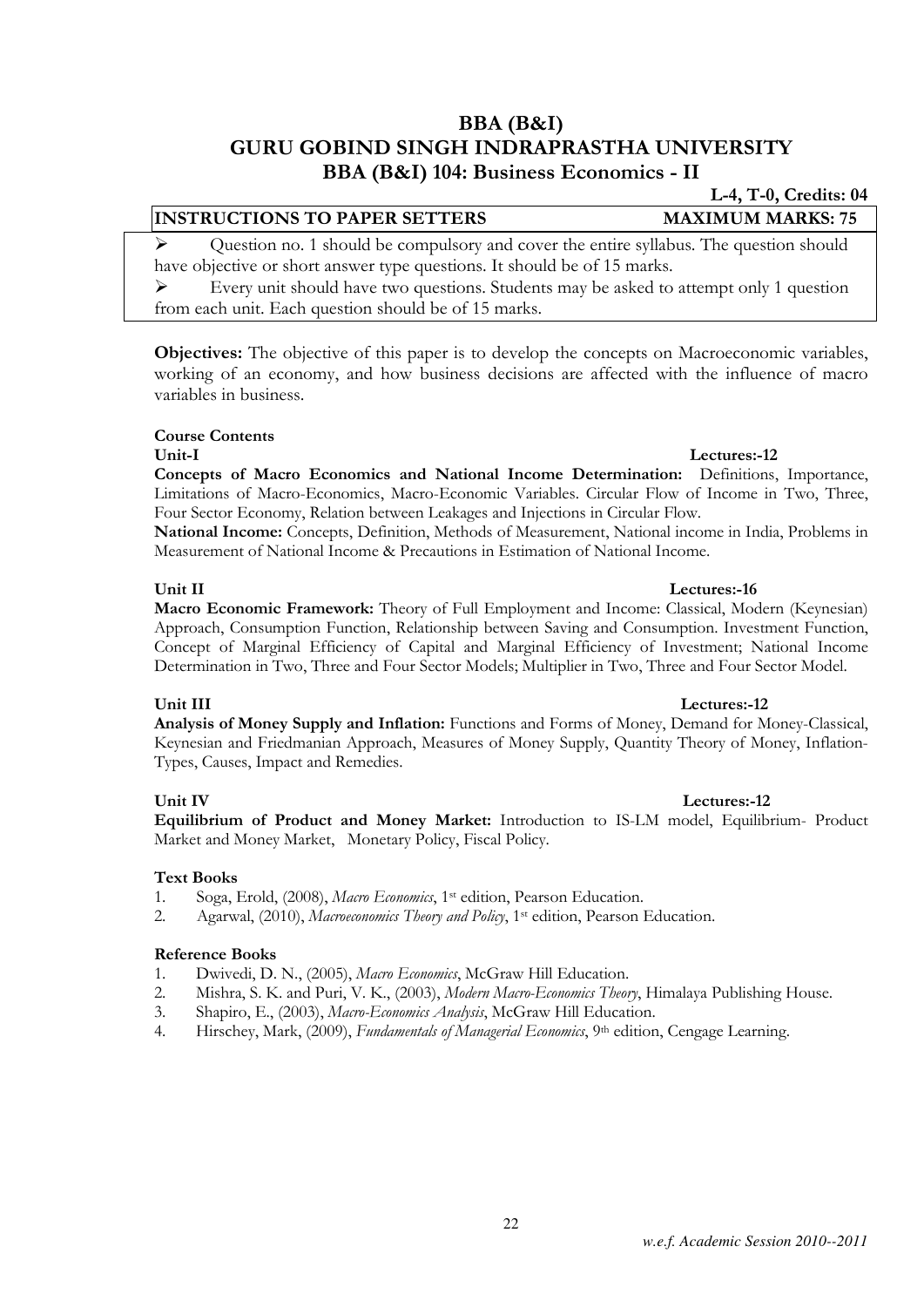### BBA (B&I) GURU GOBIND SINGH INDRAPRASTHA UNIVERSITY BBA (B&I) 106 Quantitative Techniques & Operations Research in Management

L-4 T-0 Credits –4

| <b>INSTRUCTIONS TO PAPER SETTERS</b>                                                                    | <b>MAXIMUM MARKS: 75</b> |
|---------------------------------------------------------------------------------------------------------|--------------------------|
| $\triangleright$ Question no. 1 should be compulsory and cover the entire syllabus. The question should |                          |
| have objective or short answer type questions. It should be of 15 marks.                                |                          |
| $\triangleright$ Every unit should have two questions. Students may be asked to attempt only 1 question |                          |
| from each unit. Each question should be of 15 marks.                                                    |                          |

Objectives: The objective of this paper is to develop student's familiarity with the basic concept and tools in statistics and operations research. These techniques assist specially in resolving complex problems serve as a valuable guide to the decision makers.

### Course Contents

### Unit I Lectures:-14

Statistics: Definition, Importance & Limitation, Collection of Data and Formation of Frequency Distribution, Graphic Presentation of Frequency Distribution – Graphics, Bars, Histogram, Diagrammatic; Measures of Central Tendency – Mean, Median and Mode, Partition Values – Quartiles, Deciles and Percentiles; Measures of Variation – Range, IQR, Quartile, Deciles and Percentiles, Quartile Deviation and Standard Deviation and Lorenz Curve.

### Unit II Lectures:-10

Correlation Analysis: Correlation Coefficient; Assumptions of Correlation Analysis; Coefficients of Determination and Correlation; Measurement of Correlation- Karl Person's Methods; Spearman's Rank Correlation; Concurrent Deviation the Correlation Coefficient; Pitfalls and Limitations Associated with Regression and Correlation Analysis; Real World Application Using IT Tools.

### Unit III Lectures:-14

Linear Programming: Concept and Assumptions Usage in Business Decision Making, Linear Programming Problem: Formulation, Methods of Solving: Graphical and Simplex, Problems with Mixed Constraints: Duality; Concept, Significance, Usage & Application in Business Decision Making.

Transportation and Assignment Problems: General Structure of Transportation Problem, Different Types Methods for Finding Initial Solution by North-west Corner Rule, Least Cost Method and Vogal Approximation Method and Testing for Optimality; Assignment Problem: Different Methods Operations, Scheduling: Scheduling Problems, Shop Floor Control, Gantt Charts, Principles of Work Center Scheduling, Principles of Job Shop Scheduling, Personnel Scheduling.

### Text Books

- 1. Vohra, N.D., (2009), *Ouantitative Techniques in Management*, 4<sup>th</sup> edition, McGraw Hill Education.
- 2. Vishwanathan, P.K., (2008), Business Statistics and Applied Orientation, 1<sup>st</sup> edition, Pearson Education.

### Unit IV Lectures:-14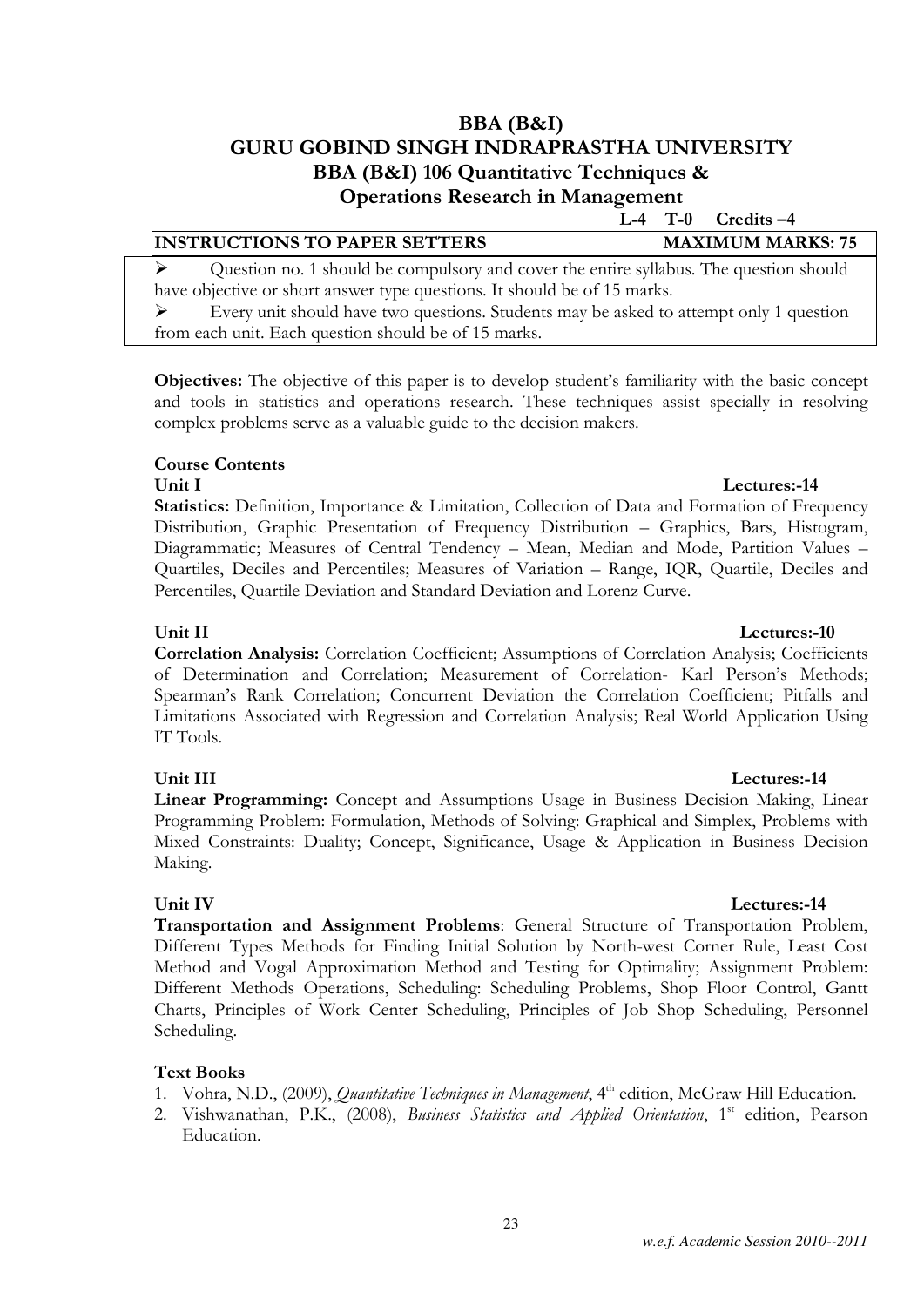### Reference Books

- 1. Rajagopalan, S. and Sattanathan, R., (2009), Business Statistics & Operations Research, 2<sup>nd</sup> Edition, McGraw Hill Education.
- 2. Sharma, J.K., (2009), Operations Research: Problems & Solutions, 2<sup>nd</sup> edition, Macmillan India Ltd.
- 3. Taha, Hamdy, (2008), Operations Research: An Introduction, 8<sup>th</sup> edition, Pearson Education.
- 4. Render, Barry, Stair, R.M., Hanna, M.E., and Badri, (2009), Quantitative Analysis for Management, 10<sup>th</sup> edition, Pearson Education.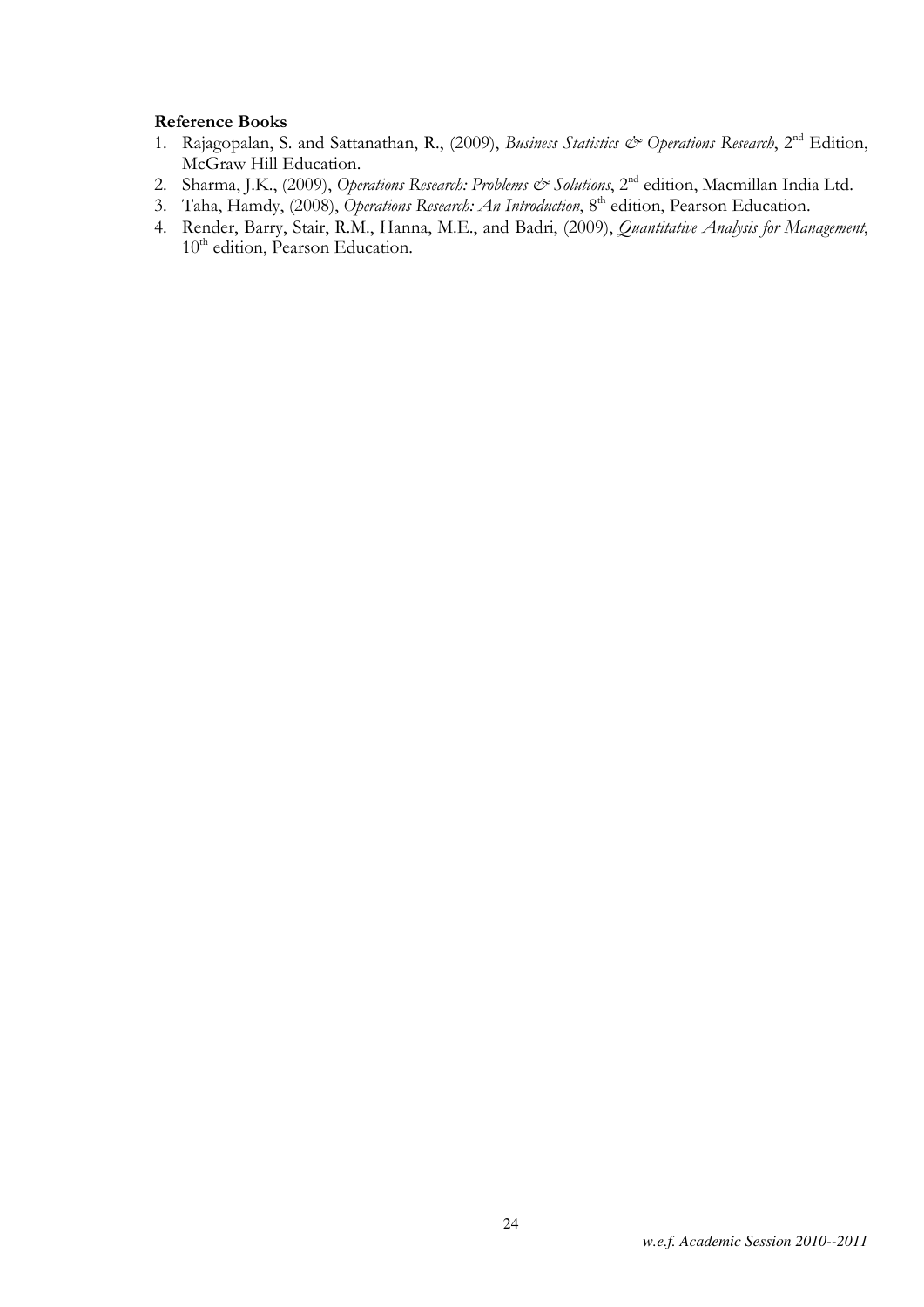### BBA (B&I) GURU GOBIND SINGH INDRAPRASTHA UNIVERSITY BBA (B&I)108: Data Base Management System

*w.e.f. Academic Session 2010--2011* 

### **INSTRUCTIONS TO PAPER SETTERS MAXIMUM MARKS: 75**

 $\triangleright$  Question no. 1 should be compulsory and cover the entire syllabus. The question should have objective or short answer type questions. It should be of 15 marks.

 Every unit should have two questions. Students may be asked to attempt only 1 question from each unit. Each question should be of 15 marks.

Objectives: To develop understanding of database management system and abilities to use DBMS packages.

### Course Contents

### Unit I Lectures:-12

Introduction to Database Systems: File System versus a DBMS, Advantages of a DBMS, Describing and Storing Data in a DBMS, Queries in a DBMS, Structure of a DBMS, People Who Deal with Database, Introduction to Data Models, Architecture of DBMS.

Entity Relationship Model: Overview of Database Design, Entities, Attributes, and Entity Sets, Relationships and Relationship Sets, Additional Features of the ER Model, Conceptual Database Design with the ER Model – Entity versus Attribute, Entity versus relationship.

Relational Model: Introduction to Relational Model, Foreign Key Constraints, Enforcing Integrity Constraints, Querying Relational Data, Logical Database Design: ER to Relation, Introduction to Views, Destroying/Altering Tables and Views, Codd Rules

### Unit III Lectures:-12

Schema Refinement & Normal Forms: Introduction to Schema Refinement, Functional Dependencies, Examples Motivation Schema Refinement, Reasoning about Functional Dependencies, Normal Forms, Decompositions, Normalization (Up to 3<sup>rd</sup> Normal Form)

Concept of Objects: Objects, Tables, Queries, Forms, Reports, Modules. Database Creation and Manipulation.

SQL Queries: The Form of a Basic SQL Query, Union, Intersect, and Except, Introduction to Nested Queries, Aggregate Operators, Null Values.

### Text Books

- 1. Elmasri and Navathe, (2009), Fundamentals of Database Systems, 5<sup>th</sup> edition, Pearson Education.
- 2. ITL Education Ltd., (2010), Introduction to Database System, Pearson Education.

### Reference Books

- 1. Ramakrishnan, R. and Gehrke, J., (2007), Database Management Systems, 3<sup>rd</sup> edition, McGrawHill Education.
- 2. Kanan, A. and Date, C. J., (2006), An Introduction to Database System, Vol. I & Vol. II, 8<sup>th</sup> edition, Addison Wesley Publishing Company.
- 3. Singh. S. L., (2008), *Database System Concept and Application*, 2<sup>nd</sup> edition, Pearson Education.
- 4. Atul, Kahate, (2006), *Introduction to Database Management System*, 1<sup>st</sup> edition Pearson Education.

### Unit II Lectures: 16

### Unit IV Lectures:-12

# L-4, T-0, Credits: 04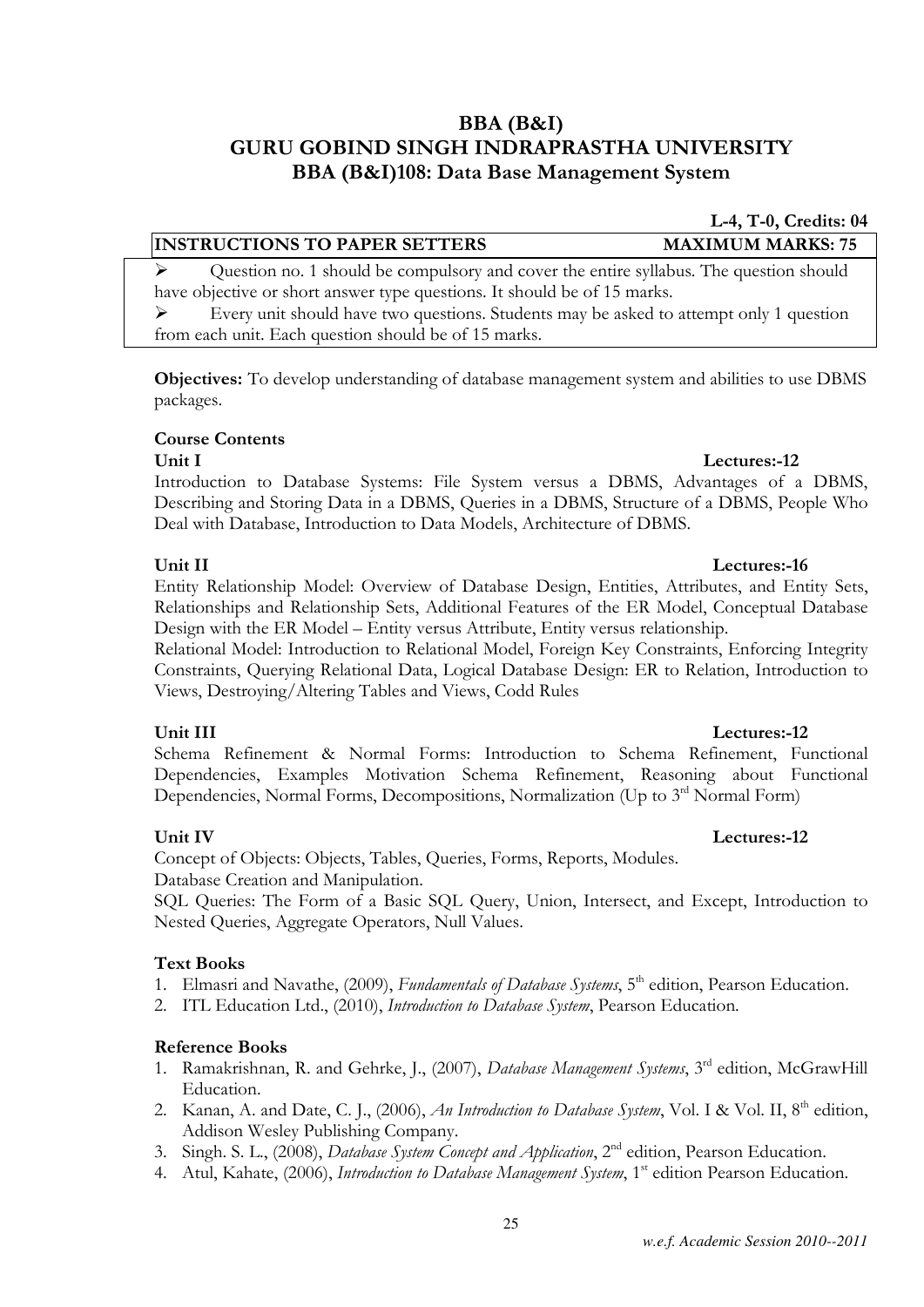## BBA (B&I) GURU GOBIND SINGH INDRAPRASTHA UNIVERSITY BBA (B&I)110 : Cost Accounting

### INSTRUCTIONS TO PAPER SETTERS MAXIMUM MARKS: 75

 $\triangleright$  Ouestion no. 1 should be compulsory and cover the entire syllabus. The question should have objective or short answer type questions. It should be of 15 marks.

 Every unit should have two questions. Students may be asked to attempt only 1 question from each unit. Each question should be of 15 marks.

 Objectives: The primary objective of the course is to familiarize the students with the basic cost concepts, allocation and control of various costs and methods of costing.

### Course Contents

Unit I Lectures:-14 Meaning and Scope of Cost Accounting: Basic Cost Concepts – Elements of Costs, Classification of Costs, Total Cost Build Up and Cost Sheet, Emerging Terms viz. Life Cycle Costing, Activity Based Costing, Back Flush Costing.

Materials Control: Meaning – Steps Involved – Materials and Inventory – Techniques of Material/Inventory Control – Valuation of Incoming & Outgoing Material – Material Losses.

### Unit II Lectures:-14 Labour Cost Control: Direct and Indirect Labour, Steps involved – treatment of Idle time, Holiday Pay, Overtime etc. in Cost Accounts, Casual Workers & Out Workers, Labour Turnover,

Methods of Wage Payment. Incentive Plans. Overheads: Meaning and Classification of Overheads – Treatment of Specific Items of Overheads in Cost Accounts – Stages Involved in Distribution of Overheads – Methods of Absorption of Overheads – Treatment of Under and Over Absorption of Overheads.

### Unit III Lectures:-12

Methods of Costing: Single Output Costing, Job Costing, Contract & Batch Costing.

### Unit IV Lectures:-12

 Process costing (Including Joint Products and By-Products and Inter-Process Profits), Operating/Service Costing. (Transport & Power House Only). Reconciliation of Cost and Financial Accounts.

### Text Books

- 1. Maheshwari, S. N. and Mittal, S. N.; (2009), Cost Accounting Theory and Problems, 22nd Revised Edition, Shri Mahavir Book Depot.
- 2. Rajasekaran, (2010), *Cost Accounting*, 1<sup>st</sup> edition, Pearson Education.

### Reference Books

- 1. Dutta, Mahesh, (2006), Cost Accounting Principle Practices, 1st edition, Pearson Education.
- 2. Arora, M.N., (2009), *Cost Accounting*, Vikas Publishing House.
- 3. Lal, Jawahar and Srivastava, Seema, (2008), Cost Accounting, 4th Edition, McGraw Hill Education.
- 4. Jain and Narang, (2008), *Cost Accounting*, Kalyani Publishers.

L-4, T-0, Credits: 04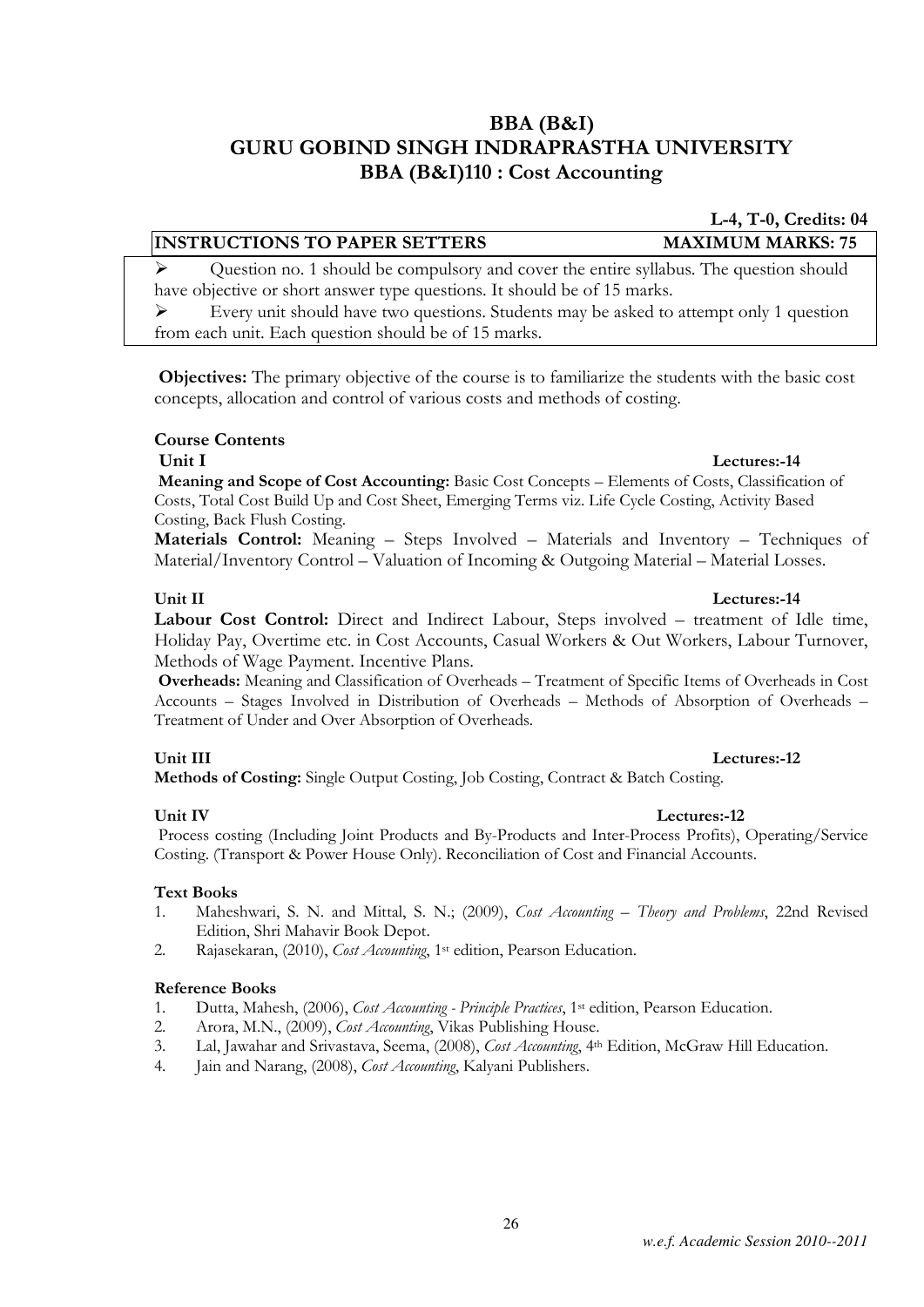### B.B.A (B & I) GURU GOBIND SINGH INDRAPRASTHA UNIVERSITY B.B.A (B & I): 112 Indian Banking System

### L-3 T/P-0 Credits-3

### INSTRUCTIONS TO PAPER SETTERS MAXIMUM MARKS: 75

 Question no. 1 should be compulsory and cover the entire syllabus. The question should have objective or short answer type questions. It should be of 15 marks.

 $\triangleright$  Every unit should have two questions. Students may be asked to attempt only 1 question from each unit. Each question should be of 15 marks.

Note: Students are expected to have elementary knowledge of the topics specified in the syllabus

Objective: The course aims to acquaint the student with a basic and elementary knowledge of the business and corporate laws.

### Course Contents Unit I Lectures: 9

Development Banking; Financial Institutions-, NABARD, SIDBI, IFCI Rural Banking

### Banking Sector Reforms; Role of Central Bank, Policy Framework for RBI, RBI and Monetary Policy, Regulation and Supervision of Banking system, Review of the Banking System, Maintenance of CRR, SLR, Interest Rate Policy Reforms of RBI

### Commercial Banking: Banker Customer Relationship, Management of Deposit Business & Credit Business, Fee Based Services, Liquidity Vs. Profitability, Credit Assessment, Principles of Bank Lending: Types & Methods of Charging, Secured & Unsecured Advances; NPA's- its Management

### Unit IV Lectures: 10

Overview and Regulation of Co-Operative Banking, Regional Rural Banks, Rural Banks and Co-Operative Banking Societies; Recent Developments in Banking-KYC Norms, Anti Money Laundering etc.

### Text Books

1. Sundaram & Varshney, (2004), Banking, Theory Law and Practice, Sultan chand & sons. 2.Justin Paul, (2010), Management of Banking and Financial and Services, Pearson Education.

### Reference Books:

- 1. Mithani.D.M., Gordon.E., (2003), Banking & Financial Systems, Himalaya Publishing House.
- 2. .Reddy.P.N., and Appannaiah.H.R., (2003), *Theory & Practice of Banking*, Himalaya Publishing House.
- 3. Ragcan, V.I and Yenga, K., (2007), Introduction to Banking, Excel Books.
- 4. Desai, V., (2001), *Development Banking & Financial Intermediaries*, Himalaya Publishing House.

### Unit II Lectures: 10

### Unit III Lectures: 10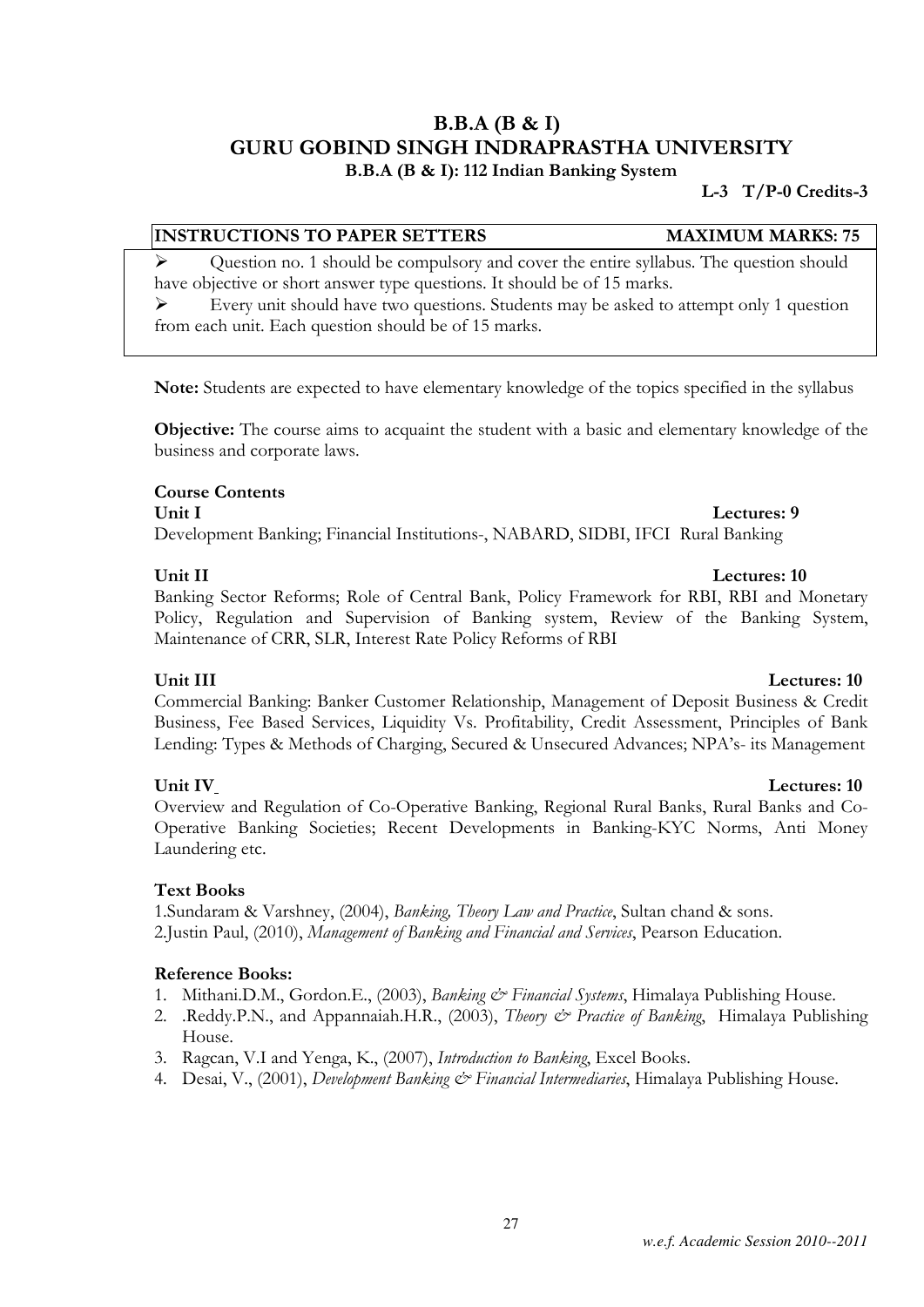### BBA (B&I) GURU GOBIND SINGH INDRAPRASTHA UNIVERSITY BBA (B&I)114: Data Base Management System (Practical)

### USING MS-ACCESS

### L-0, P-06, Credits: 03

### Course Contents:

1. Getting Familiar with Access Objects: Tables, Queries, Forms, Reports, and Modules.

2. Creating Database: Creating database using wizards, documenting the database, creating own databases.

3. Creating Tables: Working with tables in design view, setting field properties, naming fields, setting data types, setting primary key, multiple field primary keys, creating indexes, using table wizard.

4. Creating Queries: Working with query design grid, adding tables, adding fields, sorting records, setting field criteria, planning for null values, using simple query wizard – summarizing your records.

5. Creating forms: Working in design view, components of a form in design view, sections of a form, assigning form properties, modifying form properties to create a dialog box, using form templates, creating forms with a wizard, auto forms.

6. Creating Reports: Using Report Wizards, Working with auto report, creating a report template, inserting a chart into a report with the chart wizard, printing report.

7. Creating Labels and Mail-Merge Documents: Using the Label wizard, using custom labels, printing multiple labels, merging access data with word documents.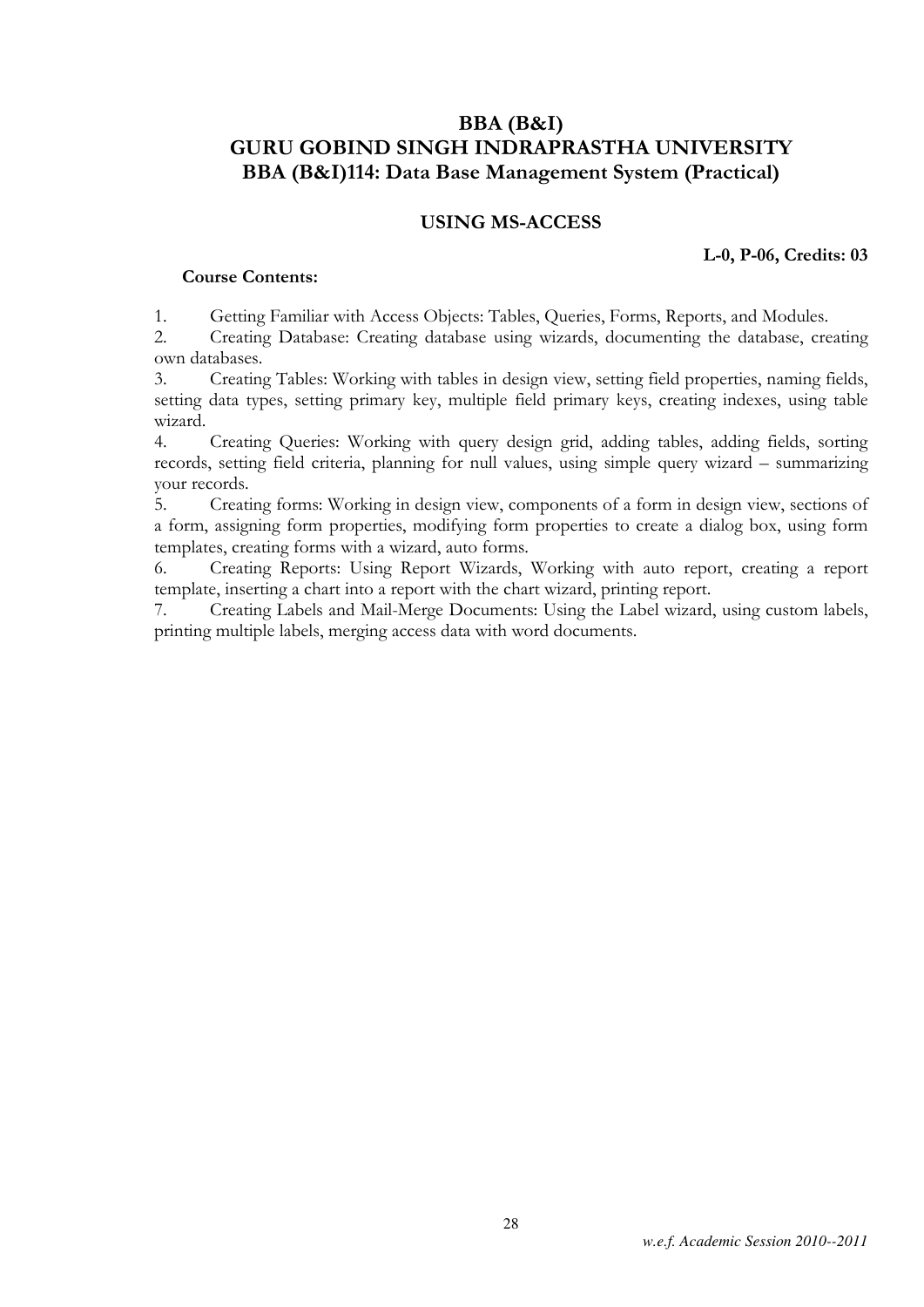### BBA (B&I) GURU GOBIND SINGH INDRAPRASTHA UNIVERSITY BBA (B&I) 201: Organizational Behaviour

## L-4 T-0 Credits-4 INSTRUCTIONS TO PAPER SETTERS MAXIMUM MARKS: 75  $\triangleright$  Question no. 1 should be compulsory case study. It should be of 15 marks.

 $\triangleright$  Every unit should have two questions. Students may be asked to attempt only 1 question from each unit. Each question should be of 15 marks.

Objectives: The course aims to provide an understanding of basic concepts, theories and techniques in the field of human behaviour at the individual, group and organizational levels in the changing global scenario. The course must be taught using case study method.

### Unit I Lectures:-10

Introduction: Concept and Nature of Organizational Behaviour; Contributing Disciplines to the field of O.B.; O.B. Models; Need to Understand Human Behaviour; Challenges and Opportunities.

### Unit II Lectures:-16

Individual & Interpersonal Behaviour: Biographical Characteristics; Ability; Values; Attitudes-Formation, Theories, Organisation Related Attitude, Relationship between Attitude and Behavior; Personality – Determinants and Traits; Emotions; Learning-Theories and Reinforcement Schedules, Perception –Process and Errors. Interpersonal Behaviour: Johari Window; Transactional Analysis – Ego States, Types of Transactions, Life Positions, Applications of T.A.

### Unit III **Lectures:-14**

Group Behaviour & Team Development: Concept of Group and Group Dynamics; Types of Groups; Formal and Informal Groups; Stages of Group Development, Theories of Group Formation; Group Norms, Group Cohesiveness; Group Think and Group Shift. Group Decision Making; Inter Group Behaviour; Concept of Team Vs. Group; Types of Teams; Building and Managing Effective Teams.

### Unit IV Lectures:-12

Organization Culture and Conflict Management: Organizational Culture- Concept, Functions, Socialization; Creating and sustaining culture; Managing Conflict – Sources, Types, Process and Resolution of Conflict; Managing Change; Resistance to Change, Planned Change. Managing Across Cultures; Empowerment and Participation.

### Text Books

- 1. Robbins, S.P. and Sanghi, S., (2009), Organizational Behaviour;  $13^{th}$  edition, Pearson Education.
- 2. Singh, Kavita, (2010), Organizational Behaviour: Text and Cases, 1st edition, Pearson Education.

### Reference Books

- 1. Luthans, Fred, (2008), *Organizational Behavior*, 11<sup>th</sup> Edition, McGraw Hill Education.
- 2. Mirza, S., (2003), Organizational Behavior, 1st Edition, McGraw Hill Education.
- 3. Mcshane,Steven, Von, Glinow and Sharma, Radha, (2008), Organisational Behaviour, 4th Edition, McGraw Hill Education.
- 4. Kinicki, Angelo and Kreitner, Robert, (2005), Organisational Behaviour, 2<sup>nd</sup> Edition, McGraw Hill Education.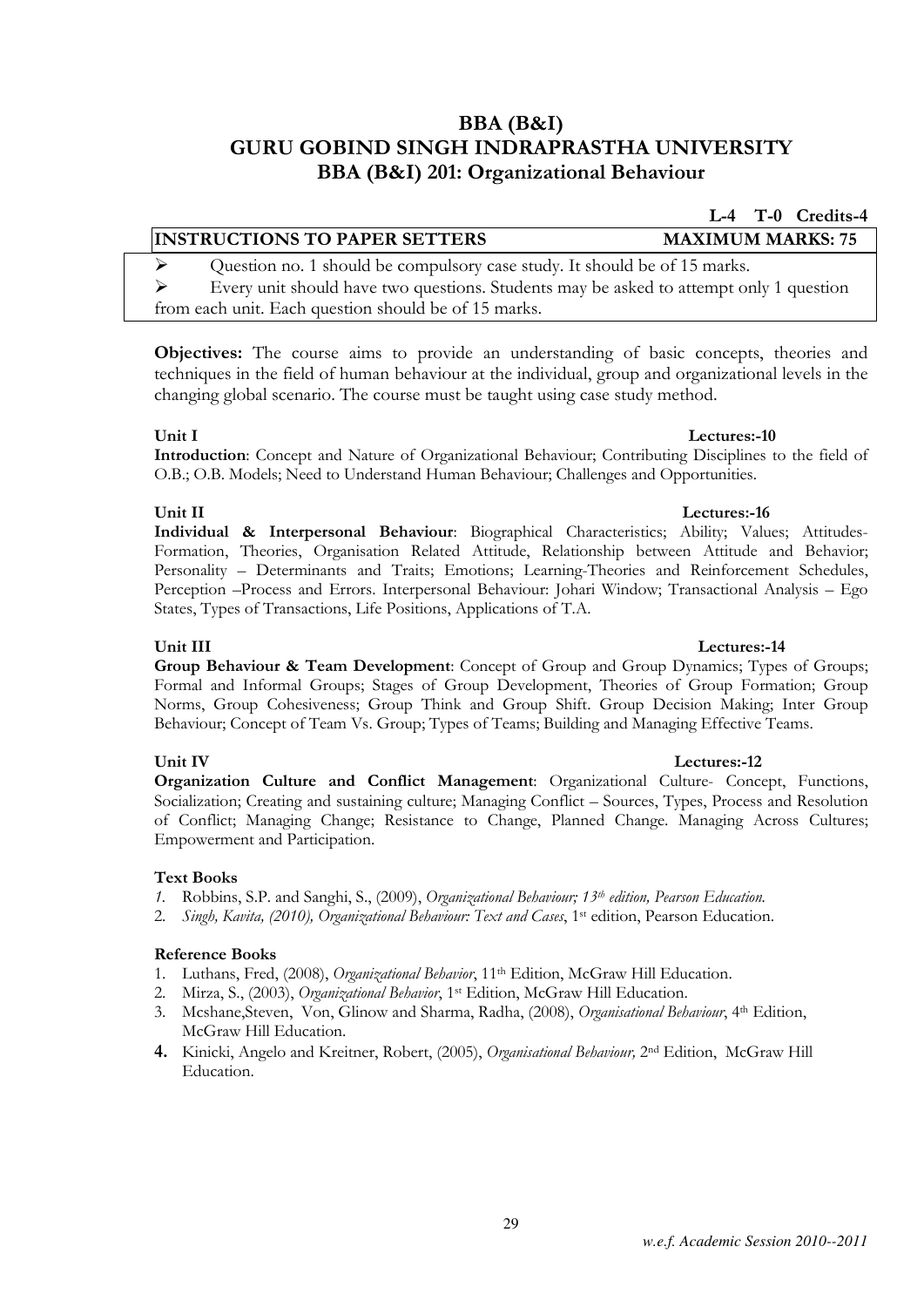### BBA (B&I) GURU GOBIND SINGH INDRAPRASTHA UNIVERSITY BBA (B&I) 203: Indian Economy

### **INSTRUCTIONS TO PAPER SETTERS MAXIMUM MARKS: 75**

 Question no. 1 should be compulsory and cover the entire syllabus. The question should have objective or short answer type questions. It should be of 15 marks.

 $\triangleright$  Every unit should have two questions. Students may be asked to attempt only 1 question from each unit. Each question should be of 15 marks.

Objective: Objective of this course is to acquaint students of the Indian Economy, present and future of Indian Economics, and how the Indian Economy is influencing the business environment in India context.

### Course Content

Unit I Lectures:-12 Structure of Indian Economy: Concept of Economic Growth and Economic Development, Growth and Development. Basic Characteristics of Indian Economy Changes in Structure of Indian Economy (Primary Sector, Secondary Sector & Tertiary Sector). Trends in National Income in India, Work Force Participation and Changes in Occupational Structure in India.

### Unit II Lectures: 16

Planning and Economic Development and Problems in Indian Economy: Objective of Economic Planning in India, Current Five Year Plan. Industrial Policy-1991, Disinvestments of Public Enterprises; Economic Problems: Poverty, Inequality, Parallel Economy, Unemployment, Concentration of Economic Power, Balanced Regional Development, Low Capital Formation and Industrial Sickness.

### Unit III Lectures:-12

Indian Economy & Foreign Trade: Concept, Significance, Foreign Exchange Reserve, Balance of Payment, Balance of Trade, Current Foreign Policy, Foreign Exchange Management Act (FEMA), Export Promotion.

Unit IV Lectures:-12 Indian Economy – Emerging Issues: WTO and various agreement & Indian Economy (Emerging Areas), GATT, TRIMS, TRIPS, Foreign Direct Investment, Foreign Institutional Investment.

### Text Books

1. Datt, and Sundhram, R., (2009), Indian Economy, 61st edition, Sultan Chand & Sons.

2. Prakash, B. A., (2009), The Indian Economy since 1991 – Economic Reforms & Performances, 1st edition, Pearson Education.

### Reference Books:

- 1. Dhingra, I C., (2009), *Indian Economy*, Sultan Chand & Sons.
- 2. Jaiganta, Sarkar, (2007), Indian Economy: Policies and Practices, 1st edition, Pearson Education.
- 3. Mishra, S.K., and Puri, V.K., (2007), Problems of Indian Economy, Himalya Publishing House.

L-4 T-0 Credit-4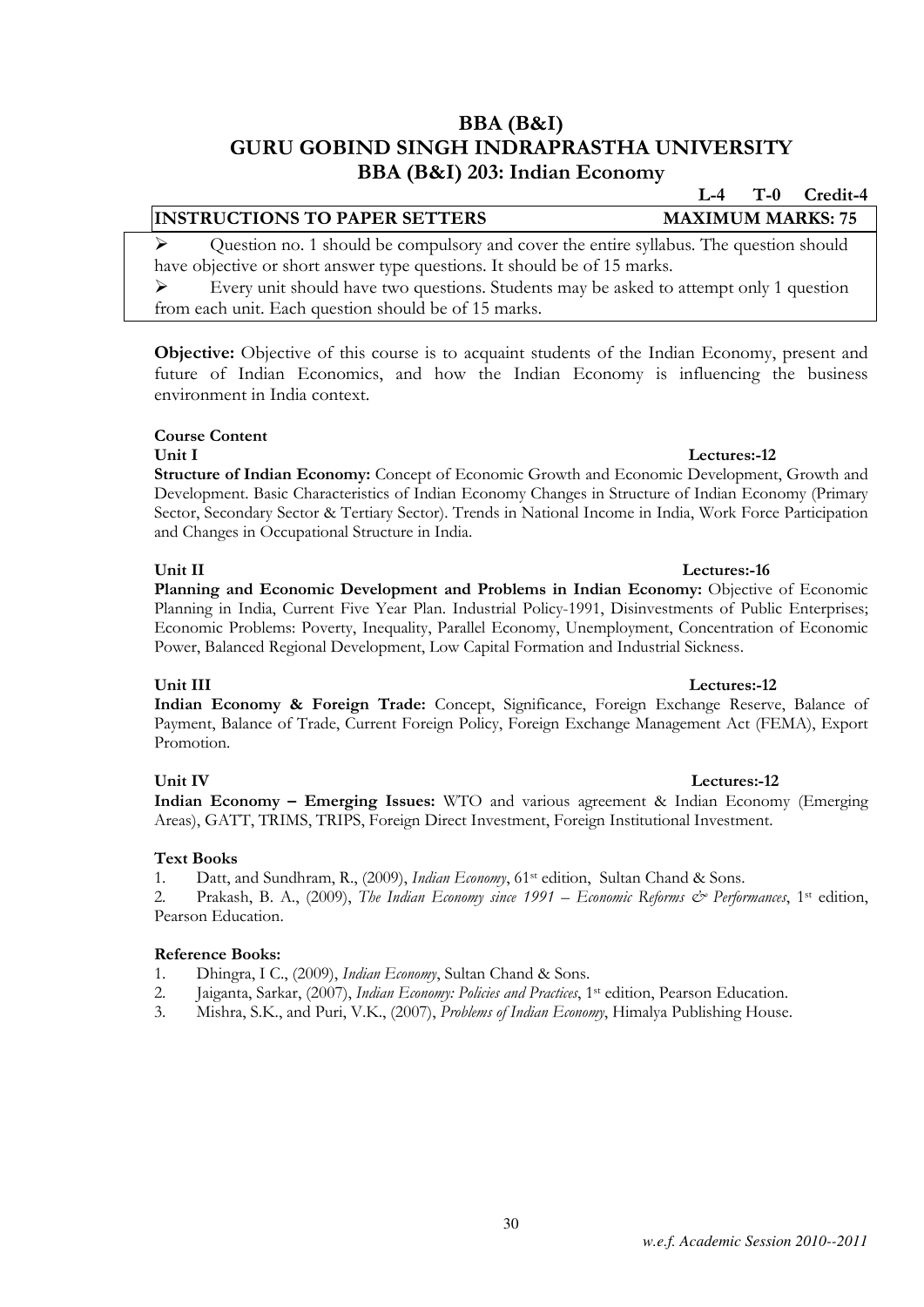### BBA (B&I) GURU GOBIND SINGH INDRAPRASTHA UNIVERSITY BBA (B&I) 205: Marketing Management

### INSTRUCTIONS TO PAPER SETTERS MAXIMUM MARKS: 75

 $\triangleright$  Ouestion no. 1 will be compulsory case study of 4 P's of marketing. It should be of 15 marks.

 Every unit should have two questions. Students may be asked to attempt only 1 question from each unit. Each question should be of 15 marks.

Objectives: The objective of this paper is to identify the foundation terms and concepts that are commonly used in marketing. It also identifies the essential elements for effective marketing practice. This course will give complete relationship between marketing and other management functions.

### Course Contents

### Unit I Lectures: 12

Introduction to Marketing: Nature, Scope and Importance of Marketing, Basic Concepts, Marketing Environment, Market Segmentation, Targeting and Positioning.

### Unit II Lectures: 12

Product: Product Levels, Product Mix, Product Strategy, Product Innovation and Diffusion, Product Development, Product Lifecycle and Product Mix.

Pricing Decisions: Designing Pricing Strategies and Programmes, Pricing Techniques.

Place: Meaning & Importance, Types of Channels, Channels Strategies, Designing and Managing Marketing Channel, Managing Retailing, Physical Distribution, Marketing Logistics and Supply Chain Management.

### Unit IV Lectures:-14

Promotion: Promotion Mix, Push vs. Pull Strategy; Promotional objectives, Advertising- Meaning and Importance, Types, Media Decisions, Promotion Mix, Personal Selling- Nature, Importance and Process, Sales Promotion – Purpose and Types; Publicity and Public Relations- Definition, Importance and Methods.

### Text Books

- 1. Kotler, Armstrong, Agnihotri and Haque, (2010), Principles of Marketing- A South Asian Perspective, 13<sup>th</sup> edition, Pearson Education.
- 2. Ramaswamy and Namkumar, S., (2009), Marketing Management Global Perspective: Indian Context, McMillan, Delhi.

### References:

- 1. Saxena, Rajan, (2008), Marketing Management, 3rd edition, McGraw Hill Education.
- 2. Kumar, Arun and Meenakshi, N., (2009), Marketing Management, Vikas Publishing House.
- 3. Russel, Winer, (2007), Marketing Management, 3<sup>rd</sup> edition, Pearson Education.
- 4. Kotler, Koshi Jha, (2009), Marketing Management, 13 edition, Pearson Education.

### *w.e.f. Academic Session 2010--2011*

### Unit III Lectures:-14

L-4 T-0 Credits –4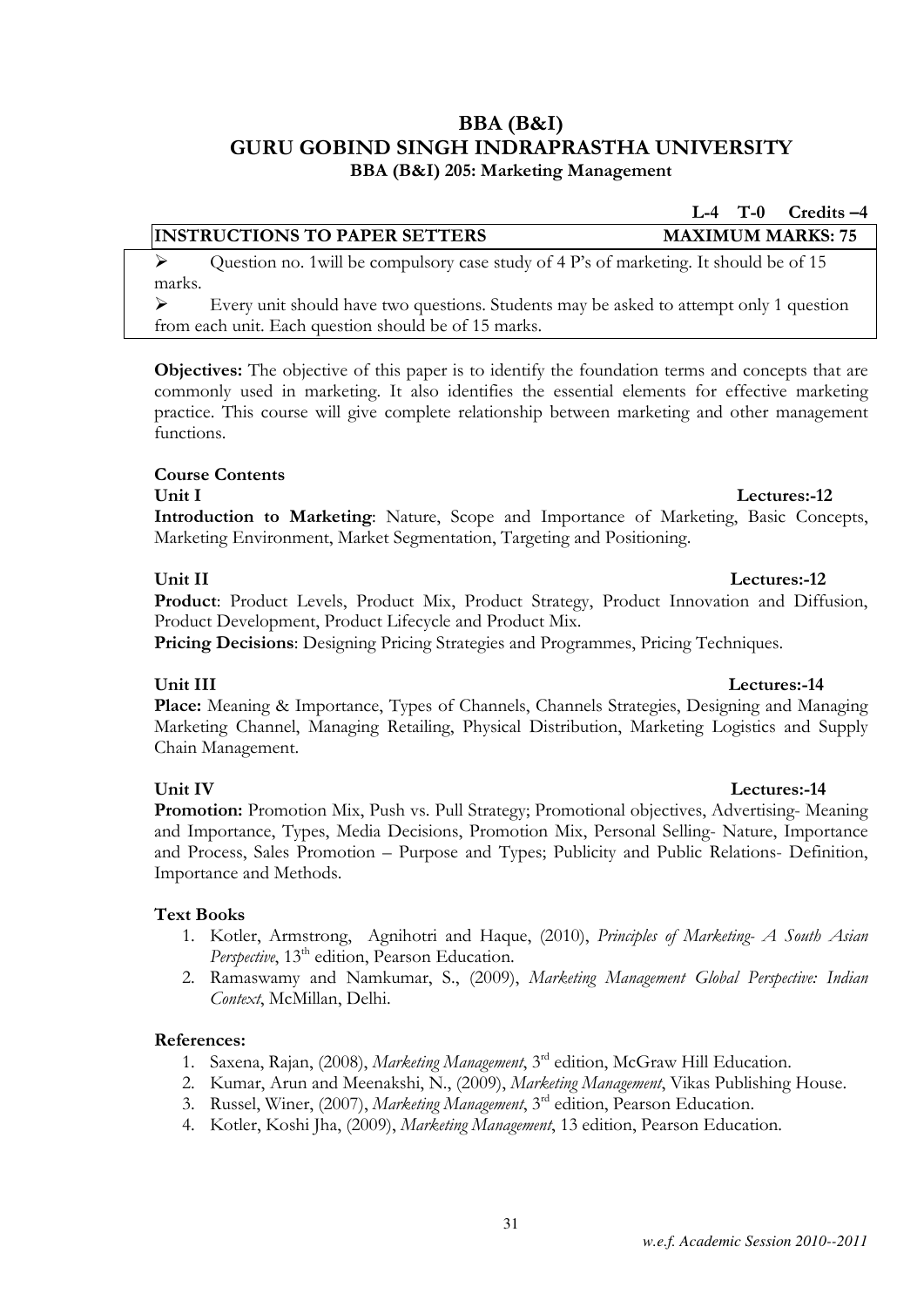## BBA (B&I) GURU GOBIND SINGH INDRAPRASTHA UNIVERSITY **BBA (B&I) 207:Computer Application -I**

### **Instructions to paper Setters Maximum Marks : 75**

- 1) Question 1 should be compulsory and cover the entire syllabus. The Question should have objective or short answer type question. It should be of 15 marks.
- 2) Every unit should have two questions. Students may be asked to attempt only one question from each unit. Each question should be of 15 marks.

### **Objective :**

The main objective of this course is to acquaint the students with special applications of Information Technology in Banking Business. It will also familiarize students regarding Information Technology applications in Documents Handling and various other computer applications prevalent in banks today.

### **Course Contents**

### **Unit-I Lectures:10**

Information Technology : Introduction and its impact on different sectors including Banking, problems in the way of IT and solution. Technology in banking and the future of technology.

Electronic Mail, Internet, NICNET, BRISKNET, Electronic Data Interchange, MODEMS, Electronic Banking / Cyber Banking.

### **Unit-II Lectures:10**

Online Updation, Real Time Systems, automated Ledger Posting Schemes, Needs & benefits of Total Branch Computerization, Desktop Publishing – Page Maker, Ventura publisher, Scanners.

Electronic Payment Systems : Automated Teller machine, cash Dispensers, Electronic Clearing service – Credit Clearing & Debit Clearing.

### **Unit-III Lectures:15**

Electronic Funds Transfer Systems : Fund Transfer, Chip Card, Swift in Banking Transactions, BANKNET, RBINET.

Document Handling – MICR, Credit Card, Debit Card, Smart Card, Signature Storage & Retrieval, Cheque Truncation, note and Coin Counting machines.

### **Unit-IV Lectures:17**

Additional Banking Applications, Inter branch Reconciliation, Computer in foreign Exchange dealings.

Computerization of banks, threats to computerization environment, Security types/levels/dimensions, Y2K – A perspective.

### **Text Books:**

**1.** Malhotra, T.D., "*Electronic Banking and Information Technology in Banks*", Sultan Chand & Sons,2002

**2.** Malhotra, T.D., "*An Introduction to Computers*", Sultan Chand & Sons, 2002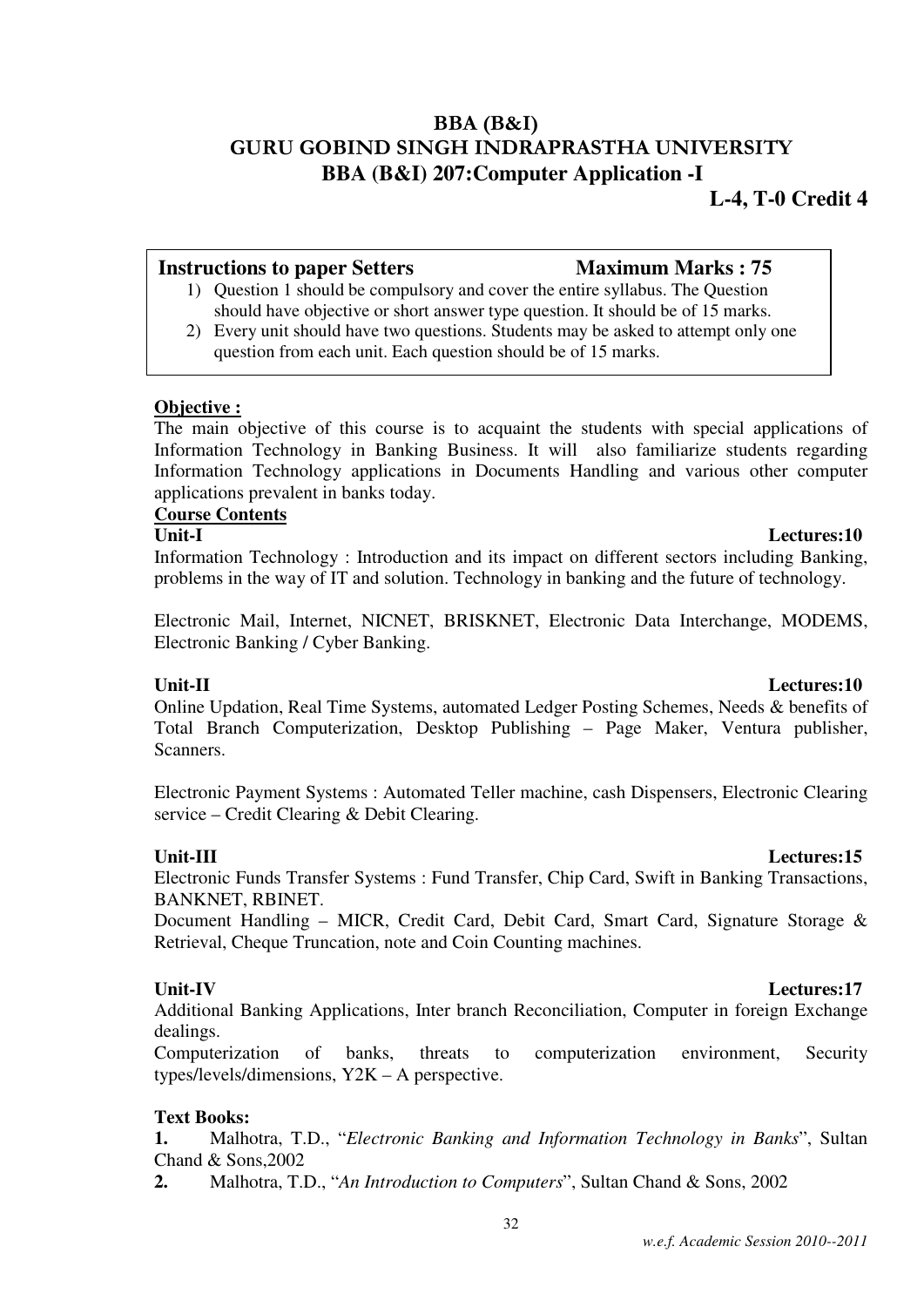**3.** Johari & Johari, "Role of Computers in Banking Operation Systems", Himalaya Publications.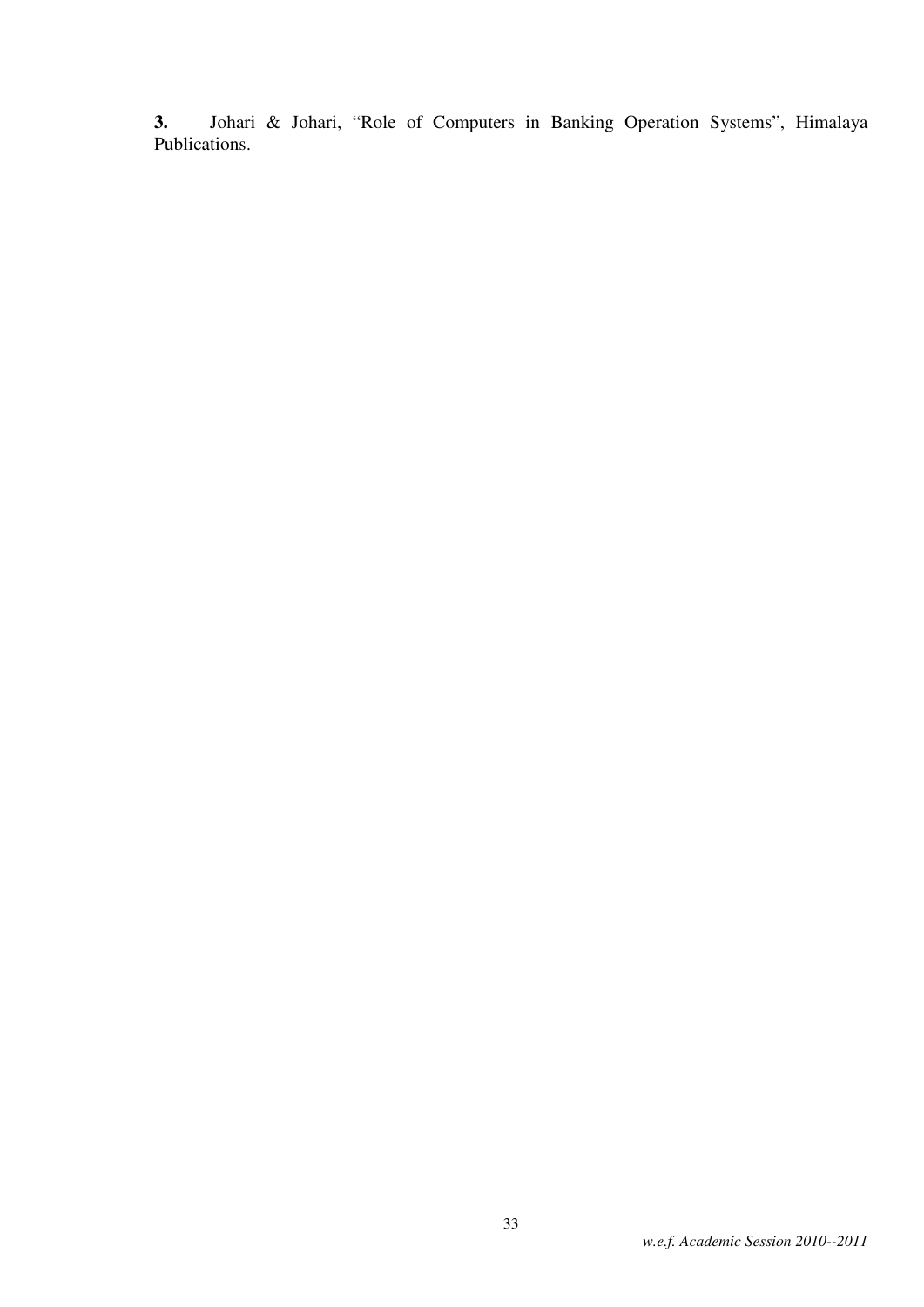### BBA (B&I) GURU GOBIND SINGH INDRAPRASTHA UNIVERSITY BBA (B&I) 209: Management Accounting

## INSTRUCTIONS TO PAPER SETTERS MAXIMUM MARKS: 75

 $\triangleright$  Question no. 1 should be compulsory and cover the entire syllabus. The question should have objective or short answer type questions. It should be of 15 marks. Every unit should have two questions. Students may be asked to attempt only 1 question

from each unit. Each question should be of 15 marks.

Objectives: The objective of the course is to familiarize the students with the basic management accounting concepts and their applications in managerial decision making.

### Course Contents

### Unit I Lectures:-6

Management Accounting: Nature and Scope, Financial Accounting, Cost Accounting and Management Accounting, Advantages and Limitations of Management Accounting, Role of Management Accountant.

### Unit II Lectures:-18

Financial Analysis: Financial Statements and their Limitations, Concepts of Financial Analysis, Tools of Financial Analysis: Comparative Financial Statements, Common Size Financial Statements, Trend Percentages, Ratio Analysis, Fund Flow and Cash Flow Analysis.

Ratio Analysis: Nature and Interpretation, Classification of Ratios, Profitability Ratios, Turnover Ratios, Financial Ratios, Utility and Limitations of Ratios, DUPONT Control Chart.

Funds & Cash Flow Analysis: Concept of Funds Flow Statement, Sources and Uses of Funds, Managerial Uses of Funds Flow Analysis, Construction of Funds Flow Statement, Distribution of Cash from Funds, Utility of Cash Flow Statement, Accounting Standard 3 (AS 3: Revised), Construction of Cash Flow Statement.

Budgets and Budgetary Control: Concept of Budgets and Budgetary Control, Advantages and Limitations of Budgetary Control, Establishing a System of Budgetary Control, Preparation of Different Budgets, Fixed and Flexile Budgeting, Performance Budgeting and Zero Base Budgeting, Concept of Responsibility Accounting – Types of Responsibility Centres.

Standard Costing and Variance Analysis: Meaning of Standard Cost, Relevance of Standard Cost for Variance Analysis, significance of Variance Analysis, Computation of Material, Labour Variances.

### Unit IV Lectures:-16

Marginal Costing and Profit Planning: Marginal Costing Differentiated from Absorption Costing, Direct Costing, Differential Costing, Key Factor, Break-even Analysis, Margin of Safety, Cost-Volume-Profit Relationship, Advantages, Limitations and Applications of Marginal Costing. Decisions Involving Alternative Choices: Concept of Relevant Costs, Steps in Decision Making, Decisions regarding Determination of Sales Mix, Exploring new Markets, Discontinuance of a Product Line, Make or Buy, Equipment Replacement, Change Versus Status Quo, Expand or Contract and Shut-down or continue.

34

### Unit III Lectures:-12

L-4 T-0 Credit-4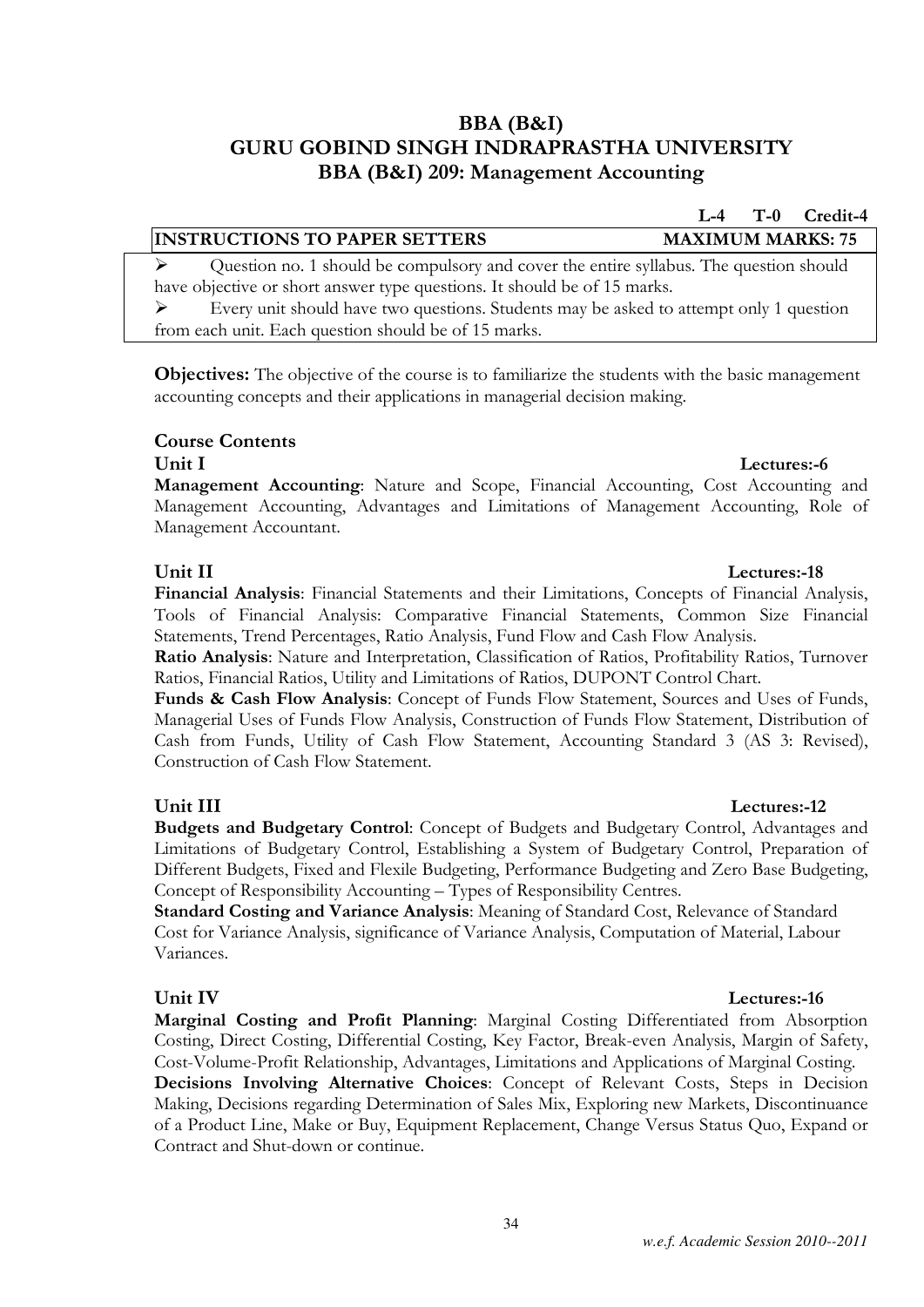### Text Books

1. Bhattacharya, (2010), Management Accounting, 1<sup>st</sup> edition, Pearson Education. 2. Maheshwari, S.N., (2009), Principles of Management Accounting, Sultan Chand & Sons.

### Reference Books

1. Khan, M.Y, and Jain, P.K., (2009), Management Accounting, 5<sup>th</sup> Edition, McGraw Hill Education.

2 Gurusamy, Murthy, S., (2009), Management Accounting, 2<sup>nd</sup> Edition, McGraw Hill. Education.

3 Pandey, I.M., (2008), Management Accounting, 3<sup>rd</sup> Edition, Vikas Publishing House, Delhi.

4 Horngren, Charles, (2009), *Introduction to Management Accounting*, 5<sup>th</sup> Edition, Pearson Education.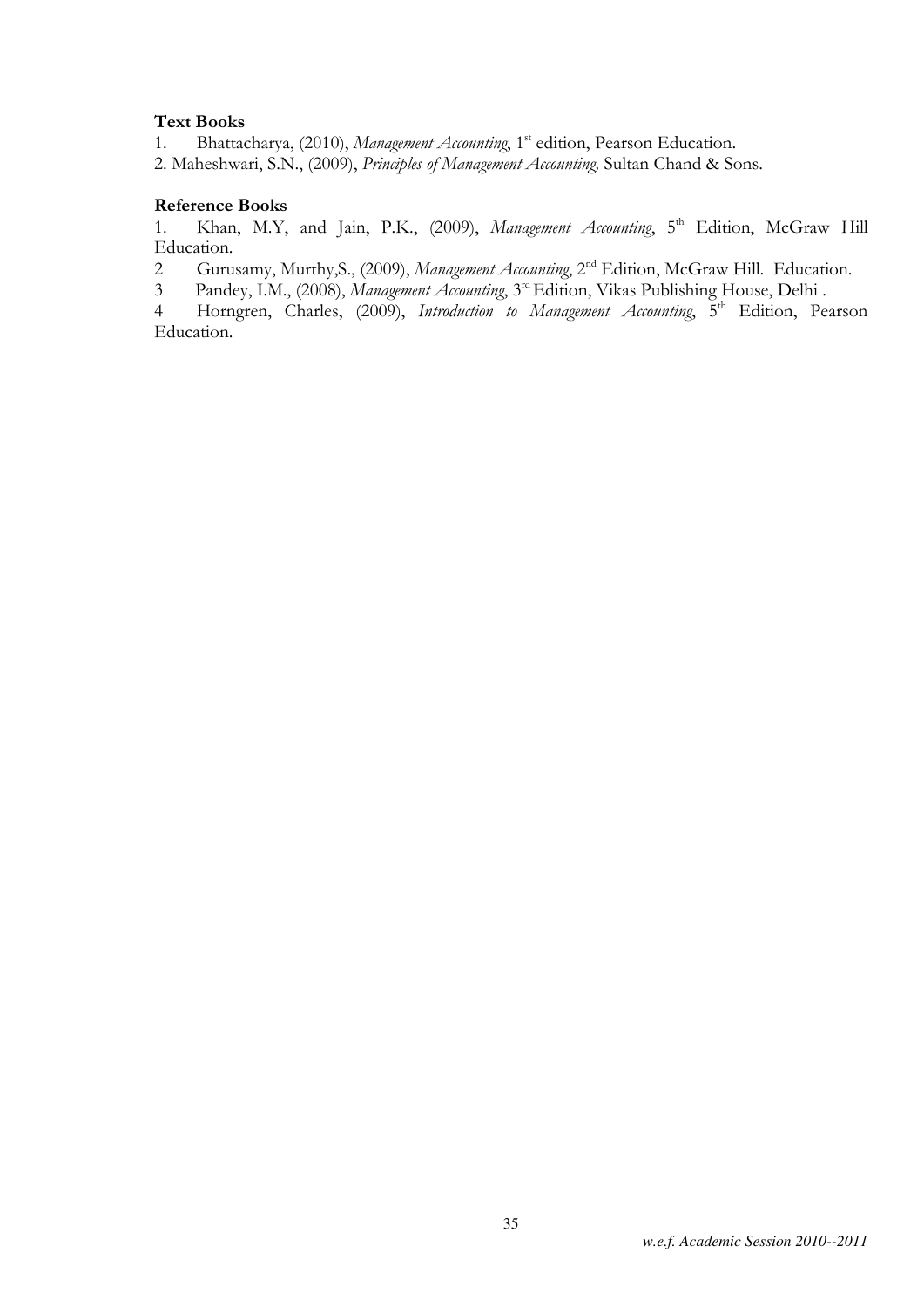## BBA (B&I) GURU GOBIND SINGH INDRAPRASTHA UNIVERSITY BBA (B&I) 211: Personality Development & Communication Skills - I

### INSTRUCTIONS TO PAPER SETTERS MAXIMUM MARKS: 75

 $\triangleright$  Question no. 1 should be compulsory and cover the entire syllabus. The question should have objective or short answer type questions. It should be of 15 marks.

 Every unit should have two questions. Students may be asked to attempt only 1 question from each unit. Each question should be of 15 marks.

### **Objectives**

1. To develop the skills of the professional undergraduate students for proper self xpression, social communication, spoken English, correct pronunciation, voice modulation and business etiquettes.

 2. The students should improve their personality, communication skills and enhance their selfconfidence.

### Course Contents

Fundamental of Grammar and their Usage: How to Improve Command over Spoken and Written English with Stress on Noun, Verb, Tense and Adjective. Sentence Errors, Punctuation, Vocabulary Building to Encourage the Individual to Communicate Effectively, Common Errors in Business Writing.

### Unit-II Lectures:-10

Introduction to Business Communication: Basic Forms of Communication, Process of Communication, Principles of Effective Business Communication, 7Cs; Media of Communication: Types of Communication: Barriers of Communication (Practical Exercise in Communication)

### Unit-III Lectures:-10

Business Letter Writing: Need, Functions and Kinds, Layout of Letter Writing, Types of Letter Writing: Persuasive Letters, Request Letters, Sales Letters, Complaints and Adjustments; Departmental Communication: Meaning, Need and Types: Interview letters, Promotion. Letters, Resignation letters, News letters, Circulars, Agenda, Notice, Office Memorandums, Office Orders, Press Release.

### Unit-IV Lectures:-9

Business Etiquettes and Public Speaking: Business Manners. Body Language Gestures, Email and Net Etiquettes, Etiquette of the Written Word, Etiquettes on the Telephone, Handling Business Meetings; Introducing Characteristic, Model Speeches, Role Play on Selected Topics with Case Analysis and Real Life Experiences.

### Text Books

- 1. Boove, C.L., Thill, J.V., and Chaturvedi, M., (2009), Business Communication Today, Pearson Education.
- 2. Murphy and Hildebrandt, (2008), *Effective Business Communication*, McGraw Hill Education.

### Unit-I Lectures:-10

### L-3 T-0 Credit-3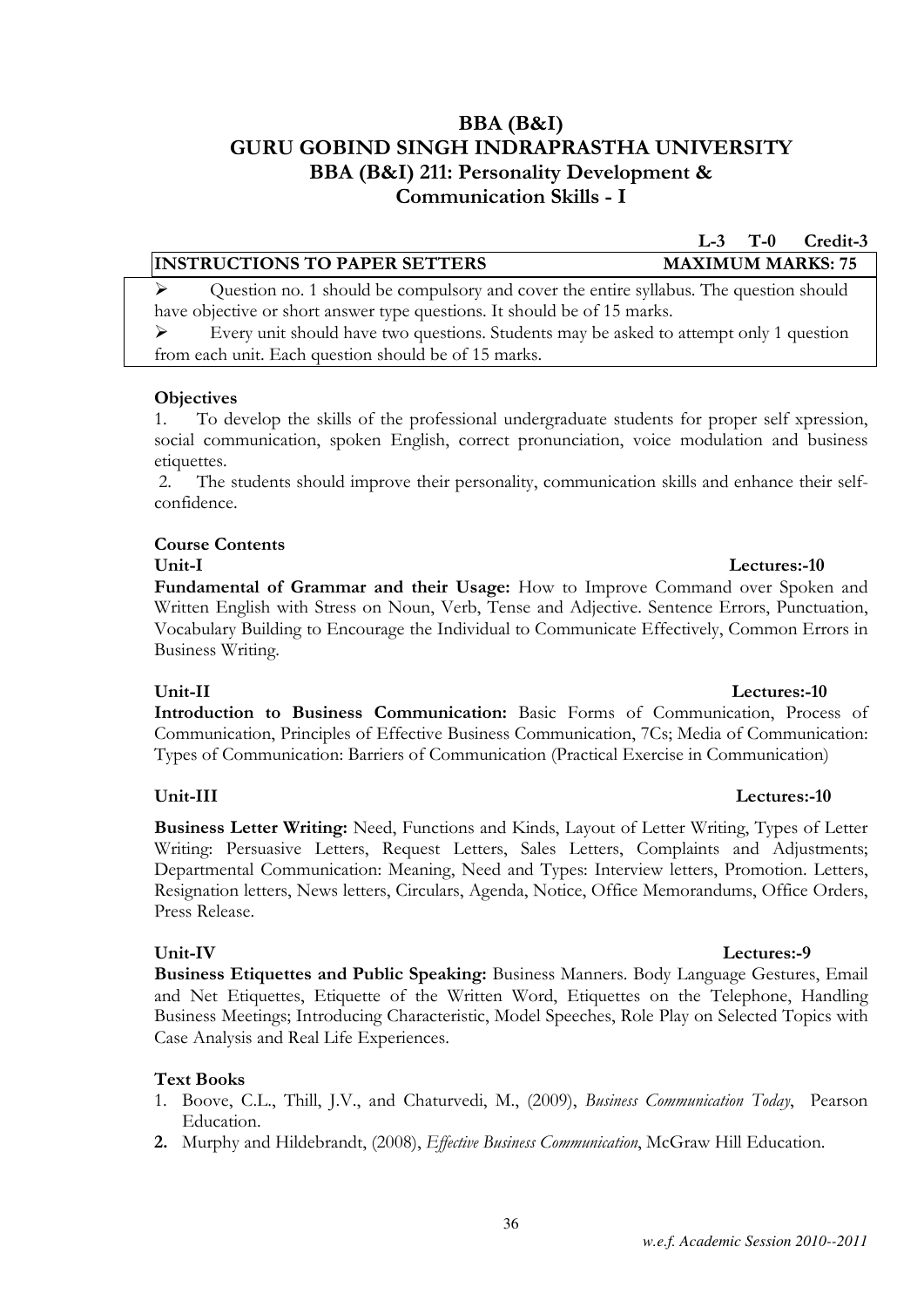### Reference Books

- 1. Krizan, A. C. Buddy, and Merrier, Patricia, (2008), Effective Business Communication, 7<sup>th</sup> Edition, Cengage Learning.
- 2. Lesikar, (2009), Business Communication: Making Connections in a Digital World, McGraw Hill Education.
- 3. McGraw, S. J., (2008), Basic Managerial Skills for All, 8<sup>th</sup> edition, Prentice Hall of India.
- 4. Wren & Martin, (2008), English Grammar and Composition, Sultan Chand & Sons.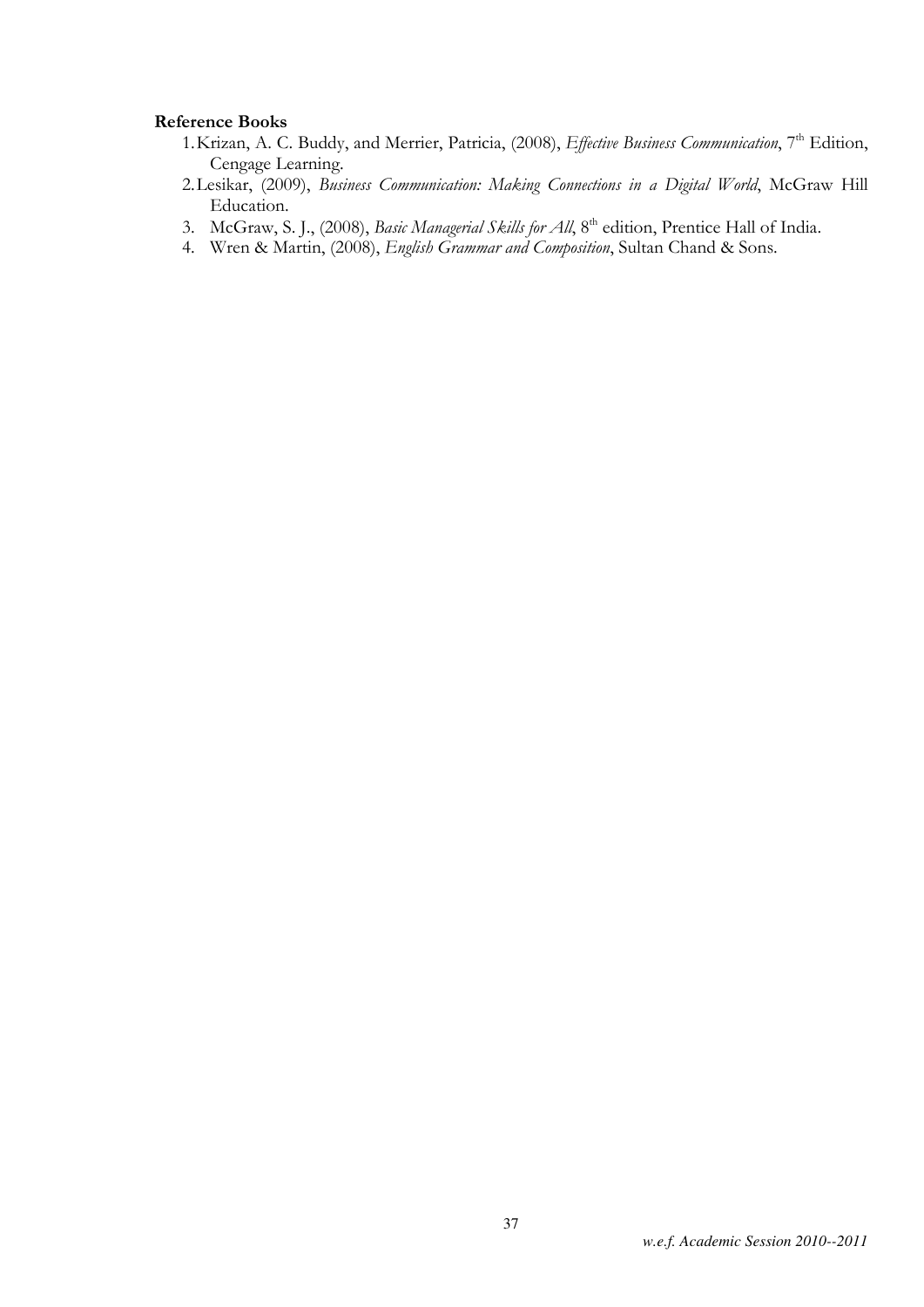### BBA (B&I) GURU GOBIND SINGH INDRAPRASTHA UNIVERSITY BBA (B&I) 213: Minor Project Report

### L-0 T-0 Credit-3

Prior to the beginning of the End Semester Examination of the Second Semester the subjects on which each student shall be pursuing his / her Minor Project in relation to a business firm during Summer Vacation and the respective internal supervisors shall be finalized by the concerned Principal / Director of the Institute wherein BBA Programme is being run. After completion of the assigned Project a Project Report in respect of the same shall be submitted to the concerned Director/Principal within two weeks of the commencement of the Third Semester.

The Minor Project shall carry 100 marks i.e., marks equivalent to one course and it shall be pursued by every student under the supervision of one internal supervisor to be appointed by the Principal / Director of the Institute from among the Faculty Members handling the various BBA courses. It shall be evaluated jointly by the Internal Supervisor and the External Examiner. The Internal Supervisor shall award marks out of 50 and the External Examiner shall award marks out of 50. The External Examiner shall be appointed by the University.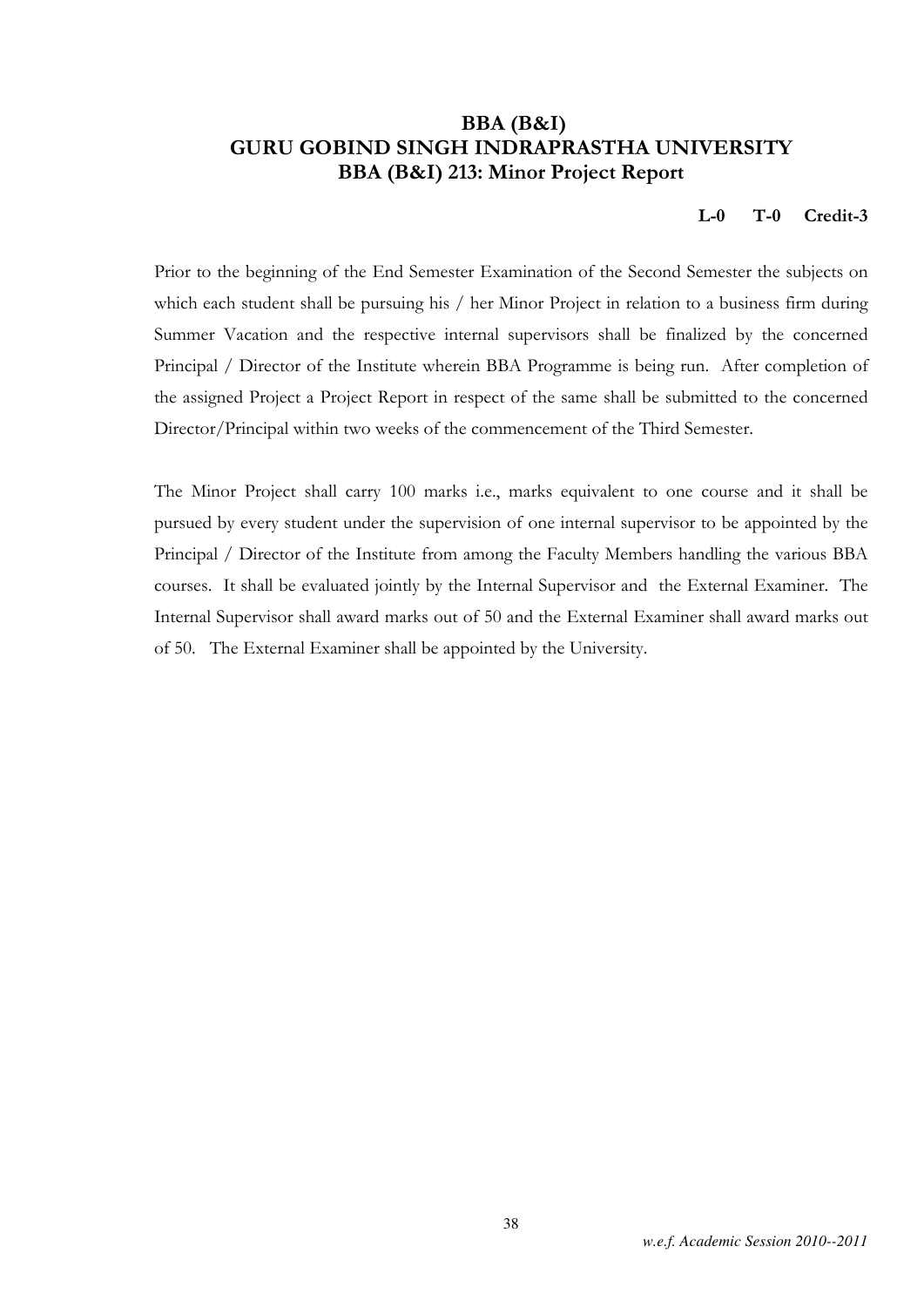### BBA (B&I) GURU GOBIND SINGH INDRAPRASTHA UNIVERSITY **BBA (B&I) 215: Computer Application Lab-I**

**L-0 P-4 Credit-2** 

### Computer Lab in Visual Foxpro

### *List of Practicals*

- ⇒ Design a Withdrawal Transaction Form.
- ⇒ Design a Cash / Cheque Deposit Transaction Form.
- ⇒ Design a Demand draft or bankers cheque Form.
- $\Rightarrow$  Design a Account opening form.
- ⇒ Design a Customers Detail Form.

⇒ Design a passbook with the following fields: Date, Cheque No., particulars, Withdrawals, Deposit and Balance.

- ⇒ WAP in Visual foxpro to find whether the account number is valid or not.
- ⇒ WAP in Visual foxpro to calculate Simple Interest
- $\Rightarrow$  WAP in Visual foxpro to update the account balance depending on the type of transaction.
- ⇒ WAP in Visual foxpro to update a customers Record.

List Of Commands

**SET CREATE** @----GET DO SORT INDEX SEEK FIND DISPLAY MODI COMM **LIST EDIT** BROWSE REPLACE **MODIFY STRUCTURE**  GOTO **SKIP** LOCATION REPLACE STRUCTURE GOTOP GOBOTTOM

### **Reference Books :**

- 1) Taxali,R.K, "Foxpro 2.5 made simple"
- **2)** Roy, Gautam, "Learn Everything in Visual Foxpro"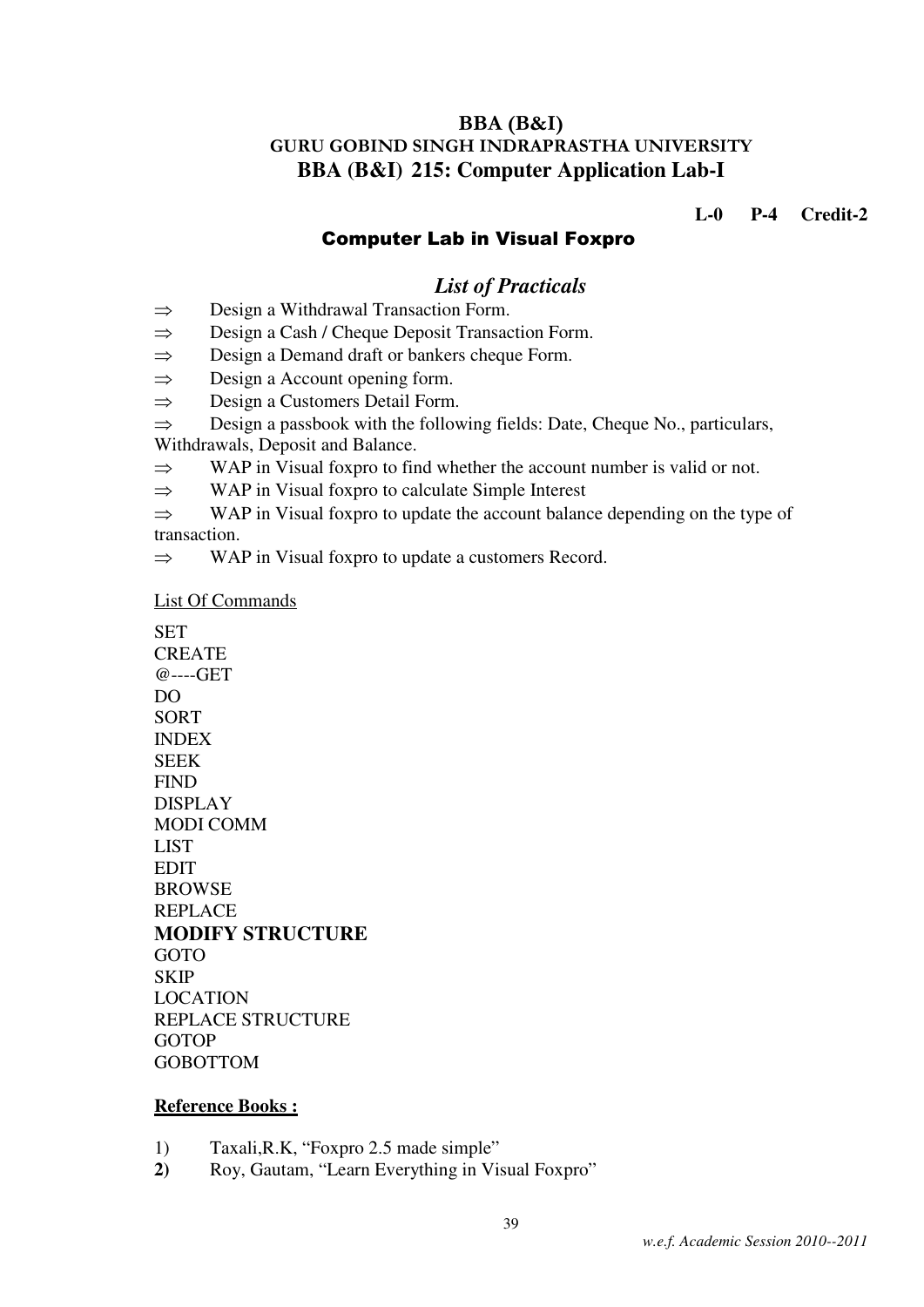### BBA (B&I) GURU GOBIND SINGH INDRAPRASTHA UNIVERSITY BBA(B&I) 202: Insurance Business Environment in India

 $\triangleright$  Question no. 1 will be compulsory case study of 4 P's of marketing. It should be of 15 marks.

 Every unit should have two questions. Students may be asked to attempt only 1 question from each unit. Each question should be of 15 marks.

Objective: The main objective is to make aware the conduct of Insurance Business in India and how the same be conducted.

### Course Contents

Insurance Business in India: Business Environment and Insurance; Legal Environment and Commercial Environment Insurance and Economic Development; Growth and Potential Insurance; Contemporary Issues in Insurance.

Business; Impact of Liberalization on Insurance Sector.

### UNIT-II Lectures.:-14

Insurance Regulations in India: A Brief Introduction of Insurance Act.1938, A Brief Profile of IRDA (Authority) and its Functioning; IRDA Regulation (2000)(Obligations of Insurers to Rural or Social Sectors);IRDA Regulation (2000)(Insurance: Advertisements and Disclosure);IRDA Regulation (2000)(Licensing of Insurance Agents);IRDA(Protection of Policy Holders Interest) and Amendments.

### UNIT-III Lectures.:-12

Marketing of Insurance Services: Requirement of Different Market Segment; Distribution Channel; Collaborating Professionals; Setting –up a New Insurance Company; IRDA Regulation (2000) (Registration of new Insurance Company).

### UNIT-IV Lectures.:-14

Financial Aspects of Insurance Business: Valuation of Assets and Liabilities with Particular Reference to Unexpired Risk; Impact of Tarrif to Non-Tarrif Regime in Non-Life Business; Distribution of Profits; Micro Insurance

Text Books:

- 1. Bodla, B.S. and Garg, M.C., (2005), Insurance Environment and Procedure, Deep & Deep Publication.
- 2. Mishra, M.N., Principles and Practices of Insurance, Sultan Chand & Co.

### References Books:

- 1. Gupta,P.K., (2004), Risk Management, Himalaya Publication House.
- 2. Srivastav, D.C., and Srivastav, Shashank, (2002), Insurance Industry, New Century Publication.
- 3. Periasamy, P., (2007), *Principles*  $\mathcal{Q}$  *Practice of Insurance*, Himalaya Publishing House.
- 4. Tripathy, N.P., (2008), *Insurance: Theory & Practice*, Prentice Hall of India,

### UNIT-I Lectures.:-12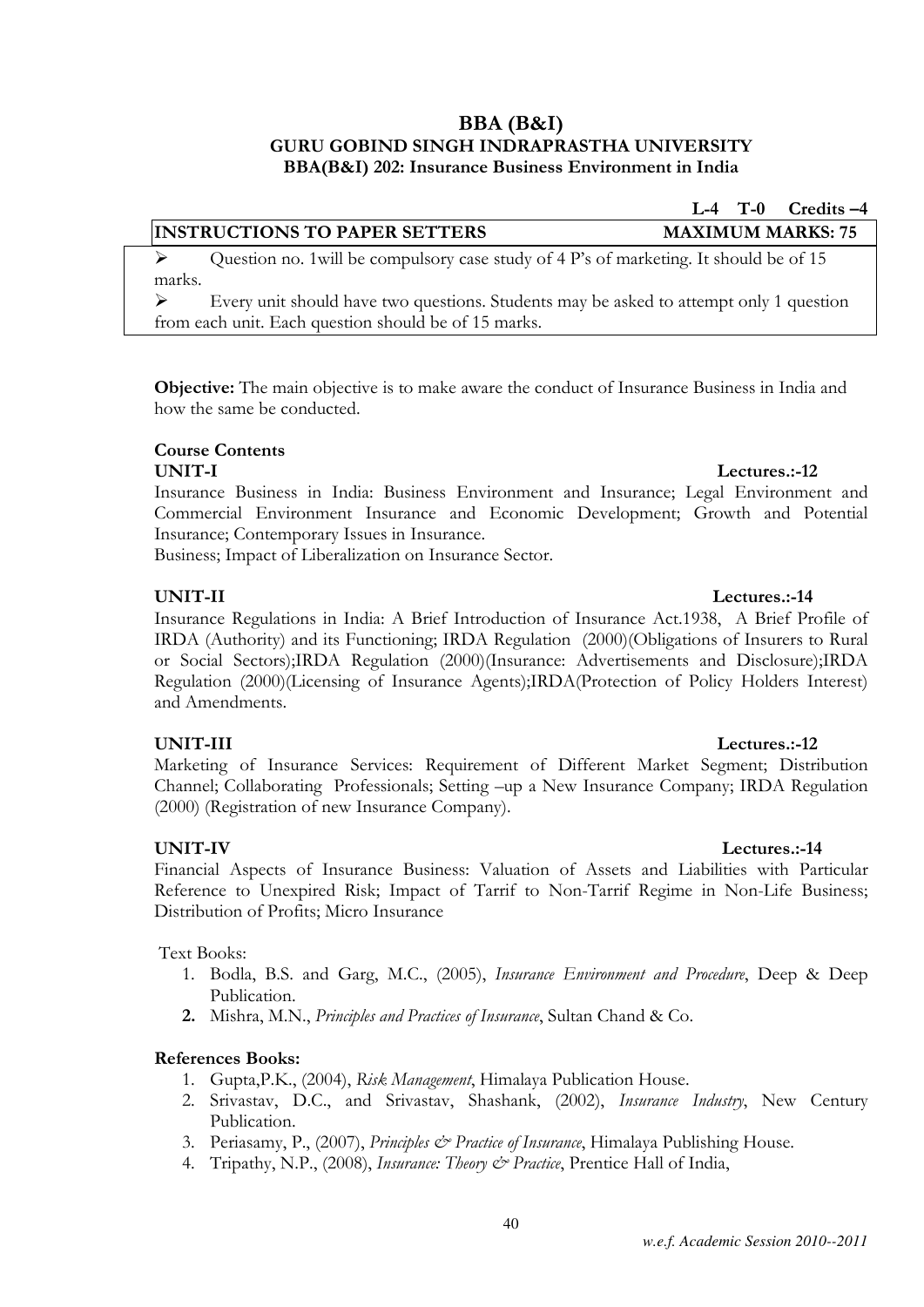### BBA(B&I) GURU GOBIND SINGH INDRAPRASTHA UNIVERSITY BBA(B&I)204 : Financial Management

## INSTRUCTIONS TO PAPER SETTERS MAXIMUM MARKS: 75

 Question no. 1 should be compulsory and cover the entire syllabus. The question should have objective or short answer type questions. It should be of 15 marks.

 $\triangleright$  Every unit should have two questions. Students may be asked to attempt only 1 question from each unit. Each question should be of 15 marks.

Objectives: Efficient Management of a business enterprise is closely linked with the efficient management of its finances. Accordingly, the objective of the course is to acquaint the students with the overall framework of financial decision- making in a business unit.

### Course Contents:

Financial Management: Meaning, Scope, Objectives of Financial Management, Profit Vs. Wealth Maximization. Financial Management and Other Areas of Management, Liquidity Vs Profitability, Methods of Financial Management, Organization of Finance Function.

Sources of Financing: Classification of Sources of Finance, Security Financing, Loan Financing, Project Financing, Loan Syndication- Book Building, New Financial Institutions and Instruments(in brief)viz. Depositories, Factoring, Venture Capital, Credit

Rating, Commercial Paper, Certificate of Deposit, Stock Invest, Global Depository Receipts.

Concept in Valuation: Time Value of Money, Valuation Concepts, Valuation of Securities viz., Debentures, Preference shares and Equity Shares.

### Unit II Lectures:-12

Capital Structure: Meaning, Capital Structure and Financial Structure, Patterns of Capital Structure, Optimum Capital Structure, Capital Structure Theories, Factors Determining Capital Structure, Capital Structure Practices in India.

Cost of Capital: Concept, Importance, Classification and Determination of Cost of Capital. Leverages: Concept, Types of Leverages and their Significance.

Capital Budgeting: Concept, Importance and Appraisal Methods: Pay back period, DCF techniques, Accounting Rate of Return, Capital Rationing, Concept of Risk, Incorporation of Risk Factor, General Techniques: Risk Adjusted Discount Return, Certainty Equivalent Coefficient and Quantitative Techniques: Sensitivity Analysis, Probability Assignment, Standard deviation, Coefficient of variation, Decision Tree.

### Unit IV Lectures: 12

Working Capital Management: Operating Cycle, Working Capital Estimation, Concept, Management of Cash, Inventory Management, Management of Accounts Receivable and Accounts Payable, Over and Under Trading.

Dividend, Bonus and Rights: Dividend Policy, Relevance and Irrelevance Concepts of Dividend, Corporate Dividend Practices in India.

41

### Unit III Lectures:-12

L-4 T-0 Credits –4

## Unit I Lectures: 16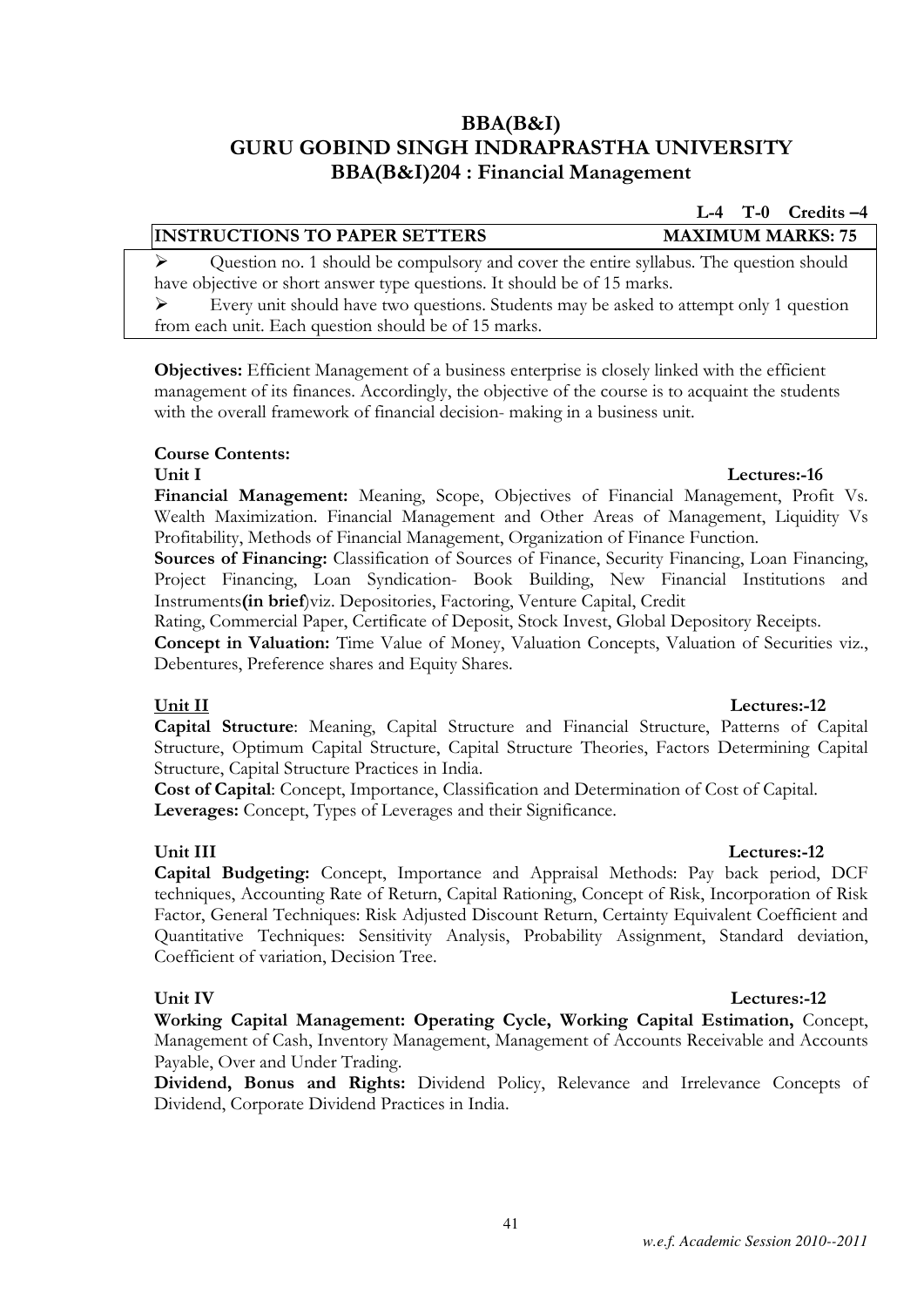### Text Books

1. Khan M.Y, Jain P.K., (2010), Financial Management, 3<sup>rd</sup> edtion, McGraw Hill Education.

2. Maheshwari S.N., (2009), Financial Management- Principles and Practice, 9th Edition Sultan Chand & Sons.

### Reference Books

1. Kapil, Sheeba, (2010), Financial Management, 1<sup>st</sup> edition, Pearson Education.

2. Burk Demazo, (2010), Financial Management, Pearson Education.

3. Ross, Stephen, Westerfield, R., and Jaffe, J.,(2004), Corporate Finance,  $7<sup>th</sup>$  Edition, McGraw Hill Education.

4. Pandey I. M., (2007), Financial Management, Vikas Publishing House.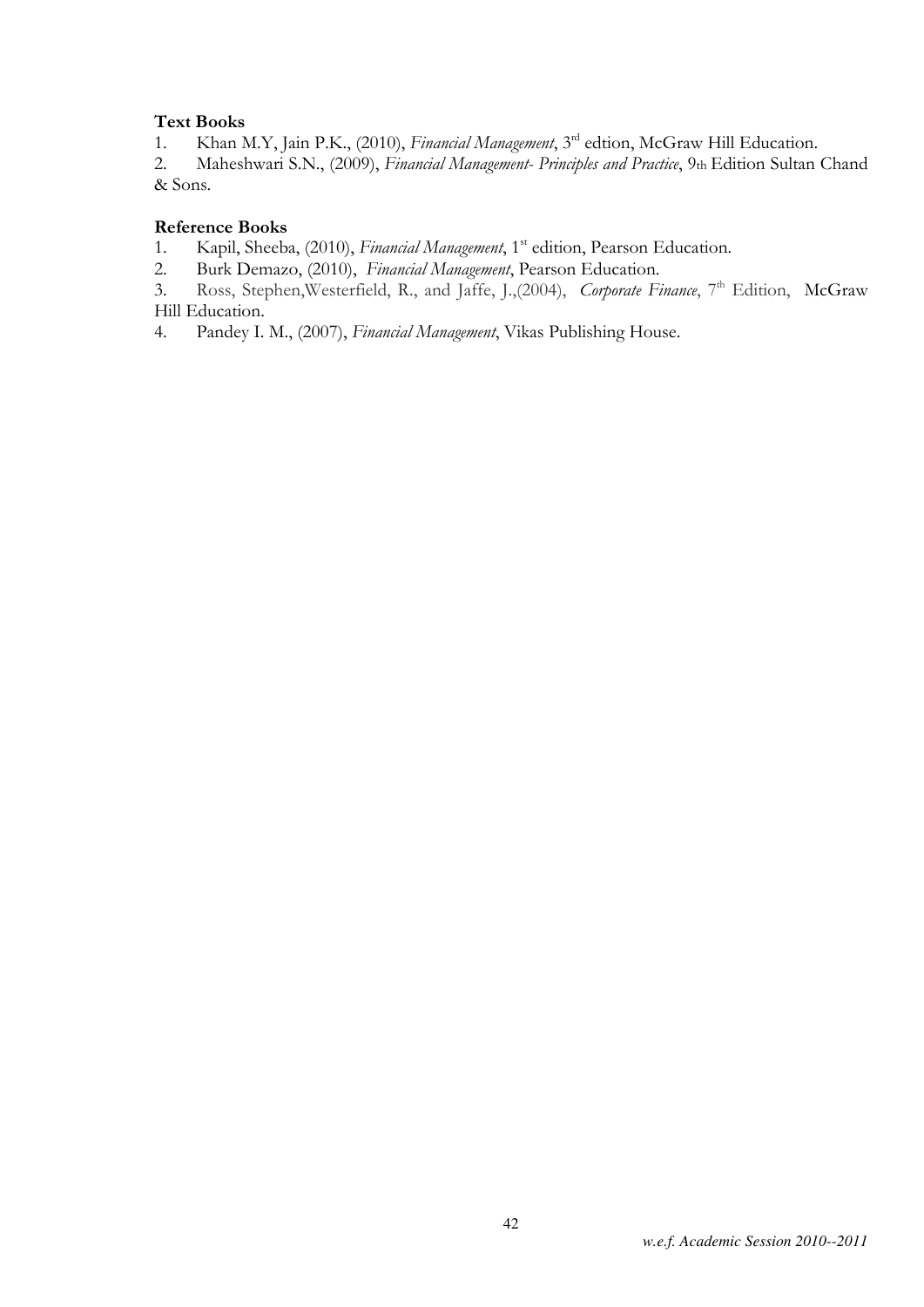## BBA (B&I) GURU GOBIND SINGH INDRAPRASTHA UNIVERSITY BBA (B&I) 206 Marketing Research

 $\triangleright$  Question no. 1 should be compulsory case study covering basic concepts of all units of Marketing Research. It should be of 15 marks.

 $\triangleright$  Every unit should have two questions. Students may be asked to attempt only 1 question from each unit. Each question should be of 15 marks.

Objectives: The objective of this paper is to understand the various aspects of marketing research, identify the various tools available to a marketing researcher. Marketing research can help the marketing manager in decision making.

### Course Contents

### Unit I Lectures: 14

Introduction of Marketing Research: Define Marketing Research, Aims and Objectives of Marketing Research. Applications of Marketing Research, Marketing Information System, Evaluation and Control of Marketing Research, Value of Information in Decision Making, Steps in Marketing Research.

Research Design: Formulating the Research Problem, Choice of Research Design, Types of Research Design, Sources of Experimental Errors.

### Unit II Lectures: 12

Sample and Sampling Design: Some Basic Terms, Advantages and Limitation of Sampling, Sampling Process, Types of Sampling, Types of Sample Designs, Determining the Sample Size, Sampling Distribution of the Mean.

Scaling Techniques: The Concept of Attitude, Difficulty of Attitude Measurement, Types of Scales, , Applications of Scaling in Marketing Research.

### Unit III Lectures:-14

Data Collection:: Secondary Data, Sources of Secondary Data, Primary Data, Collection of Primary Data, Methods of Data Collection- Observation, Questionnaire, Designing of Questionnaire.

Data Processing and Tabulation: Editing, Coding, and Tabulation.

Unit IV Lectures:-12

Data Analysis: Testing of Hypothesis, Measurement of Central tendency, Dispersion, Univariate analysis, Multiple Regression, Factor Analysis, Cluster Analysis, Multidimensional Scaling, Conjoint Analysis; Interpretation and Report Writing:, Types of Research Reports, Guidelines for Writing a Report, Writing a Report Format, Evaluation of Research Report.

### Text Books

- 1. Beri, G.C., (2007), Marketing Research: Research Design, 4<sup>th</sup> Edition, McGraw Hill Education.
- 2. Malhotra, Naresh, (2008), Marketing Research, 5<sup>th</sup> edition, Pearson education.

L-4 T-0 Credits –4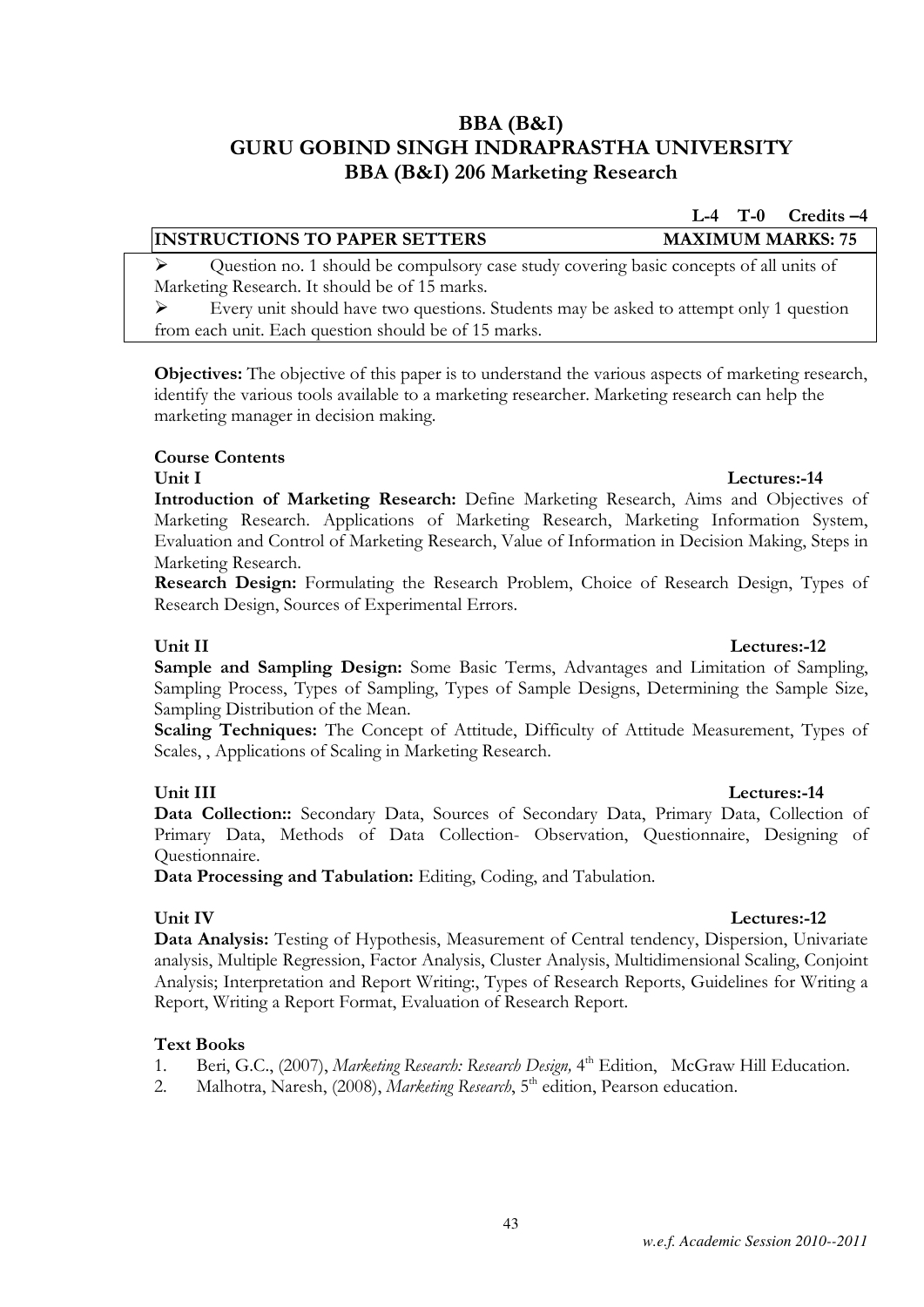### Reference Books

- 1. Nargundkar, Rajendra, (2008), Marketing Research: Text and Cases, 3rd Edition, McGraw Hill Education.
- 2. Sekaran, Uma, (2003), Research Methods for Business, 4th edition, Wiley.
- 3. Kumar, Ranjit, (2005), Research Methodology: A step by step guide for Beginners. Pearson Educaion.
- 4. Levin, Richard and Rubin, DS, (2009), Statistics for Management, 7<sup>th</sup> edition, Pearson Education.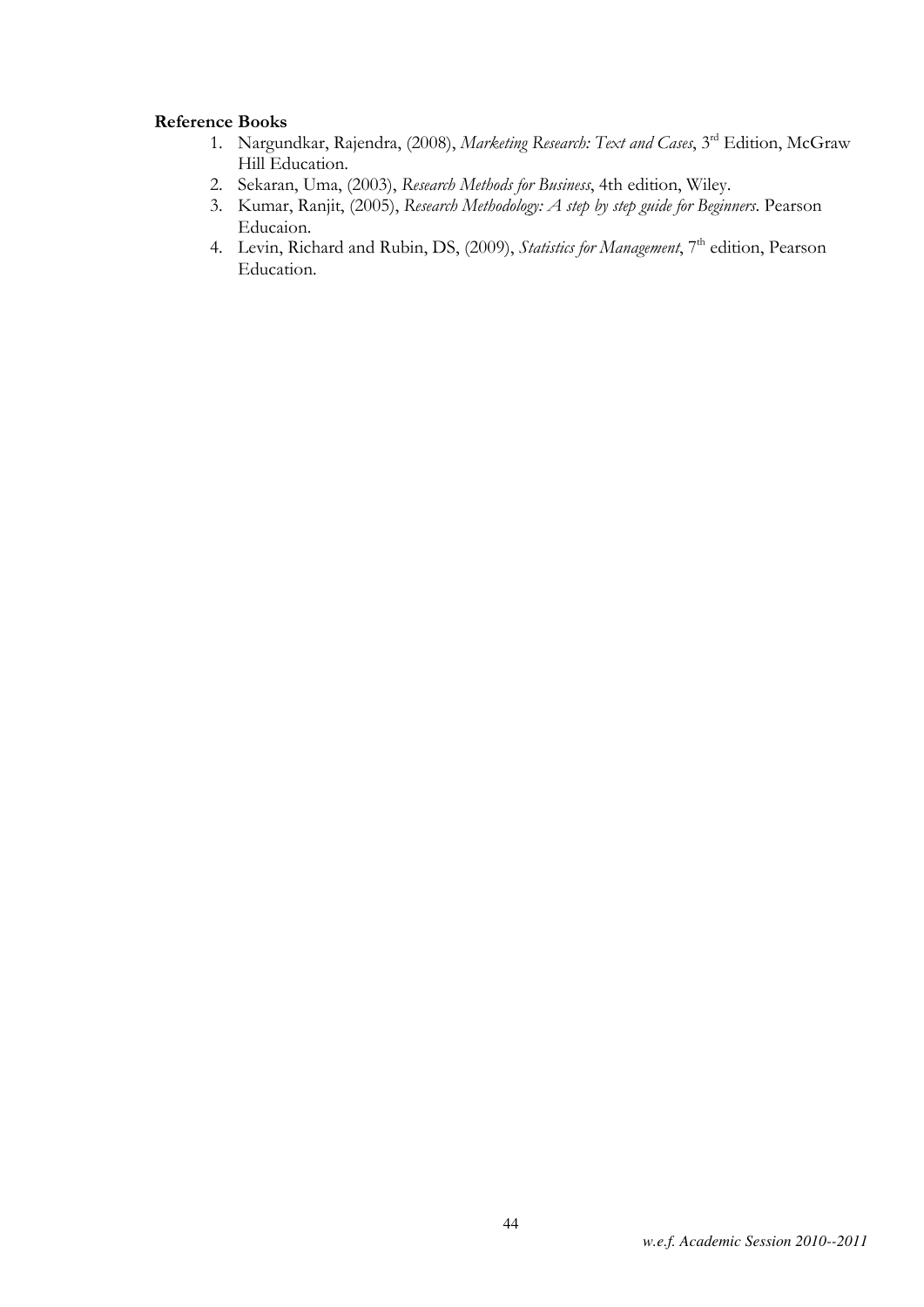### BBA (B&I) GURU GOBIND SINGH INDRAPRASTHA UNIVERSITY BBA(B&I) –208 Computer Applications - II

### L-4, T-0 Credit 4

## Instructions to paper Setters Maximum Marks : 75

- 1) Question 1 should be compulsory and cover the entire syllabus. The Question should have objective or short answer type question. It should be of 15 marks.
- 2) Every unit should have two questions. Students may be asked to attempt only one question from each unit. Each question should be of 15 marks.

Objectives: The main objective of this course is to acquaint the students with special applications of Information Technology in Insurance sector. It will also familiarize students regarding E-Commerce applications and various other computer applications prevalent in Insurance today.

### Course Contents

### Unit-I Lectures:-14

Defining E-Business : Overview, Communication Gateways, E-Business Statistics, Strategies & Advantages of E-Business. Differentiating between Different E-Business Categories.

Introduction to E-Commerce, Interdisciplinary Nature of E-Commerce, Benefits & Limitations of E-Commerce.

### Unit-II Lectures:-12

Business-to-Business Form of E-Commerce: An Overview of Inter-Organizational Information Systems and EDI, Models of B2B Form of E-Commerce (Supplier-Oriented Marketplace, Buyer Oriented Marketplace, Intermediary Oriented Marketplace)

Unit-III Lectures:-14 Business-to-Customer Form of E-Commerce: Introduction to Concepts of E-Banking, Electronic Funds Transfer Systems, Electronic Payment Mechanisms, Merchant Accounts and Payment Gateways, Electronic Cash. Customer-to-Customer Form of E-Commerce: Concept of Intermediaries and Internet Enabled Auctions.

### Unit-IV Lectures:-12

Customer to Government form of E-Commerce: Introduction to E-Governance, Four Phased Model of E-Governance. I.T in Insurance Business: Internet based Delivery of Insurance Products, Servicing of Policies.

### Text Books

- 1. Dave Chaffey, (2009), E-Business and E-Commerce Management- Strategy, Implementation and Practice, 3rd Edition, Pearson Education.
- 2. Bharat Bhaskar, (2009), Electronic Commerce- Framework, Technologies and Applications, 3rd Edition, McGraw Hill Education.

### Reference Books

- 1. Efraim Turban, David King, Dennis Viehland, Jae Lee, (2009), Electronic Commerce A Managerial Perspective, 4th Edition, Pearson Education.
- 2. Elias M. Awad, (2007), Electronic Commerce- From Vision to Fulfillment, 3rd Edition. PHI Learning.
- 3. Joseph, P.T. and S.J., (2008), E-Commerce An Indian Perspective, 3rd Edition, PHI.
- 4. Schneider Gary P. and Perry, James T., (2007), Electronic Commerce Strategy, 1st Edition, Cengage Learning.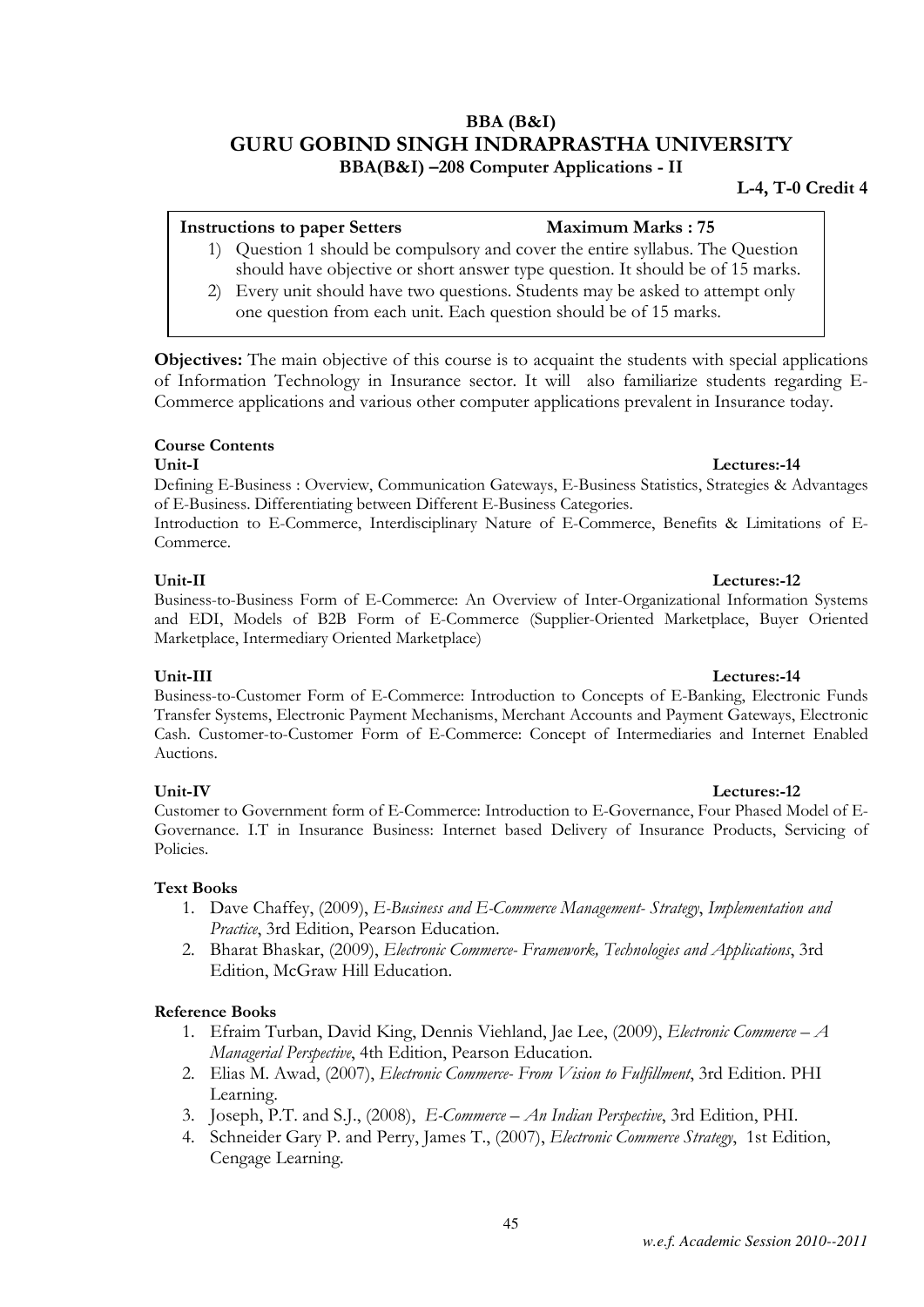### BBA (B&I) GURU GOBIND SINGH INDRAPRASTHA UNIVERSITY BBA (B&I) 210: Business Law

### INSTRUCTIONS TO PAPER SETTERS MAXIMUM MARKS: 75

 Question no. 1 should be compulsory and cover the entire syllabus. The question should have objective or short answer type questions. It should be of 15 marks.

 $\triangleright$  Every unit should have two questions. Students may be asked to attempt only 1 question from each unit. Each question should be of 15 marks.

Note: Students are expected to have only elementary knowledge of the topics specified in the syllabus.

Objectives: To acquaint the student with a basic and elementary knowledge of the subject.

### Course Contents

### Unit I Lectures: 18

Indian Contract Act, 1872 (Fundamental Knowledge): Essentials of Valid Contract, Discharge of Contract, Remedies for Breach of Contract; Contracts of Indemnity, Guarantee, Bailment, Pledge and Agency.

### Unit II Lectures:-8

Sale of Goods Act 1930: Meaning of Sale and Goods, Conditions and Warranties, Transfer of Property, Rights of an Unpaid Seller.

### Unit III Lectures:-8

The Negotiable Instruments Act 1881 – Essentials of a Negotiable Instruments, Kinds of Negotiable Instrument, Holder and Holder in Due Course, Negotiation by Endorsements, Crossing of a Cheque and Dishonour of a Cheque.

### Unit IV Lectures: -18

The Companies Act 1956 (Basic Elementary Knowledge): Essential Characteristics of a Company, Types of Companies, Memorandum and Articles of Association, Prospectus, Shares – Kinds, Allotment and Transfer, Debentures, Essential conditions for a valid Meeting, Kinds of Meetings and Resolutions; Directors and Remuneration, Directors, Managing Directors-their Appointment, Qualifications, Powers and Limits on their Remuneration, Prevention of Oppression and Mismanagement.

### Text Books

1. Pathak, Akhileshwar, (2009), Legal Aspects of Business, 4<sup>th</sup> Edition, McGraw Hill Education. 2.Kuchhal, M. C., (2006), Business Law, Vikas Publishing House, New Delhi.

### Reference Books

1.Singh, Avtar, (2006), Company Law, Eastern Book Co. Lucknow, Bharat Law House, Delhi.

2.Bagrial, Ashok, (2008), Company Law, Vikas Publishing House.

3.Kapoor, N. D., (2006), Elements of Mercantile Law, Sultan Chand & Sons, New Delhi.

4. A.Ramaiyya, Guide to the Companies Act, 16<sup>th</sup> edition, Lexis Nexis Butterworths

# L-4, T-0, Credits: 04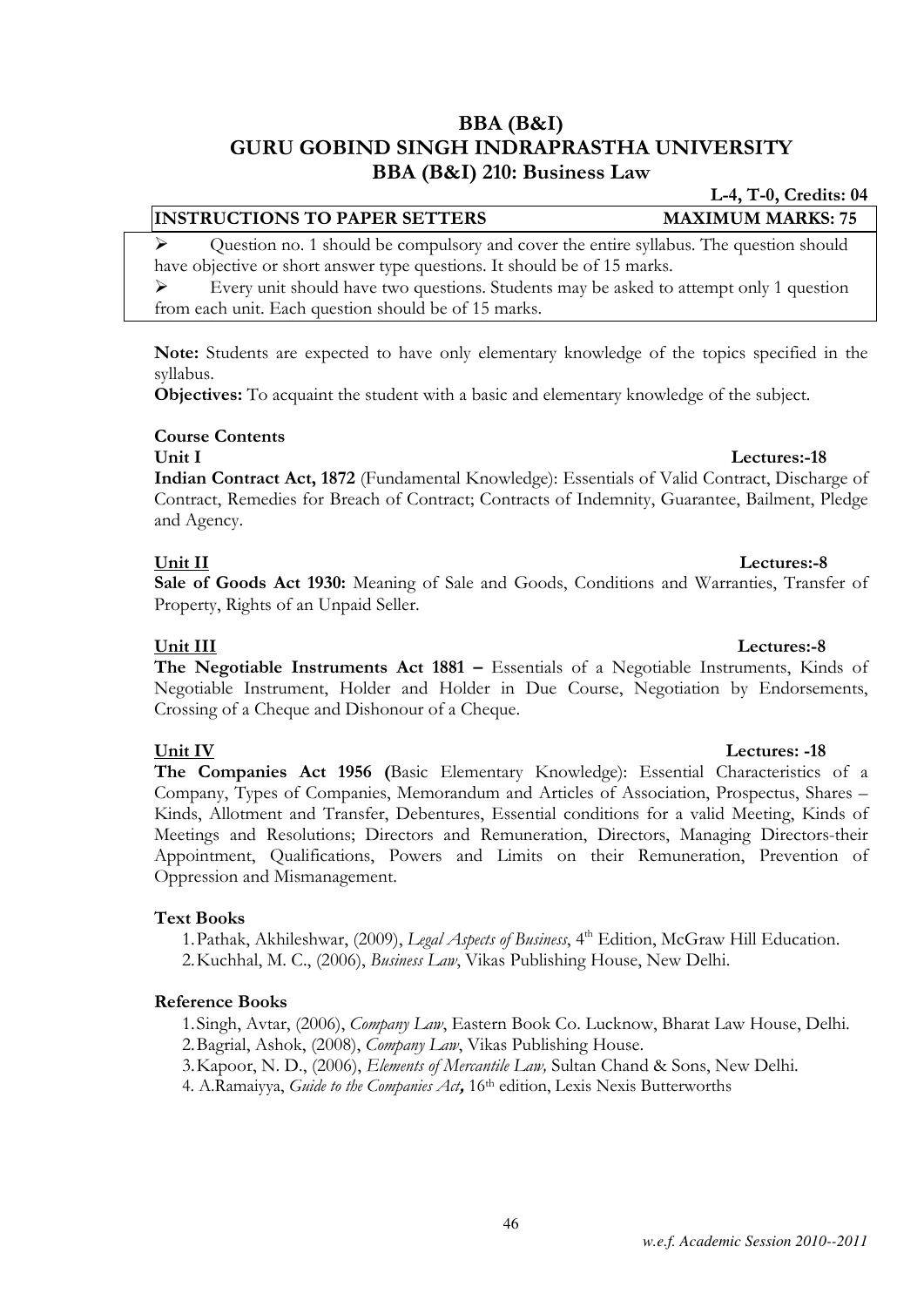### *w.e.f. Academic Session 2010--2011*

### BBA (B&I) GURU GOBIND SINGH INDRAPRASTHA UNIVERSITY BBA (B&I)212: Personality Development and Communication Skill-II

### INSTRUCTIONS TO PAPER SETTERS MAXIMUM MARKS: 75

 $\triangleright$  Question no. 1 should be compulsory and cover the entire syllabus. The question should have objective or short answer type questions. It should be of 15 marks.

 $\triangleright$  Every unit should have two questions. Students may be asked to attempt only 1 question from each unit. Each question should be of 15 marks.

### **Objectives**

1. To develop the project writing and presentation skills of the undergraduate students.

2. The students should be able to act with confidence, should be clear about their own personality, character and future goals.

### Course Contents

Unit I Lectures:-12

Project and Report writing and Proposals: – How to Write an Effective Report, Basics of Project Writing, Paragraph Writing, Paper Reading and Voice Modulation, Basics of Project Presentation.

How to make a Presentation, the various Presentation Tools, Along With Guidelines of Effective Presentation, Boredom Factors in Presentation and How to Overcome them, Interactive Presentation & Presentation as Part of a Job Interview, Art of Effective Listening.

Resume Writing Skills, Guidelines for a Good Resume, How to Face an Interview Board, Proper Body Posture, Importance of Gestures and Steps to Succeed in Interviews. Practice Mock Interview in Classrooms with Presentations on Self; Self Introduction – Highlighting Positive and Negative Traits and Dealing with People with Face to Face.

Leadership – Qualities of a Leader, Leadership Quiz with Case Study, Knowing Your Skills and Abilities; Introduction to Group Discussion Techniques with Debate and Extempore, Increase your Professionalism. Audio Video Recording and Dialogue sessions on Current Topics, Economy, Education System, Environment, Politics.

### Text Books

- 1. Bovee, Thill and Chaturvedi, (2010), Business Communication, 2nd edition, Pearson Education.
- 2. Lillian, Chaney, (2008), Intercultural Business Communication, 4<sup>th</sup> edition, Pearson Education.

### Reference Books

- 1. Chaturvedi, Mukesh, (2009), Business Communication: Concepts, Cases & Applications, 1<sup>st</sup> edition, Pearson Education.
- 2. McGraw, S. J., (2008), Basic Managerial Skills for All, 8<sup>th</sup> edition, Prentice Hall of India.
- 3. Michaul, V. K., (2007), *Communication & Research for Management*, Himalaya Publication House.
- 4. Paul, Rajendra, (2008), Essentials of Business Communication, Sultan Chand & Sons.

### Unit II Lectures:-12

### Unit III Lectures:-14

### Unit IV Lectures:-14

L-4, T-0, Credits: 04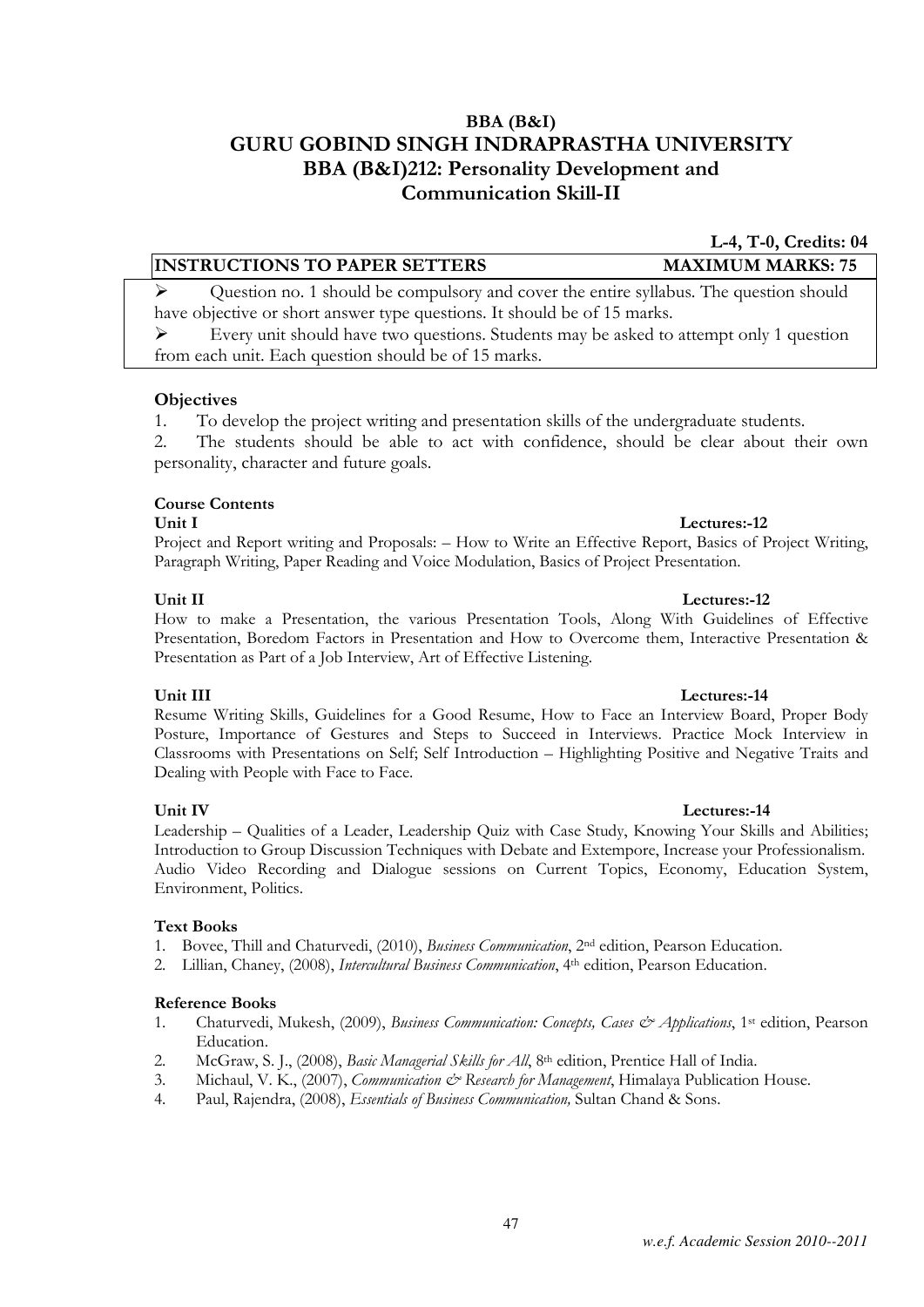### BBA (B&I) GURU GOBIND SINGH INDRAPRASTHA UNIVERSITY BBA (B&I) 214: Computer Applications Lab - II

### L-0, T/P-4, Credits: 02

Computer Lab in HTML

### List of Practicals

- Write the code in HTML to change the background of a Web Page.
- Write the code in HTML to demonstrate various formatting styles.
- $\triangleright$  Write the code in HTML to demonstrate the use of Ordered & Unordered Lists.
- Write the code in HTML to insert Images in the Web Page.
- Write the code in HTML to design a Table with different styles.
- Write the code in HTML to demonstrate the use of anchor tag.
- Write the code in HTML to design a Sign Up Form.
- Write the code in HTML to design a Purchase Order Form
- Write the code in HTML to design a web page for a Food Corner
- Write the code in HTML to design a web page for Online Shopping
- Write the code in HTML to design a web page for Online Reservation.
- Write the code in HTML to design a web page for a Commercial Bank
- Write the code in HTML to design a web page for various Insurance Policies.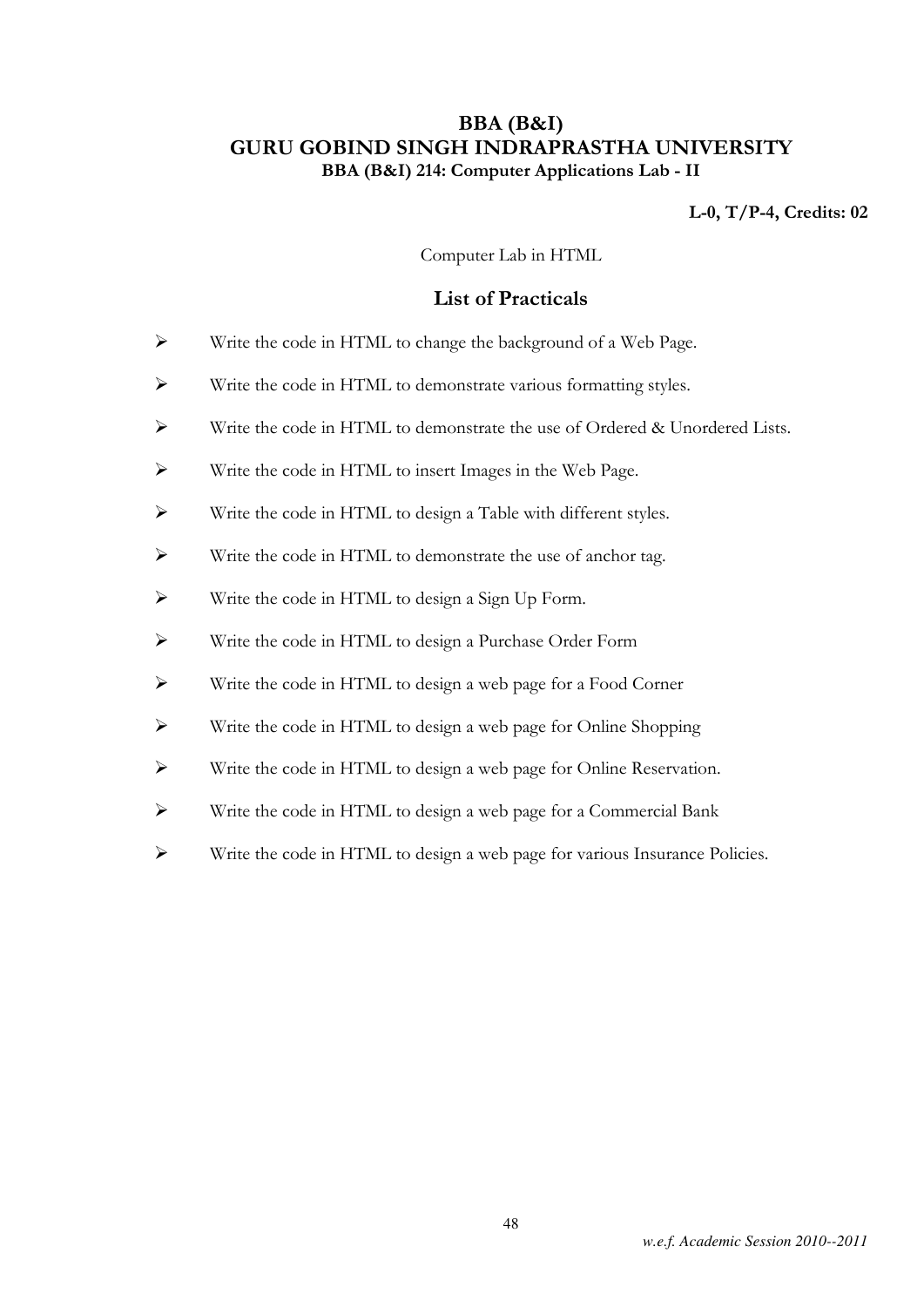### B.B.A (B & I) GURU GOBIND SINGH INDRAPRASTHA UNIVERSITY B.B.A (B & I): 301 Banking Law and Practice

### L-4 T/P-0 Credits-4

### INSTRUCTIONS TO PAPER SETTERS MAXIMUM MARKS: 75

 $\triangleright$  Question no. 1 should be compulsory and cover the entire syllabus. The question should have objective or short answer type questions. It should be of 15 marks.

 Every unit should have two questions. Students may be asked to attempt only 1 question from each unit. Each question should be of 15 marks.

Note: Students are expected to have elementary knowledge of the topics specified in the syllabus

Objectives: The course aims to acquaint the student with a basic and elementary knowledge of the business and corporate laws.

Course Contents

Unit I Lectures: 14

Overview, Legal Framework of Regulation of Banks, Reserve Bank of India Act1930

### Unit II Lectures: 12

Banking Regulation Act, 1949, Negotiable Instruments Act 1860

### Unit III Lectures: 14

Cyber Laws Relating to Banking, Banking Companies Act, 1970/ 1980; Information Techology Act (2000) and its Relevance to Banking.

Securitization Act, (2002)., Recent Trends in Banking Industry (Legal)

### Text Books

- 1. Varshney P.N., (2006), Banking Law and Practice; Sultan Chand and Sons.
- 2. Saxena G.S., (2008), Legal Aspects of Banking Operations, Sultan Chand and Sons.

### Reference Books:

- 1. Suneja H.R., (2007), Practical and Law of Banking, Himalya Publishing House.
- 2. Chabra T.N, (2008), Elements of Banking Law, Dhanpat Rai and Sons.

Unit IV Lectures: 12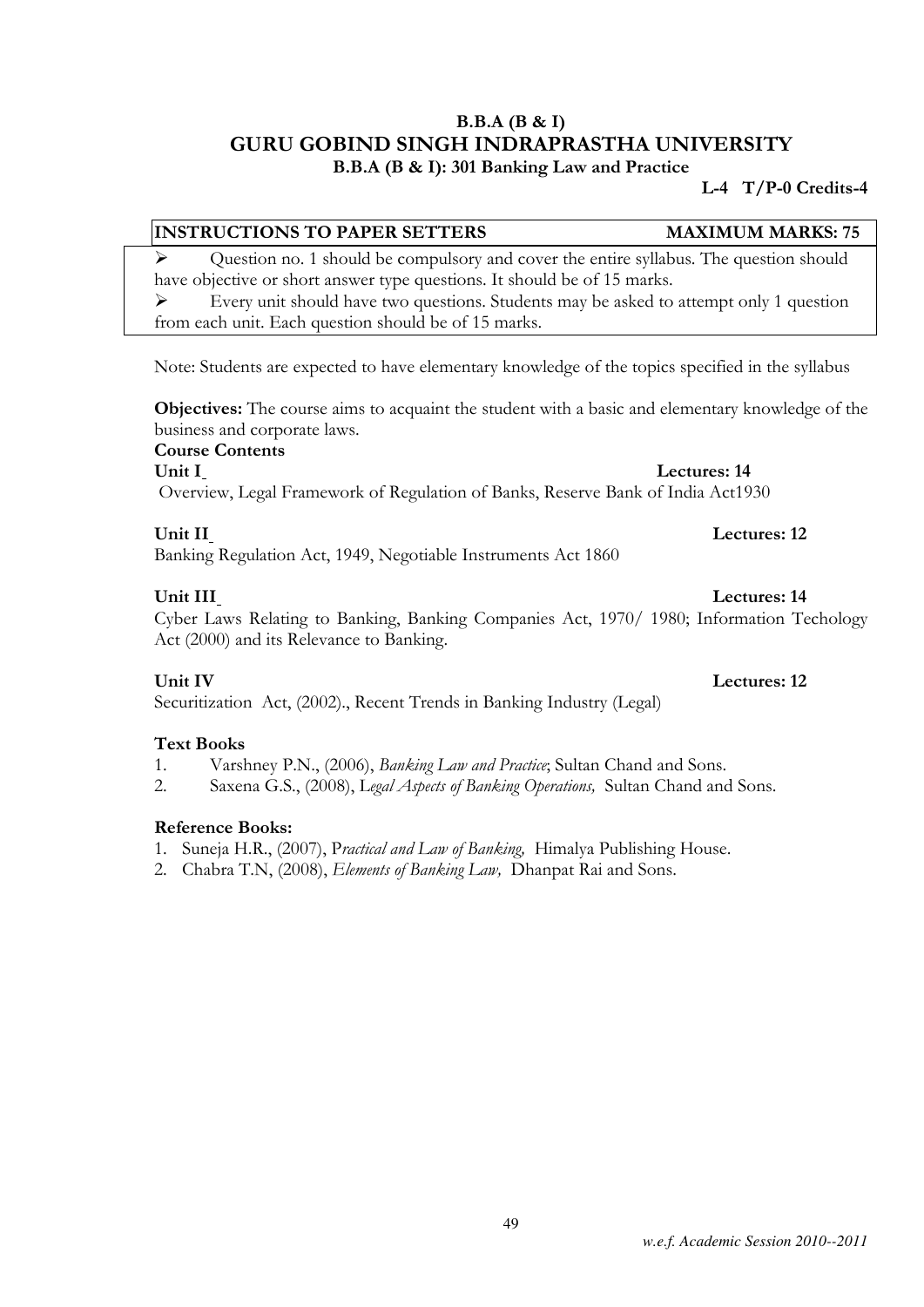### *w.e.f. Academic Session 2010--2011*

### B.B.A (B & I)

### GURU GOBIND SINGH INDRAPRASTHA UNIVERSITY B.B.A (B & I): 303 MARKETING OF FINANCIAL PRODUCTS AND SERVICES L-4 T/P-0 Credits-4

### INSTRUCTIONS TO PAPER SETTERS MAXIMUM MARKS: 75

 Question no. 1 should be compulsory and cover the entire syllabus. The question should have objective or short answer type questions. It should be of 15 marks.

 Every unit should have two questions. Students may be asked to attempt only 1 question from each unit. Each question should be of 15 marks.

Objectives: The basic objective of this course is to acquaint the students about the various types of financial services and products and how these are to be marketed. It will also develop an understanding among the students regarding recent developments in marketing of Financial Products & Services.

### Course Contents

Unit I Lectures:12 Marketing of Financial Services- A Conceptual Framework, Types of Financial Markets in India-An Overview; Concept of Marketing and Marketing Mix7P's of Marketing.

Marketing of Banking Services – Banking Products and Services; Distribution, Pricing and Promotion Strategy for Banking Services; Attracting and Retaining bank customers; Marketing strategy of Credit Cards, Debit Cards, Saving Accounts and Different Types of Loans, Barter Card.

Unit III Lectures:12 Mutual Funds in India and the Marketing Strategies Involved; Marketing of Insurance Products-Life and Non Life Products, Marketing of Pension Funds.

Unit IV Lectures:14 Concept of Distribution, Multiple Delivery Channels/ATM, EFT, CMS,POS and Bancassurance. Promotion- Marketing Information & Research, Public Relations and Publicity, Image Building. Globalisation and its Impact on Financial Services.

### Text Books

- 1. Suri, R.K., (2005), Services Management, Himalaya Publication.
- 2. David, L. K. and Kenneth, E. C., (2008), Services Marketing, Biztantra, New Delhi.

### Reference Books

- 1. Ratna,V.V. (2005), Services Marketing, Wisdom Publications.
- 2. Varshney, R.L and Gupta, S.L.,(2005), Marketing Management, Sultan Chand & Sons.
- 3. Kotler, P., (2008), Marketing Management: Analysis, Planning, Implementation and Control, Prentice Hall of India.
- 4. Hoffman, K. D. J. and Bateson, E.G., (2003), *Essential of Service Marketing: Concepts Strategies* and Cases, Thomson South Western.

### Unit II Lectures:14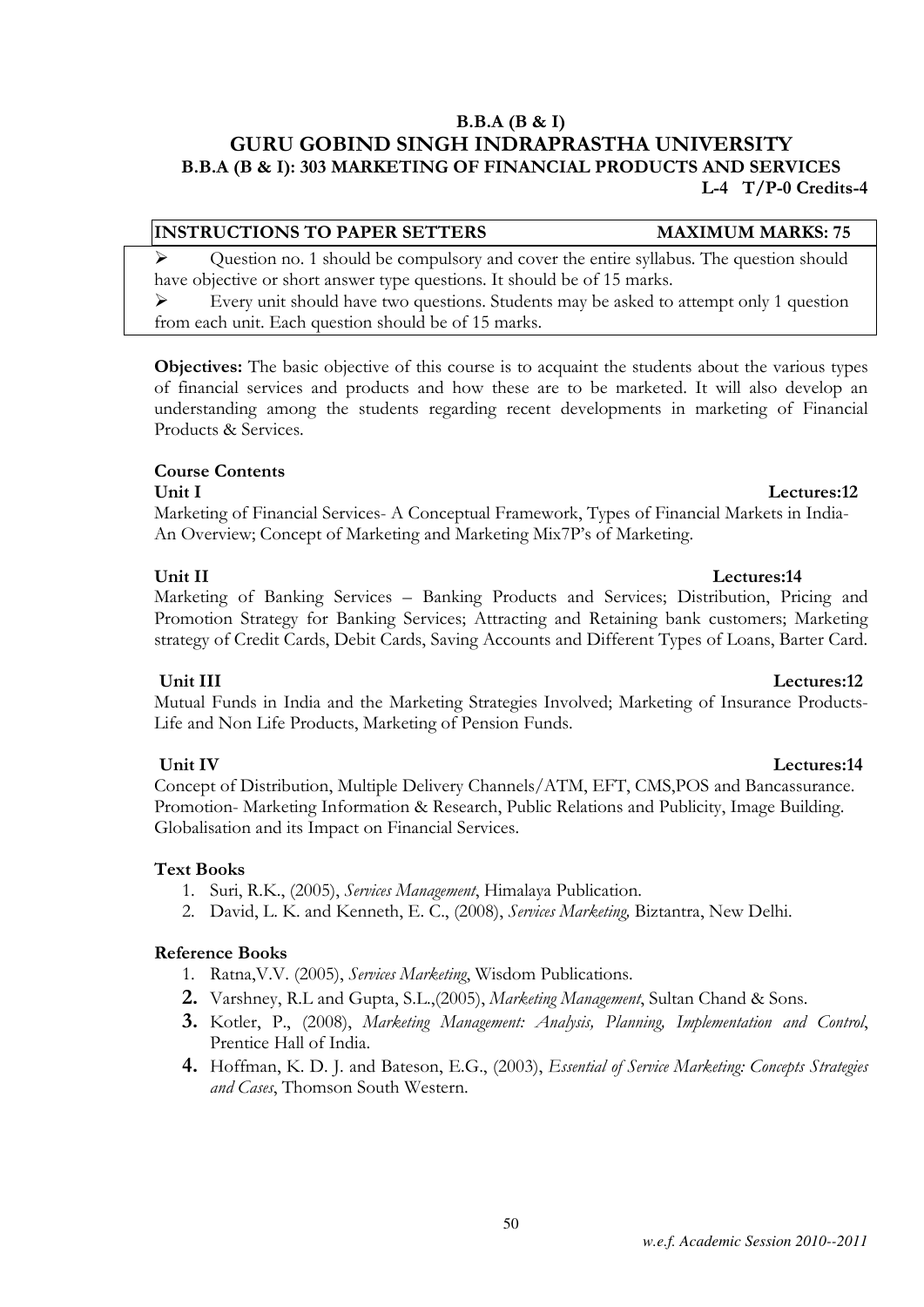### B.B.A (B & I) GURU GOBIND SINGH INDRAPRASTHA UNIVERSITY B.B.A (B & I): 305 PRACTICE OF LIFE INSURANCE

### INSTRUCTIONS TO PAPER SETTERS MAXIMUM MARKS: 75

 Question no. 1 should be compulsory and cover the entire syllabus. The question should have objective or short answer type questions. It should be of 15 marks.  $\triangleright$  Every unit should have two questions. Students may be asked to attempt only 1 question

from each unit. Each question should be of 15 marks.

Objectives: The objective of this paper is to install in the students the ability to apply the principles of Actuarial Planning and Control required in the operation of the Life Insurance Business

### Course Contents:

### Unit I Lectures: 14

Life Insurance: Conceptual Framework, Importance of Life Insurance; Insurance Products, a Hedge Against Personal Risk (s), Insurance Products, Alternative to Investment Products, Pension Plans, Investment Plans Insurance Products, Collateral Security in The Rising Hire-Purchase Market Scenario. LIC Act 1956, Insurance Ombudsman Insurance Products

### Unit II Lectures: 12

Group Health Insurance and Special Purpose Schemes. Group Insurance Characteristic; Difference between Individual and Group Insurance; GI Schemes in India.

### Unit III Lectures: 14.

Actuarial Considerations ( Demographic, Investment of Funds and Managerial Expenses) in Costing Insurance Products, Theory and Practice of Underwriting: Selection, Loading, Exclusion Clauses and Declining of Proposals Policy Document.

### Unit IV Lectures:12

Servicing (Alterations and Surrender), Claim Settlement, , Retention Vs. Reinsurance. Catastrophic Bonds, Sources of Surplus and Distribution of Profits, Investments and Revenues

### Text Books

- 1. Publications of Insurance Institute of India IC- 51- 66
- 2. Srikri, Karve, (2007), Principles of Life Insurance, Sultan Chand & Sons.

### Reference Books

- 1. Mishra M.N., (2008), Principles and Practices of Insurance, S. Chand and Co.
- 2. Gupta P.K., (2006), *Insurance and Risk Management*, Himalaya Publishing House.
- 3. Practice of Life Insurance (I.C.02), Insurance Institute of India, Mumbai.
- 4. Dorfman, Mark, S., (2005), Introduction to Risk Management And Insurance, 8th Edition, Pearson Education, Delhi.

L-4 T/P-0 Credits-4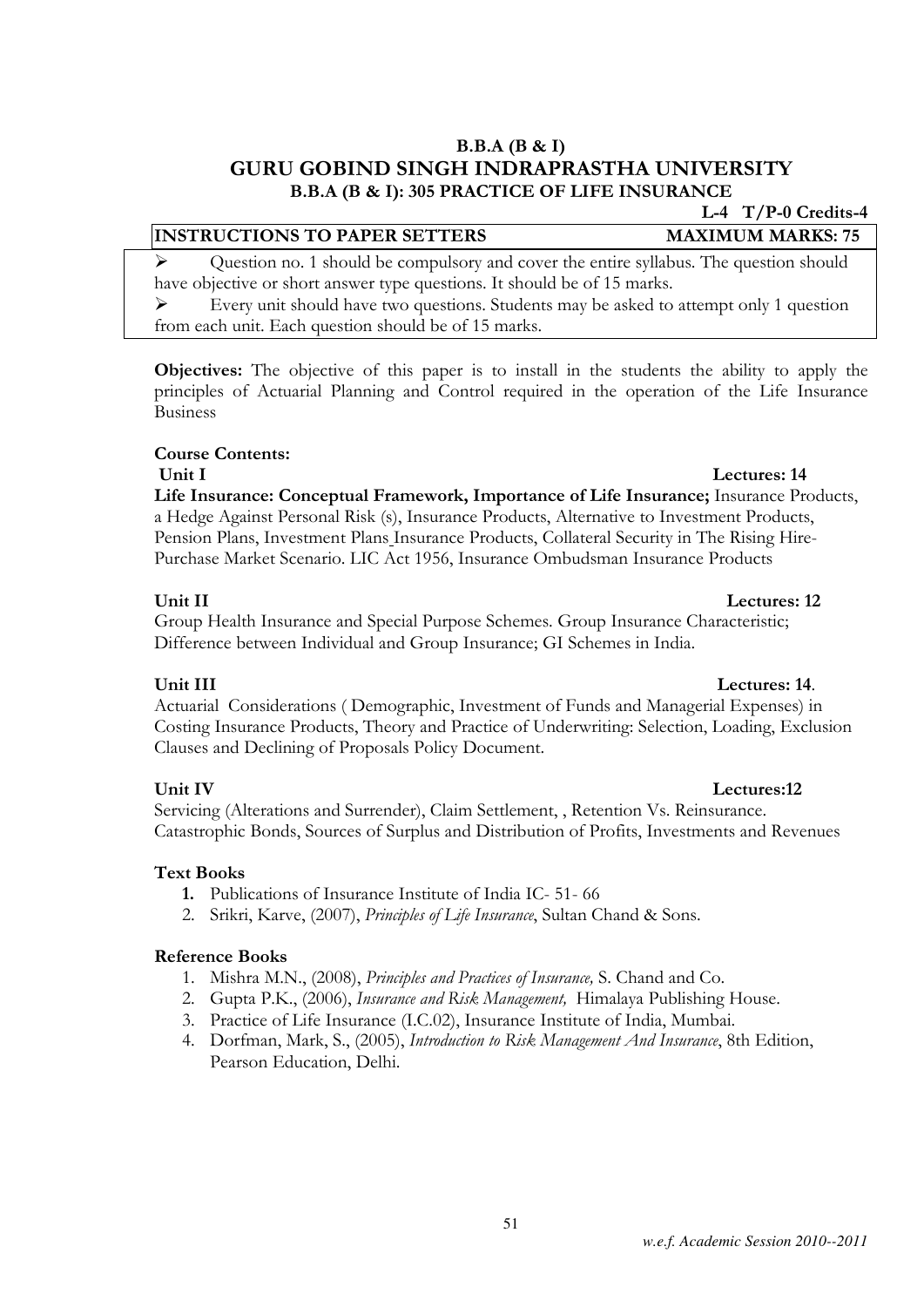### BBA(B&I) GURU GOBIND SINGH INDRAPRASTHA UNIVERSITY BBA (B&I) 307: Management Information System

 Question no. 1 should be compulsory and cover the entire syllabus. The question should have objective or short answer type questions. It should be of 15 marks.

 $\triangleright$  Every unit should have two questions. Students may be asked to attempt only 1 question from each unit. Each question should be of 15 marks.

Objectives: The objective of the course is to acquaint the students about the concept of information system in business organizations, and also the management control systems.

### Course Contents

Introduction: Definition, Purpose, Objectives and Role of MIS in Business Organization with Particular Reference to Management Levels. MIS Growth and Development, Location of MIS in the Organization – Concept and Design. Transaction Processing System, Decision Support System, Executive Information system, Expert System, and the Recent Developments in the Field of MIS.

Unit II Lectures:-14 System Development: Concept of System, Types of Systems – Open, Closed, Deterministic, Probabilistic, etc. Relevance of Choice of System in MIS, Integration of Organization Systems and Information Systems, System Development Life Cycle, System Analysis, Design and Implementation, MIS Applications in Business.

Information Concepts: Data and Information – Meaning and Importance, Relevance of Information in Decision Making, Sources and Types of Information, Cost Benefit Analysis – Quantitative and Qualitative Aspects, Assessing Information Needs of the Organization.

Information Technology: Recent Developments in the Field of Information Technology: Multimedia Approach to Information Processing. Decision of Appropriate Information Technology for proper MIS. Choice of Appropriate IT Systems – Database, Data Warehousing & Datamining Concepts, Centralised and Distributed Processing.

### Text Book

1. Laudon and Laudon, (2010), Management Information System, 11<sup>th</sup> edition, Pearson Education. 2. Sadagopan, S., (2009), Management Information Systems, Prentice Hall of India.

### Reference Books

- 1. LM Prasad, (2008), Management Information System, Sultan Chand.
- 2. Arora, Ashok and Akshaya Bhatia, (2009), *Information Systems for Managers*, Excel Books, New Delhi.
- 3. McLeod, Raymond, (2008), Management Information System, Pearson Education.
- 4. Goyal, D.P., (2008), Management Information Systems-Managerial Perspectives, 2<sup>nd</sup> Edition, Macmillan, New Delhi.

### Unit I Lectures:-12

## Unit III Lectures:-12

### Unit IV Lectures:-12

## L-4 T-0 Credit-4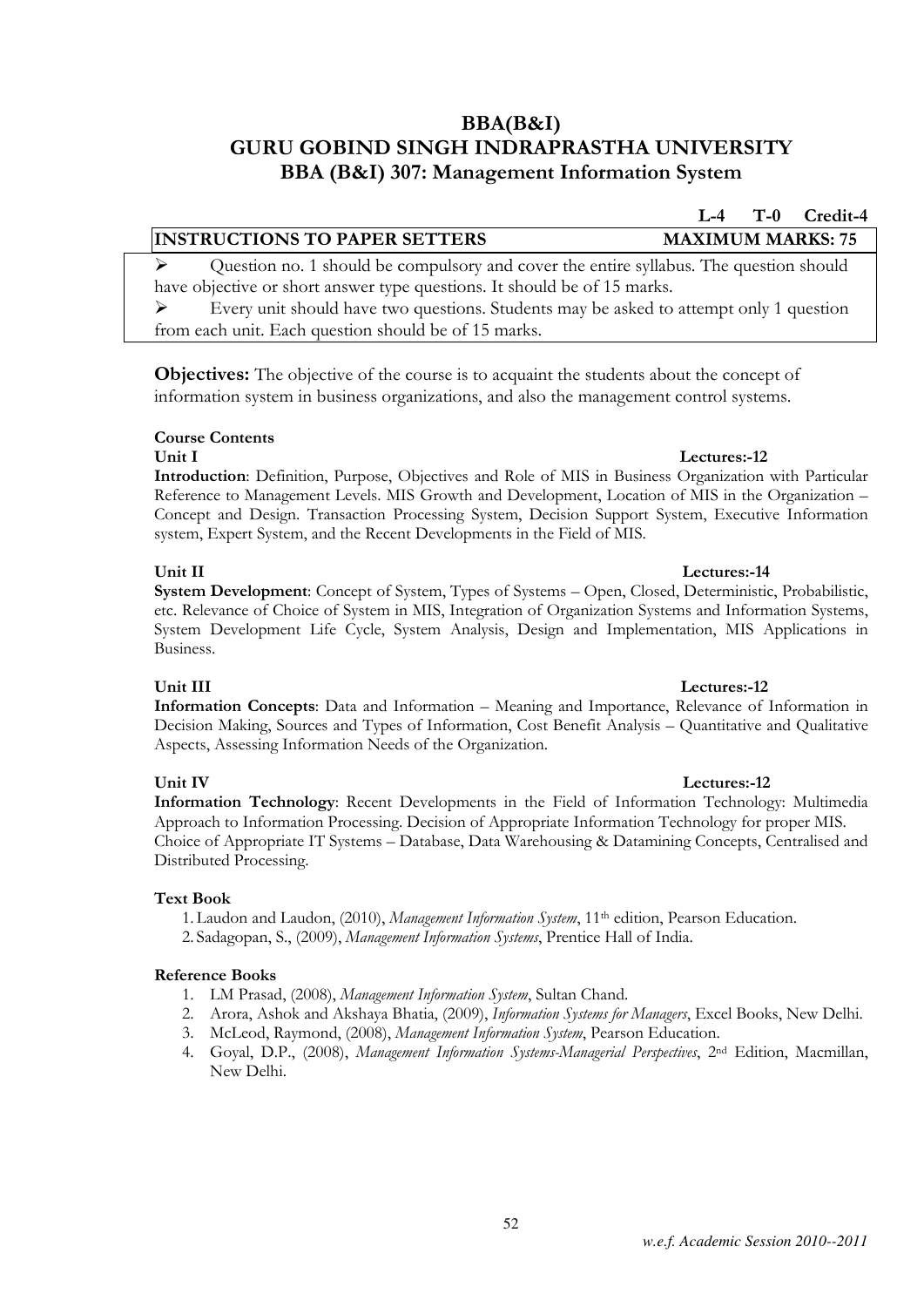## BBA (B&I) GURU GOBIND SINGH INDRAPRASTHA UNIVERSITY BBA (B&I) 309: Human Resource Management

### INSTRUCTIONS TO PAPER SETTERS MAXIMUM MARKS: 75

 Question no. 1 should be compulsory and cover the entire syllabus. The question should have objective or short answer type questions. It should be of 15 marks.

 $\triangleright$  Every unit should have two questions. Students may be asked to attempt only 1 question from each unit. Each question should be of 15 marks.

Objectives: The objective of the course is to familiarize students with the different aspects of managing Human Resources in the organization through the phases of acquisition, development and retention.

Introduction: Concept, Nature, Scope, Objectives and Importance of HRM; Evolution of HRM; Challenges of HRM; Personnel Management vs HRM; Strategies for the New Millennium: Role of HRM in Strategic Management; Human Capital; Emotional Quotient; Mentoring; ESOP; Flexi-time; Quality Circles; Kaizen; TQM and Six Sigma.

Acquisition of Human Resources: HR Planning; Job Analysis – Job Description and Job Specification; Recruitment – Sources and Process; Selection Process – Tests and Interviews; Placement and Induction; Job Changes – Transfers, Promotions/Demotions, Separations.

Training and Development: Concept and Importance of Training; Types of Training; Methods of Training; Design of Training Programme; Evaluation of Training Effectiveness; Executive Development – Process and Techniques; Career Planning and Development.

### Unit IV Lectures:-14

Compensation and Maintenance: Compensation: Job Evaluation – Concept, Process and Significance; Components of Employee Remuneration – Base and Supplementary; Performance and Potential Appraisal – Concept and Objectives; Traditional and Modern methods, Limitations of Performance Appraisal Methods, 360 Degree Appraisal technique; Maintenance: Overview of Employee Welfare, Health and Safety, Social Security.

### Text Books

1. Aswathappa, K., (2010), Human Resource Management, McGraw Hill Education.

2. DeCenzo, D. A. and Robbins, S.P., (2007), Fundamentals of Human Resource Management, 9th edition, John Wiley.

### Reference Books:

- 1. Durai, Praveen, (2010), Human Resource Management, Pearson Education.
- 2. Monappa, A. and Saiyadain, M., (2001), Personnel Management, McGraw-Hill Education.
- 3. Dessler, Gary, (2004), Human Resource Management, Pearson Education.
- 4. Jyothi, P., and Venkatesh, D.N, (2006), Human Resource Management, Oxford Higher Education.

### Unit I Lectures: 12

### Unit II Lectures:-14

### Unit III Lectures:-12

L-4, T-0, Credits: 04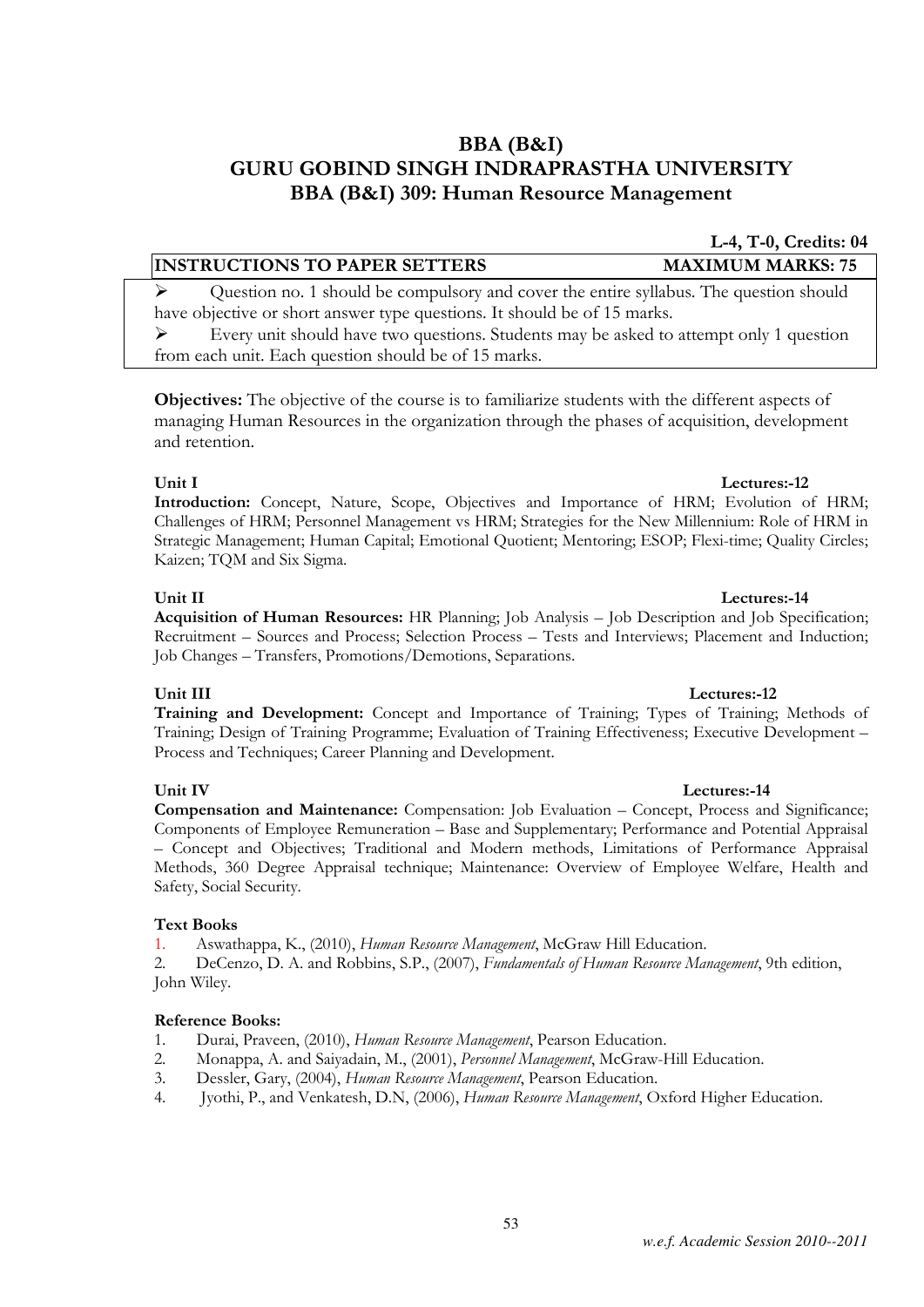### BBA (B&I) GURU GOBIND SINGH INDRAPRASTHA UNIVERSITY BBA (B&I) 311: Taxation Laws

## INSTRUCTIONS TO PAPER SETTERS MAXIMUM MARKS: 75

 Question no. 1 should be compulsory and cover the entire syllabus. The question should have objective or short answer type questions. It should be of 15 marks.

 $\triangleright$  Every unit should have two questions. Students may be asked to attempt only 1 question from each unit. Each question should be of 15 marks.

**Objectives:** The course aims to help students to comprehend the basic principles of the laws governing Direct and Indirect taxes. Students are expected to have only elementary knowledge of the topics specified in the syllabus.

### Course Contents

### Unit I Lectures:-12

### Introduction to Income Tax Act 1961

Salient Features and Basic Concepts - Previous Year, Assessment Year, Person, Gross Total Income and Agricultural Income. Residential Status and Incidence of Tax, Fully Exempted Incomes.

### Unit II Lectures:-24

Heads of Income – Salary, House Property, Business or Profession, Capital Gains, Other Sources, Clubbing of Income, Deductions Under Chapter VI (related to individuals and firms)Assessment of Individuals and Firms (simple problems).

Relief's, Set Off and Carry Forward of Losses, Deduction of Tax at Sources. Payment of Advance Tax.

### Unit IV Lectures:-10

### Central Sales Tax Act 1956 – Introduction; VAT, Registration of Dealers, Levy and Collection of Tax and Penalties.

### Service Tax (Finance Act 1994) –

Note: Assessment Year (Current) Introduction to Procedure for Service Tax Return

### Text Books

- 1. Lal, B.B., (2009), *Income Tax and Central Sales tax Law and Practice*, 30<sup>th</sup> edition, Pearson Education.
- 2. Singhania, V. K and Singhania, Monica, Students Guide to Income Tax, latest edition, Taxman Publications.

### Reference Books

- 1. Ahuja, Girish and Gupta, Ravi, Systematic Approach to Income Tax, Latest Edition, Bharat Law House.
- 2 Datey, V.S., *Indirect Taxes-Law and Practice*, latest edition, Taxmann Publications.
- 3 Government of India, Bare Acts (Income Tax, Service Tax, Excise and Customs)
- 4. Vashisht, Nitin and Lal, B.B., (2008), Direct Taxes: Income Tax, Wealth Tax and Tax Planning, 29<sup>th</sup> edition, Pearson Education.

54

## Unit III Lectures:-6

## L-4, T/P-0, Credits: 04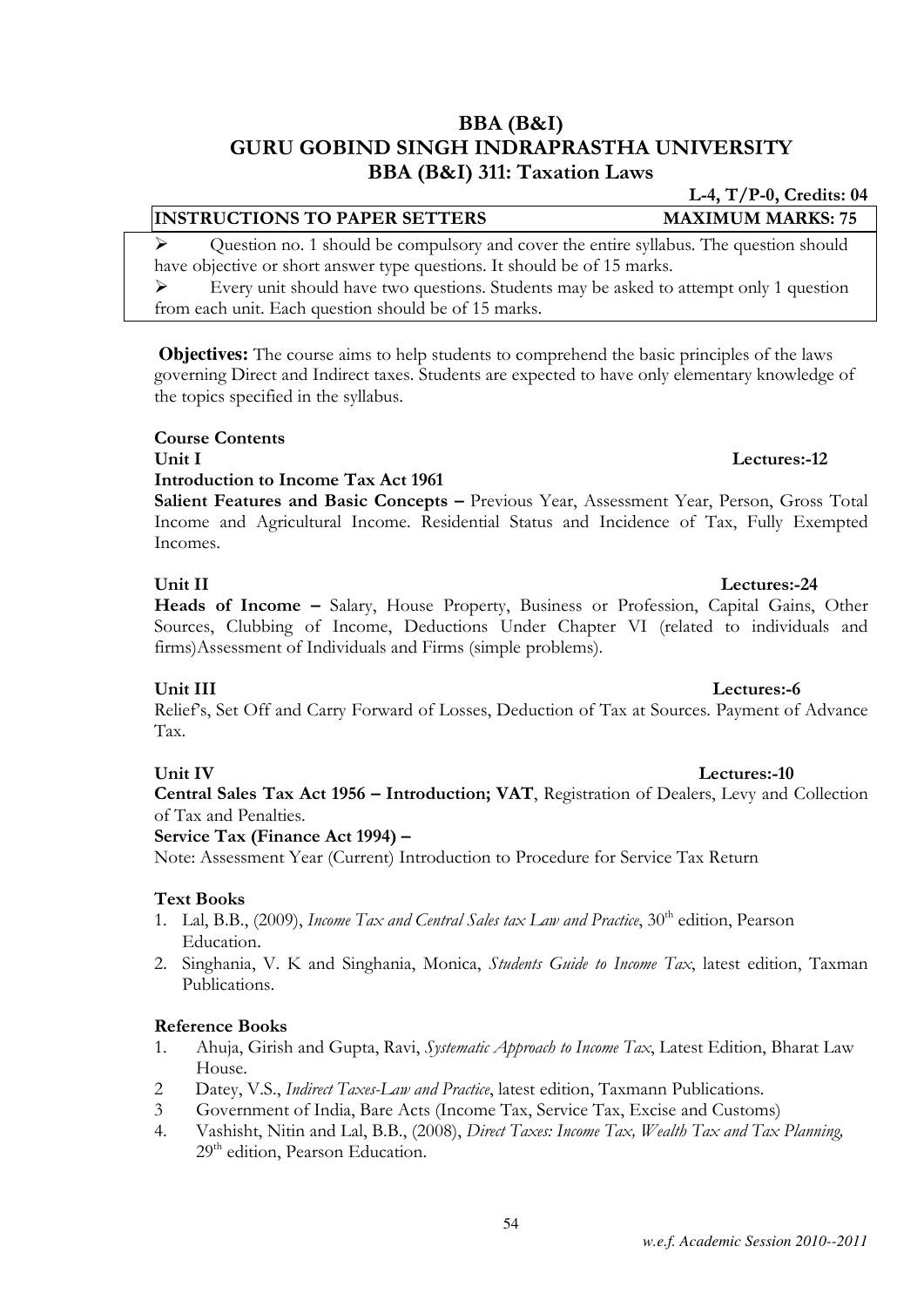### BBA(B&I) GURU GOBIND SINGH INDRAPRASTHA UNIVERSITY BBA (B&I) 313: Managerial Personality Development

### \*NUES- Non University Examination Subject

Objectives:This paper is introduced to develop the personality of students by improving their communication skills.

### Course Contents

Self-Introduction, Highlight Your Positive and Negative Traits of Your Personality, Accentuate the Positive Traits of Your Peer Group

Unit II Lectures: 8 Video Recording of Dialogue Sessions on Any Current Happening, Modes of Entertainment, Weather, Politics, Economy, Family, Education System, Women Education, Fundamental Rights, Environment

### Unit III Lectures: 5

Role Plays on Conflict Management, Product Selling, Customer Care, Budget Distribution, Negotiation, Complaint Handling

### Unit IV Lectures: 8

How to Make Interesting Presentations, Tools of Presentation, Boredom Factors, As A Part of Job, Interview, Timing Your Talk

### Text Books

1. Paul, Rajendra, (2008), Essentials of Business Communication,Sultan Chand & Sons.

2. Bovee, Thill and Chaturvedi, (2010), Business Communication, 2<sup>nd</sup> edition, Pearson Education.

### Reference Books

- 1. McGraw,E.H., (2006), Basic Managerial Skills for All, Fourth Edition, Prentice Hall of India.
- 2. Lillian, Chaney, (2008), *Intercultural Business Communication*, 4<sup>th</sup> edition, Pearson Education.
- 3. Chaturvedi, Mukesh, (2009), Business Communication: Concepts, Cases & Applications, 1<sup>st</sup> edition, Pearson Education.
- 4. McGraw, S. J., (2008), Basic Managerial Skills for All, 8<sup>th</sup> edition, Prentice Hall of India.

L-2 T-0 Credit-2

### Unit -I Lectures: 5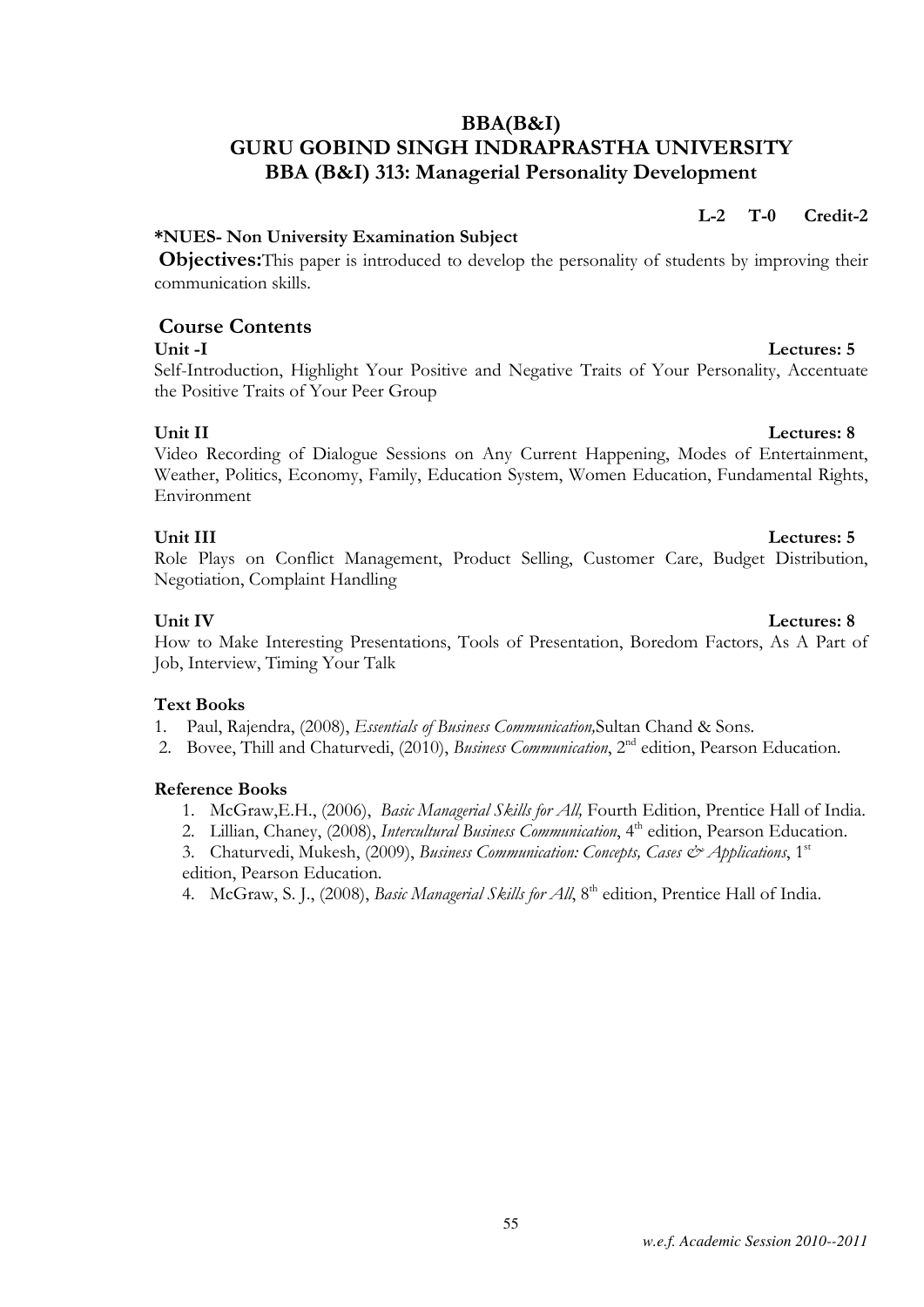### BBA (B&I) GURU GOBIND SINGH INDRAPRASTHA UNIVERSITY BBA (B&I) 315: Summer Training Report & Viva Voce

L-0 T-0 Credit-6

Each student shall undergo practical training of eight weeks during the vacations after fourth semester in an approved business / industrial / service organization and submit at least two copies of the Summer Training Report to the Director / Principal of the Institution within two weeks of the commencement of the Fifth Semester. The Summer Training Report shall Carry 100 marks. It shall be evaluated for 50 marks by an External Examiner to be appointed by the University and for the rest of the 50 marks by an Internal Board of Examiners to be appointed by the Director / Principal of the Institution. This internal Board of Examiners shall comprise of a minimum of two Internal Faculty Members.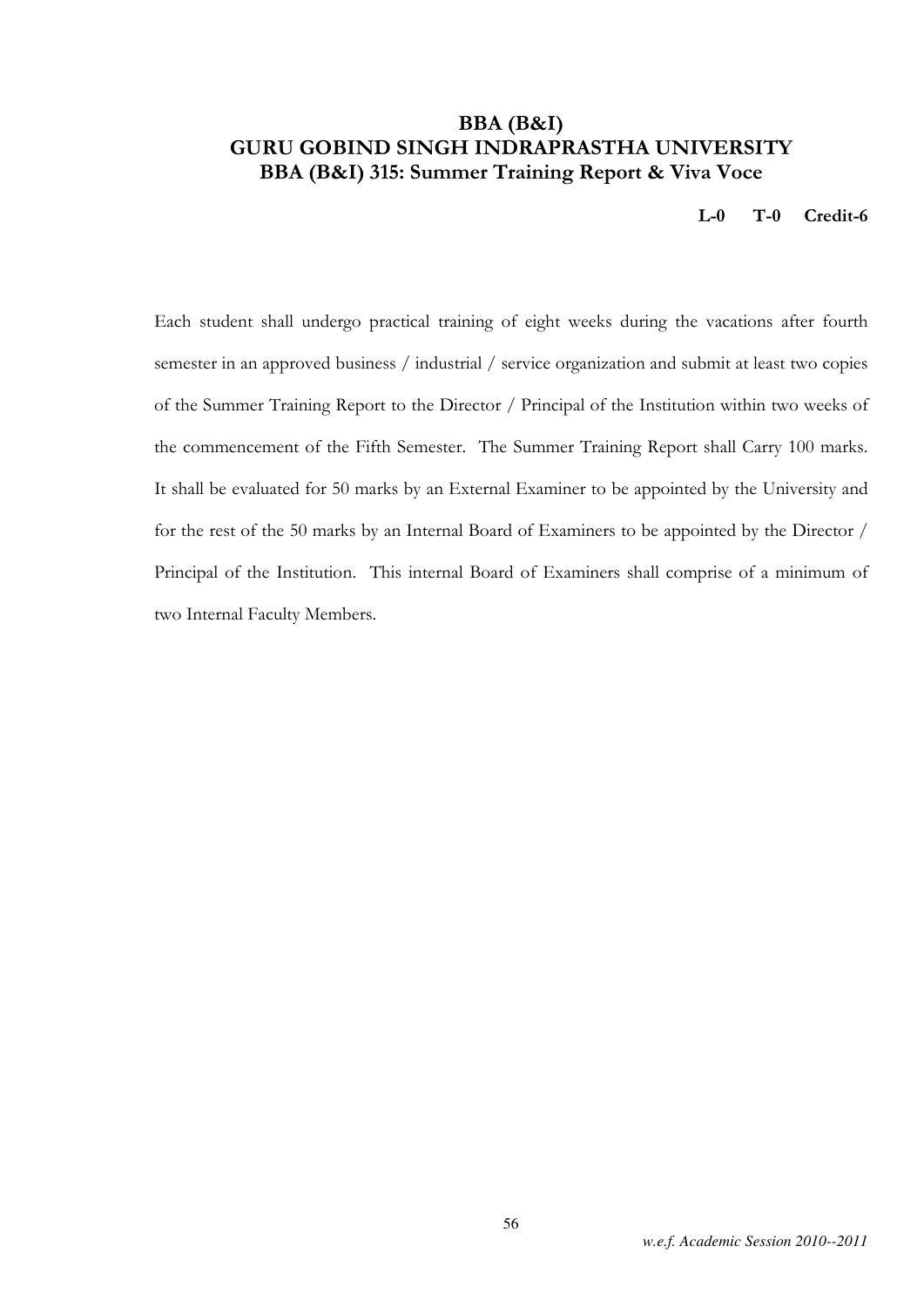## BBA(B&I) GURU GOBIND SINGH INDRAPRASTHA UNIVERSITY BBA (B&I) 317: Computer Applications Project

L-0 Credit-4

- A group of 4 students would be allotted with any IT Application Database Project.
- The Project would be based on any Front-end and Backend Concept.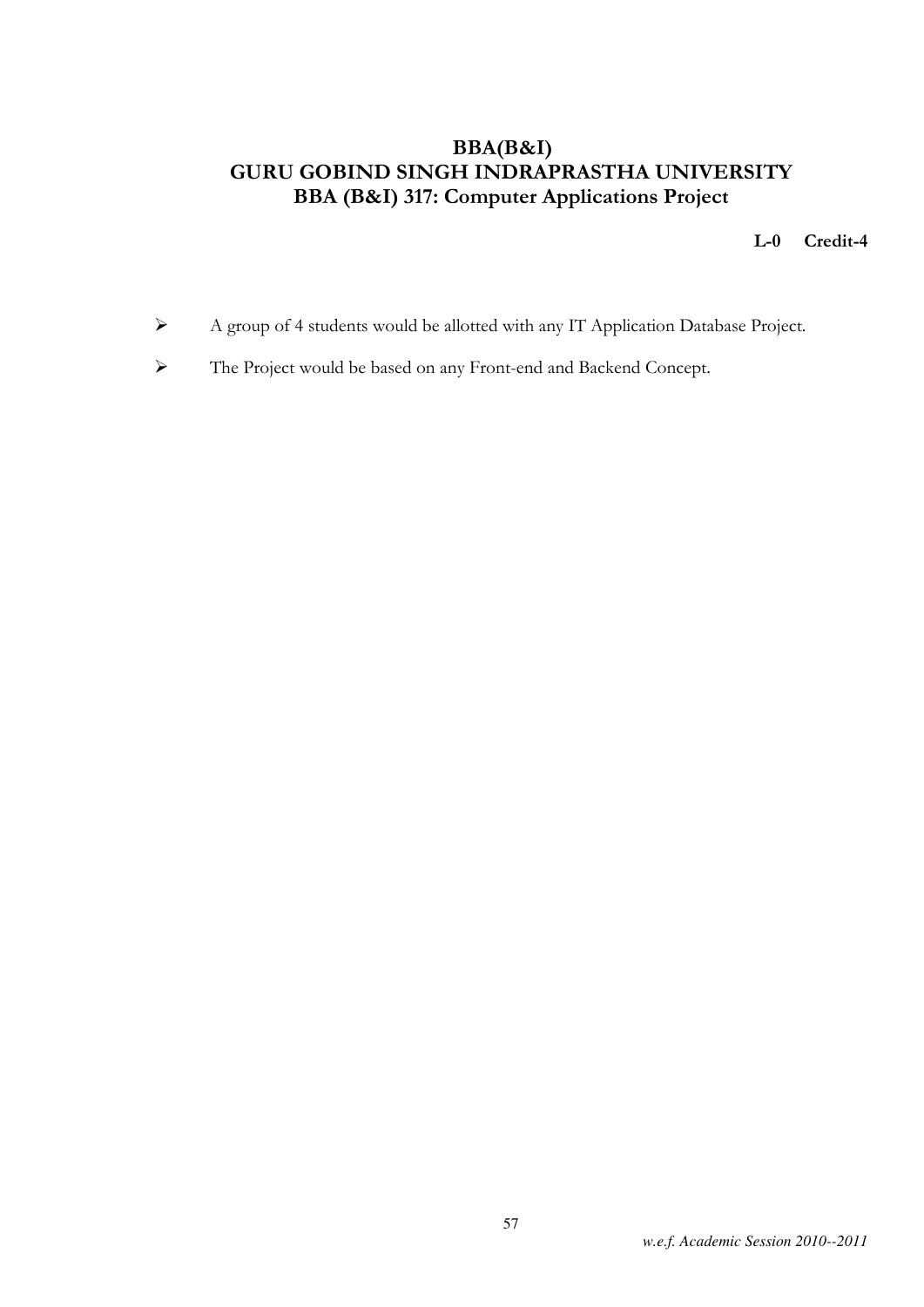### BBA (B&I) GURU GOBIND SINGH INDRAPRASTHA UNIVERSITY BBA(B&I)302 :Retail Management and Retail Banking

### INSTRUCTIONS TO PAPER SETTERS MAXIMUM MARKS: 75

 Question no. 1 should be compulsory and cover the entire syllabus. The question should have objective or short answer type questions. It should be of 15 marks.

 $\triangleright$  Every unit should have two questions. Students may be asked to attempt only 1 question from each unit. Each question should be of 15 marks.

Objectives: The basic objectives of the course are to acquaint the students about the concept of Retail Management and Retail Banking and the various types of Retail Banking Products. It will also develop our understanding about Bancassurance among the students.

### Course Contents

### Unit I Lectures:-12

Retail Management – An Introduction, Functions of Retailing, Types of Retailers, Retailing Strategies for Emerging Markets, Organised Retail Formats in India, Challenges Ahead for Retailing.

Changing Retail Environment, Environmental Analysis, Retail Branding, Retail Selling, Relationship Marketing for Retailers, Type of Merchandise.

Retail Banking – An Introduction, Retail Banking –Concept and Importance. Retail Banking Products- Housing Loan, Conveyance Loan, Personal Loan, Educational Loan, Loan for Retail Traders, Plastic Money.

### Unit IV Lectures: 14

e-Banking – An Overview, Concept of ATMs and 24 hours Banking, Online Banking, Online banking and e-Banking Mobile Banking , SSI financing.

### Text Books

- 1. Suri,R. K., (2005), Retail Management, Excel Books.
- 2. Jha, S.M., (2006), Bank Marketing, Himalaya Publishing House.

### Reference Books

- 1. Singh, and Chabra, (2007), Commercial Banking, Dhanpat Rai and Sons.
- 2. Mithani, and Gorden, (2008), Banking Theory & Practice, Himalaya Publications.
- 3. Shroff, T.F., (2007), Retail Banking, Northern Book Centre.
- 4. Peeru, H. and Sagadevan, A., (2004), Customer Relationship Management, Vikas Publishing House, Delhi.

### Unit III Lectures: 14

L-4, T/P-0, Credits: 04

## Unit II Lectures.:-12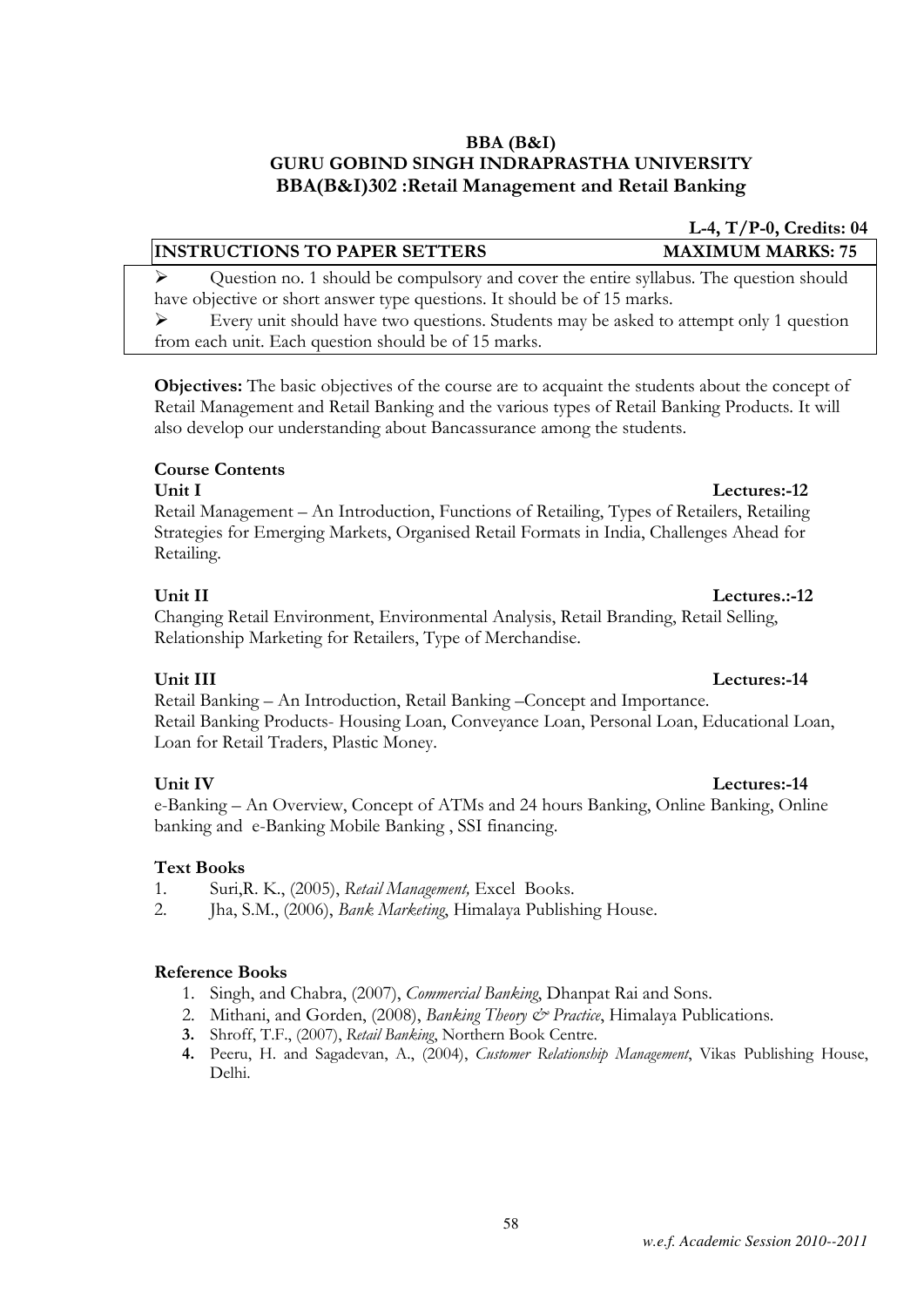### BBA (B&I) GURU GOBIND SINGH INDRAPRASTHA UNIVERSITY BBA(B&I) 304 PROJECT PLANNING AND EVALUATION

### INSTRUCTIONS TO PAPER SETTERS MAXIMUM MARKS: 75

 Question no. 1 should be compulsory and cover the entire syllabus. The question should have objective or short answer type questions. It should be of 15 marks.

 Every unit should have two questions. Students may be asked to attempt only 1 question from each unit. Each question should be of 15 marks.

Objectives: The basic objective of this course is to familiarize the students with the various aspects of Projects and key guidelines relevant to project planning, analysis, financing, selection, implementation and review.

### Course Contents

Project Planning Overview: Capital Investments: Importance and Difficulties, Types of Capital Investments, Phases of Capital Budgeting, Levels of Decision Making, Facets of Project Analysis, feasibility Study, Objectives of Capital Budgeting, Techniques of Capital Budgeting. Capital Allocation Framework: Financing of Projects: Capital Structure, Mean of Financing, Equity Capital, Preference Capital, Internal Accruals, Term Loans, Debentures, Working Capital Requirement and its Financing, Miscellaneous Sources, Raising Venture Capital, Raising Capital In International Markets.

Cost of Project, Estimates of Sales and Production, Cost of Production, Profitability Projections, Projected Cash Flow Statement, Projected Balance Sheet

### UNIT-II Lectures:-12

Market and Demand Analysis: Conduct of Market Survey, Characterization of Market, Demand Forecasting, Uncertainties in Demand Forecasting, Market Planning Technical Analysis: Manufacturing Process/ Technology, Technical Arrangements, , Product Mix, Plant Capacity, Location and Site,

### UNIT-III Lectures:-16

Project Management: Forms of Project Organization, Project Planning, Project Control, Human Aspects of Project Management,

Network Techniques: Development of Project Network, Time Estimation (Simple Practical Problem with EST, EFT, LST, LFT, Total Float), Determination of the Critical Path, Scheduling when Resources are limited, PERT Model, CPM Model (Simple Practical Problem of Crashing), Network Cost System.

Project Review and Administrative Aspects: Control of In- Progress Projects, Post Completion Audits,

Unit IV Lectures:-6

Text Books 1. Pinto, (2009), *Project Management*, 1<sup>st</sup> Edition, Pearson Education.

Risk and Analysis Uncertainty: Using sensitivity, simulation, decision and other techniques

2. Maheshwari, S.N., (2009), *Management Accounting*  $\mathcal{Q}^*$  *Financial Control*, 14<sup>th</sup> edition, Sultan Chand & Sons.

# L-4  $T-0$  Credits  $-4$

## UNIT I Lectures:-18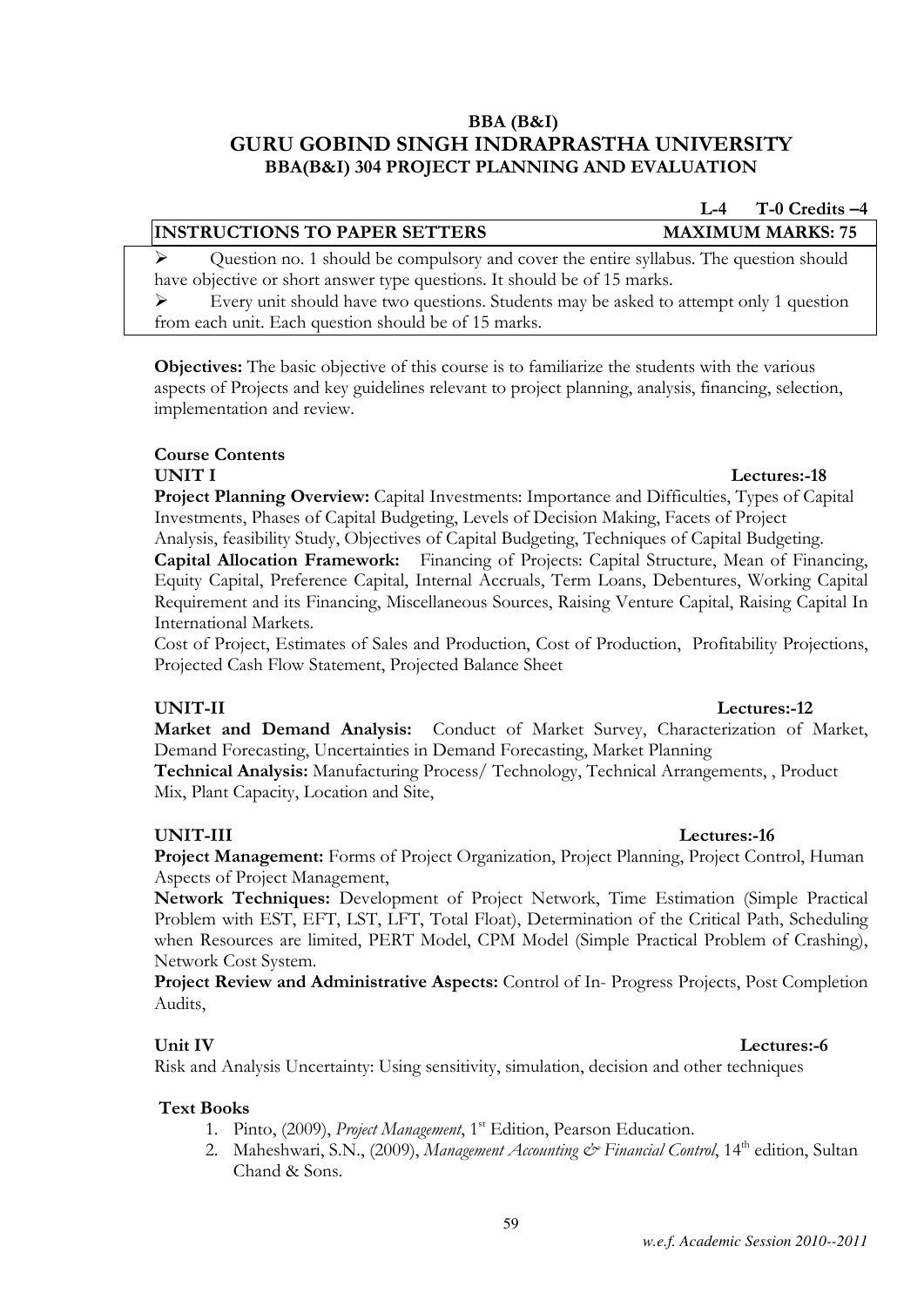### Reference Books

- 1 Chandra, Prasanna, (2009), Projects: Planning, Analysis, Financing, Implementation and Review,  $7<sup>th</sup>$ edition, McGraw Hill Education.
- 2 Choudhury, S, (2007). Project Management, 1<sup>st</sup> Edition, Tata Mc Graw Hill Publishing Company.
- 3 Bhavesh, M. Patel (2009). Project Management: Strategic Financial Planning Evaluation and Control, Vikas Publishing House Pvt. Ltd.
- 4 Panneerselvam, R., and Senthilkumar, P., (2007), Project Management, Prentice Hall of India.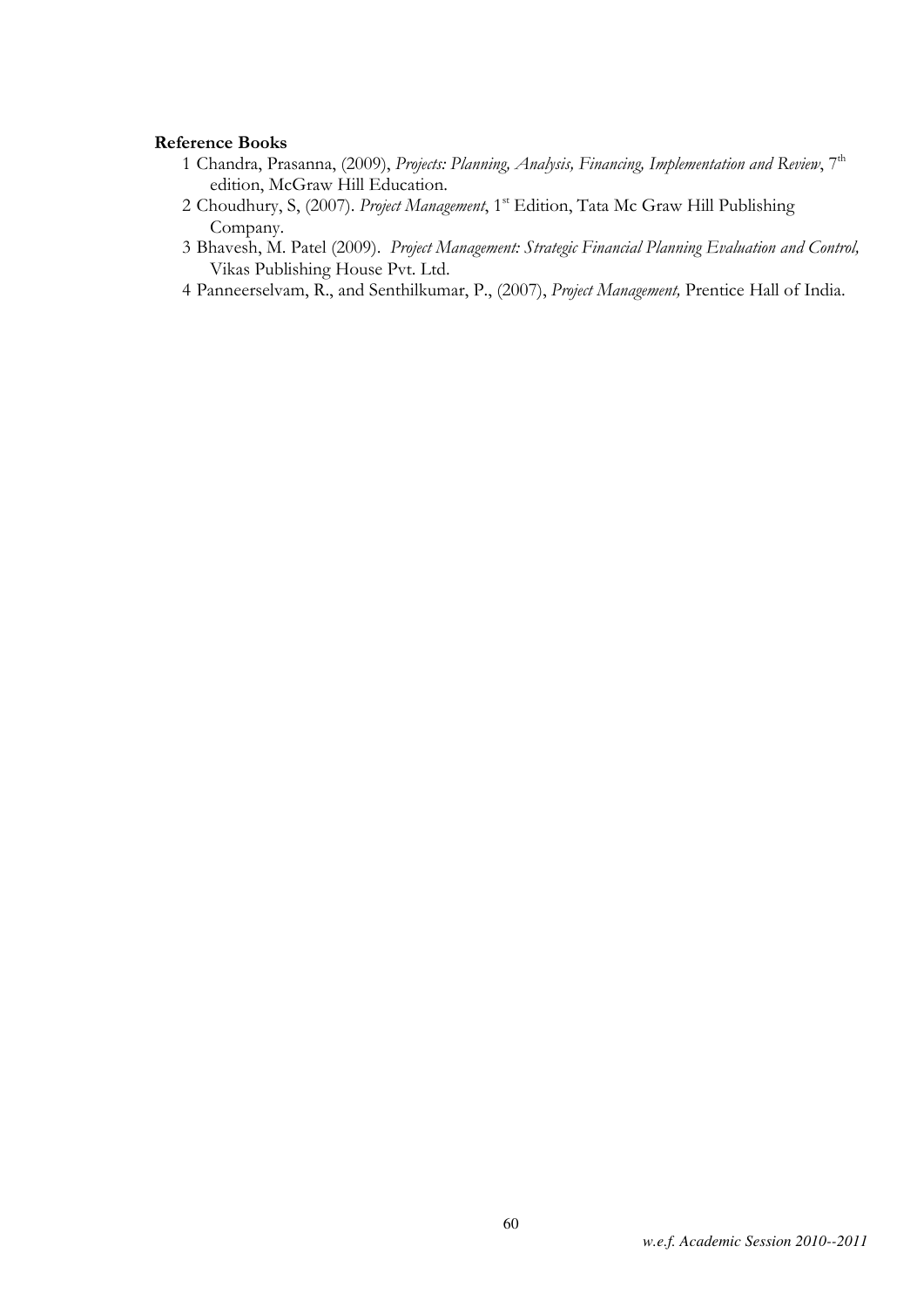### B.B.A (B & I) G.G.S INDRAPRASTHA UNIVERSITY B.B.A (B & I): 306 PRACTICE OF GENERAL INSURANCE

### INSTRUCTIONS TO PAPER SETTERS MAXIMUM MARKS: 75

 $\triangleright$  Ouestion no. 1 should be compulsory and cover the entire syllabus. The question should have objective or short answer type questions. It should be of 15 marks.

 $\triangleright$  Every unit should have two questions. Students may be asked to attempt only 1 question from each unit. Each question should be of 15 marks.

Objective: The main objective of this course is to make the students understand about various classes of General Insurance, Underwriting and Clams Management.

### Course Contents

### UNIT-I Lectures :16

Different Non Life Insurance Products: Fire, Marine, Property, Vehicle, Theft, Aviation, Finished Goods, Goods in Transit, Technology, Political, Currency Risks, Construction Industry, Composite Insurance, Insurance Products Pertaining to Rural Market.

### UNIT-II Lectures:12

Forms Used in General Insurance, Appraisal of Risk, Tariff and Non-Tariff Rates, Use of Credibility Theory for Rate Making, Experience Rating

Physical and Moral Hazards Loss Prevention, Loss Survey, Loss Assessment, Investigation and Claim Settlement, No Claim Bonus and Renewal of Policy

UNIT-IV Lectures:12 Unexpired Risk and Assessment of Liability in respect thereof., Periodic Valuation and Declaration of Profit, Concept of Reinsurance

### Text Books

- 1. Mishra M.N. (2004). "Principles and Practices of Insurance"; S. Chand and Co.
- 2. Gupta P.K. (2004). "Insurance and Risk Management"; Himlaya Publishing House

### Reference Books

- 1. General Insurance; Insurance Institute of India; (2003)
- 2. General Insurance Vol.1 ; ICFAI Press; (2005)

L-4 T/P-0 Credits-4

### UNIT-III Lectures:12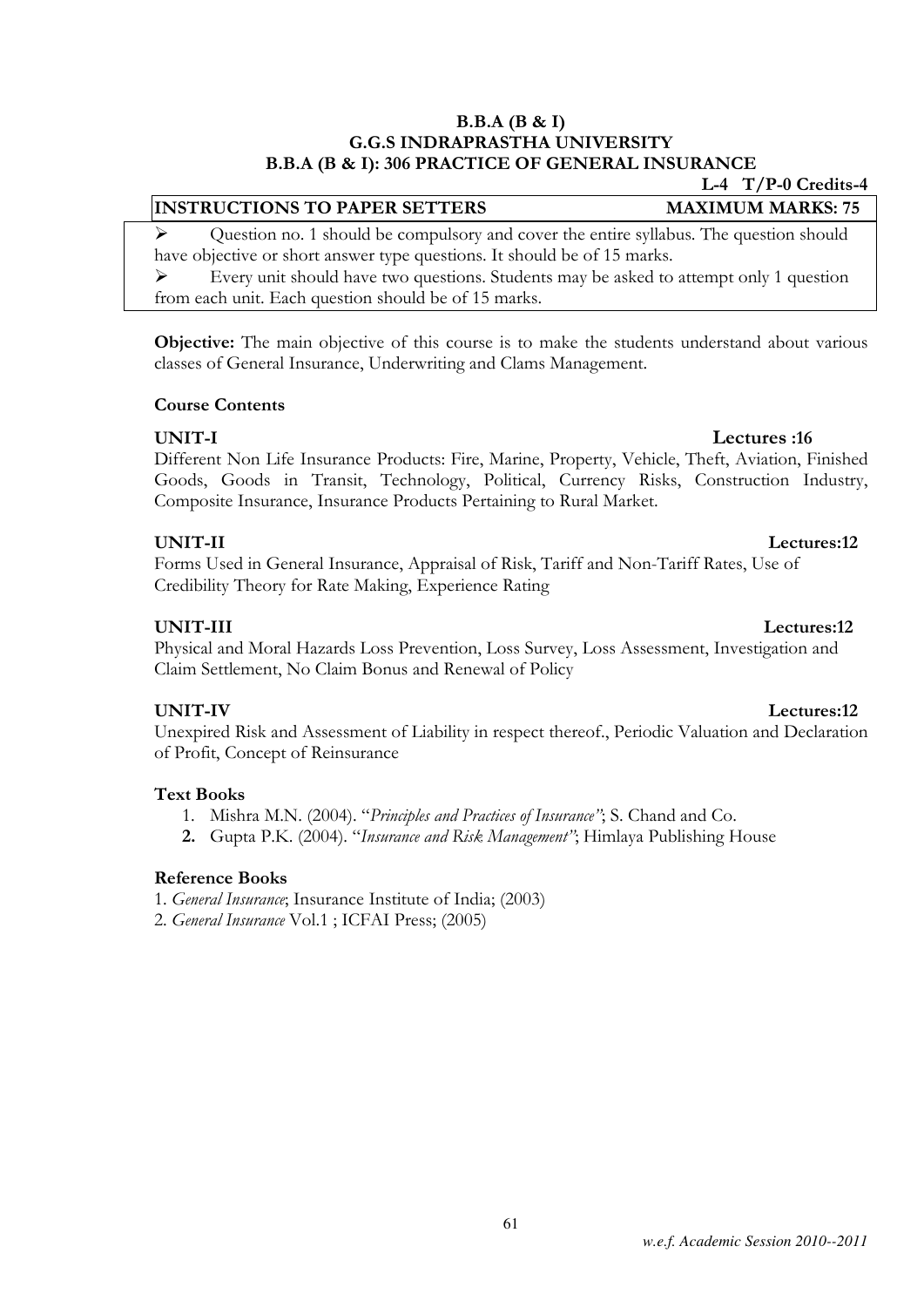### B.B.A (B & I) G.G.S INDRAPRASTHA UNIVERSITY B.B.A (B & I): 308 Management of Commercial Banks

L-4 T/P-0 Credits-4

### INSTRUCTIONS TO PAPER SETTERS MAXIMUM MARKS: 75

 Question no. 1 should be compulsory and cover the entire syllabus. The question should have objective or short answer type questions. It should be of 15 marks.

 Every unit should have two questions. Students may be asked to attempt only 1 question from each unit. Each question should be of 15 marks.

Note: Students are expected to have elementary knowledge of the topics specified in the syllabus

Objectives: The course aims to acquaint the student with a basic and elementary knowledge of the business and corporate laws.

### Course Contents

### Unit I Lectures: 14

Commercial Banking-Structure, Operations, Asset Structure, Investment Policy, Changing Role, Social Responsibility of banks; Commercial banks and Economic development; Nationalisation of Banks.

# Unit II Lectures: 14

Analysis of Assets & Liabilities of Scheduled Commercial Banks; Efficiency of Commercial Banks; Internal Performance and Appraising of Bank's Condition; Non-Performing Assets; Management of Capital in Commercial Banks.

### Unit III Lectures: 12

Risks in Commercial Banking- Interest Rate Risk, Liquidity Risk, Credit Risk; Investment Management; Foreign Currency Dealing; Foreign Currency Risk

International Banking; Non-Banking Financial Institutions; Management of Foreign Exchange.

### Text Books

- 1. Varshney and Malhotra , (2007), Principles of Banking, Sultan Chand & Sons.
- 2. Machiraju, H. R., (2008), Modern Commercial Banking, Vikas Publishing House Pvt. Ltd.

### Reference Books

- 1. Chabbra.T.N., (2006), Banking, Theory & Practice, Dhanpat Rai & Co.
- 2. Vasudevan, A., (2007), Money and Banking, Academic Foundation New Delhi.
- 3. Institute of Banking and Finance, (2007), Theory & Practice of Treasury and Risk Management in Banks, Taxman Publications Pvt Ltd.

### Unit IV Lectures: 12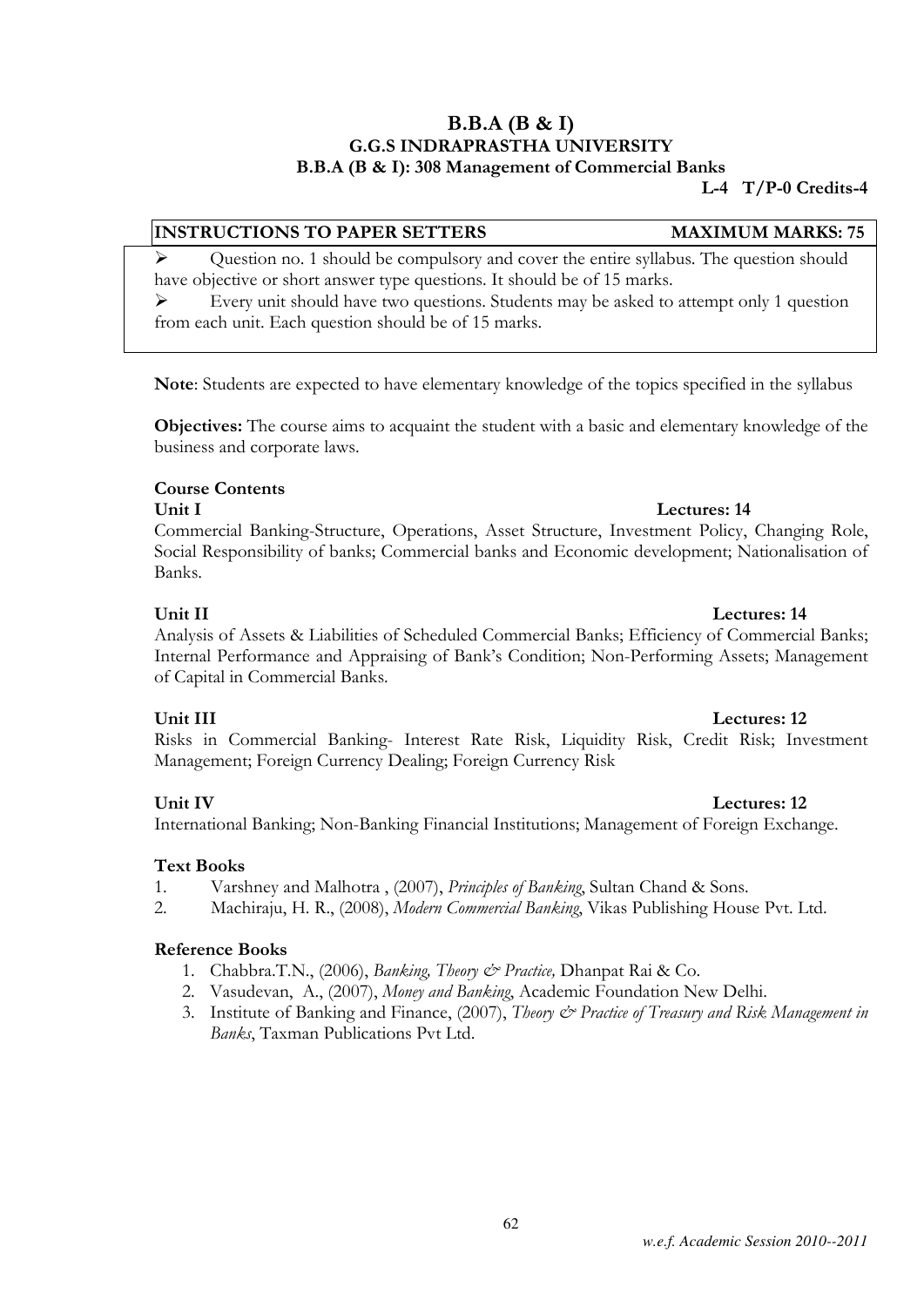## BBA(B&I) GURU GOBIND SINGH INDRAPRASTHA UNIVERSITY BBA (B&I)310: Values & Ethics in Business

### INSTRUCTIONS TO PAPER SETTERS MAXIMUM MARKS: 75

 $\triangleright$  Question no. 1 should be compulsory and cover the entire syllabus. The question should have objective or short answer type questions. It should be of 15 marks.

 $\triangleright$  Every unit should have two questions. Students may be asked to attempt only 1 question from each unit. Each question should be of 15 marks.

Objectives: The basic objective of this paper is to make the students realize the importance of values and ethics in business. This course endeavors to provide a background to ethics as a prelude to learn the skills of ethical decision-making and, then, to apply those skills to the real and current challenges of the information professions.

### Unit-I Lectures:-12

Introduction: Concept of Values, Types and Formation of Values, , Values and Behaviour, Values of Indian Managers. , Ethical Decision Making.

Ethics: Management Process and Ethics, Ethical Decision Making, Ethical Issues, Ethos of Vadanta in Management, Relevance of Ethics and Values in Business

Knowledge and Wisdom: Meaning of Knowledge and Wisdom, Difference between Knowledge and Wisdom, Knowledge Worker versus Wisdom Worker, Concept of Knowledge Management and Wisdom Management, Wisdom based Management.

Stress Management: Meaning, Sources and Consequences of Stress, Stress Management and Detached Involvement.

Concept of Dharma & Karma Yoga: Concept of Karama and kinds of Karam Yoga, Nishkam Karma, and Sakam Karma; Total Quality Management, Quality of life and Quality of Work life.

### Unit-III Lectures:-12

Understanding Progress, and Success - Results & Managing Transformation: Progress and Results Definition, Functions of Progress, Transformation, Need for Transformation, Process & Challenges of Transformation.

Understanding Success: Definitions of success, Principles for Competitive Success, Prerequisites to create Blue print for Success. Successful Stories of Business Gurus.

Corporate Social Responsibility & Corporate Governance: Corporate Responsibility of Business: Employees, Consumers and Community, Corporate Governance, Code of Corporate Governance, Consumer Protection Act, Unethical Issues in Business

### Text Books

- 1. Fernando, A.C., (2009), *Business Ethics*, 1<sup>st</sup> edition, Pearson education.
- 2. Hartman, Laura and Chatterjee, Abha, (2006), *Perspectives in Business Ethics*, 3<sup>rd</sup> Edition, McGraw Hill Education.

63

### Unit-II Lectures:-16

### Unit-IV Lectures:-12

## L-4 P-0 Credit-4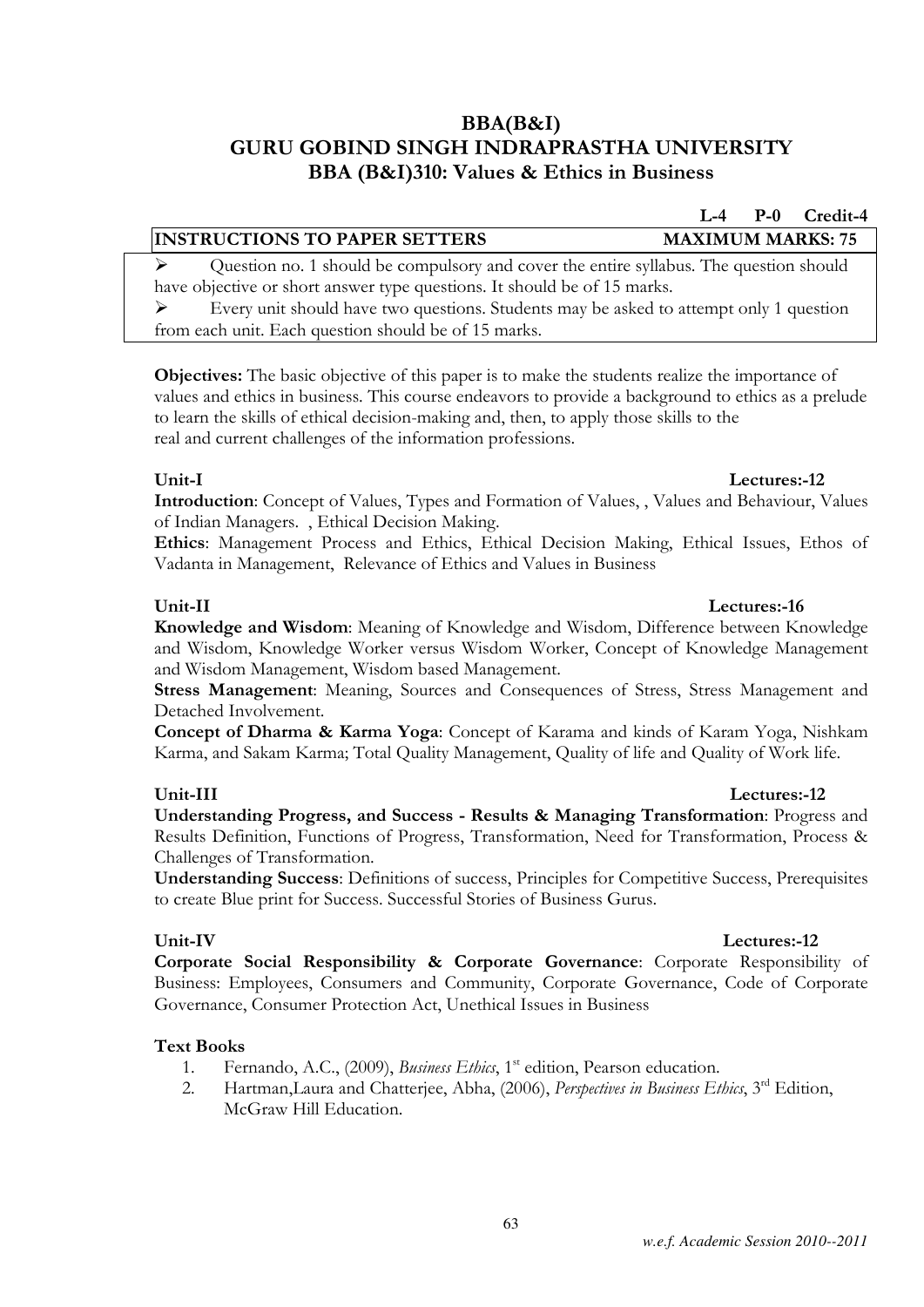### Reference Books

- 1. Chakraborty, S.K., (2004), Ethics in Management: A Vedantic Perspective, Oxford University Press.
- 2. Kaur, Tripat, (2008), Values & Ethics in Management, Galgotia Publishers.
- 3. Rao, A.B., (2006), Business Ethics and Professional Values, Excel Book.
- 4. Manuel G.Velasquez, (2007), Business Ethics Concepts, Printice Hall of India.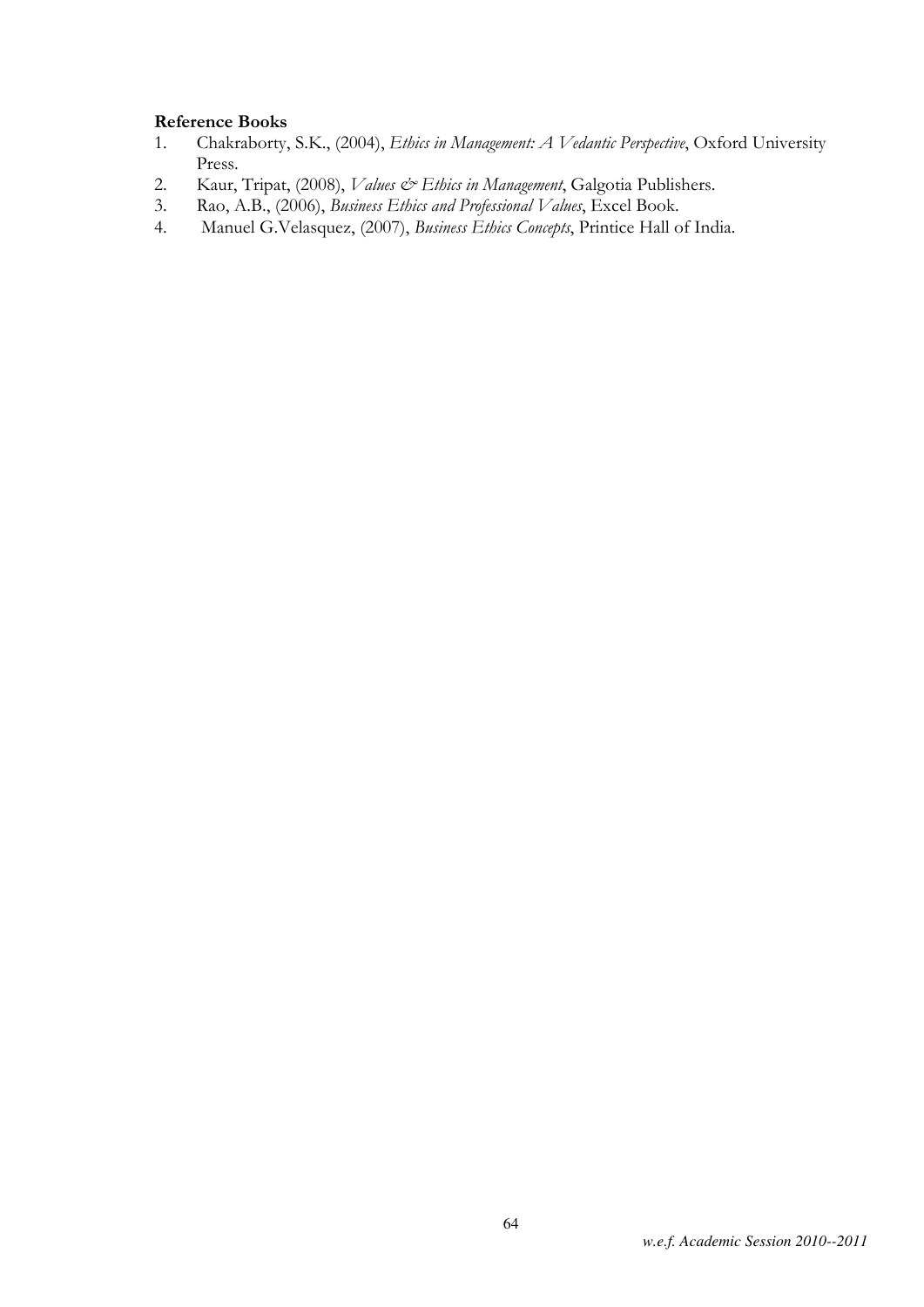### BBA(B&I) GURU GOBIND SINGH INDRAPRASTHA UNIVERSITY BBA (B&I) 312: Managerial Personality Development

L-2 T-0 Credit-2

### \*NUES- Non University Examination Subject

**Objectives:** The purpose of this course is to develop oral and written communication skills and enhance overall personality of the students. The teacher will be a facilitator to promote activity centered individual skills and group performance.

### Course Contents:

### Unit -I Lectures: 6

Find out How You Think, Determine What You Value, Be Clear What Drives You, Audit Your Skills, Describe Your Personality.

### Unit II Lectures: 6

Take a Process View of Your Life, Paint Your Figure, Define Your Goals , Make Choices, Identify Your Developmental Needs, Overcome Resistance

### Unit III Lectures: 8

Build Your Network, develop A Positive Self Image, Empowerment, Use A Mentor, Learn How To Learn, Measure Yourself, Increase Your Professionalism, Group Discussion on Current Social, Cultural And Popular Topics

### Unit IV Lectures: 6

Be Assertive, Aim for Win-Win, Consult Effectively, Be A Team Player, Help Other Achieve, Use Power and Influence, Look Good, Sound Good

### Text Books

1. Bovee, Thill and Chaturvedi, (2010), Business Communication, 2<sup>nd</sup> edition, Pearson Education. 2. Lillian, Chaney, (2008), *Intercultural Business Communication*, 4<sup>th</sup> edition, Pearson Education.

### Reference Books

- 1. Chaturvedi, Mukesh, (2009), Business Communication: Concepts, Cases & Applications, 1<sup>st</sup> edition, Pearson Education.
- 2. McGraw, S. J., (2008), Basic Managerial Skills for All, 8<sup>th</sup> edition, Prentice Hall of India.
- 3. Michaul, V. K., (2007), *Communication & Research for Management*, Himalaya Publication House.
- 4. Paul, Rajendra, (2008), Essentials of Business Communication, Sultan Chand & Sons.